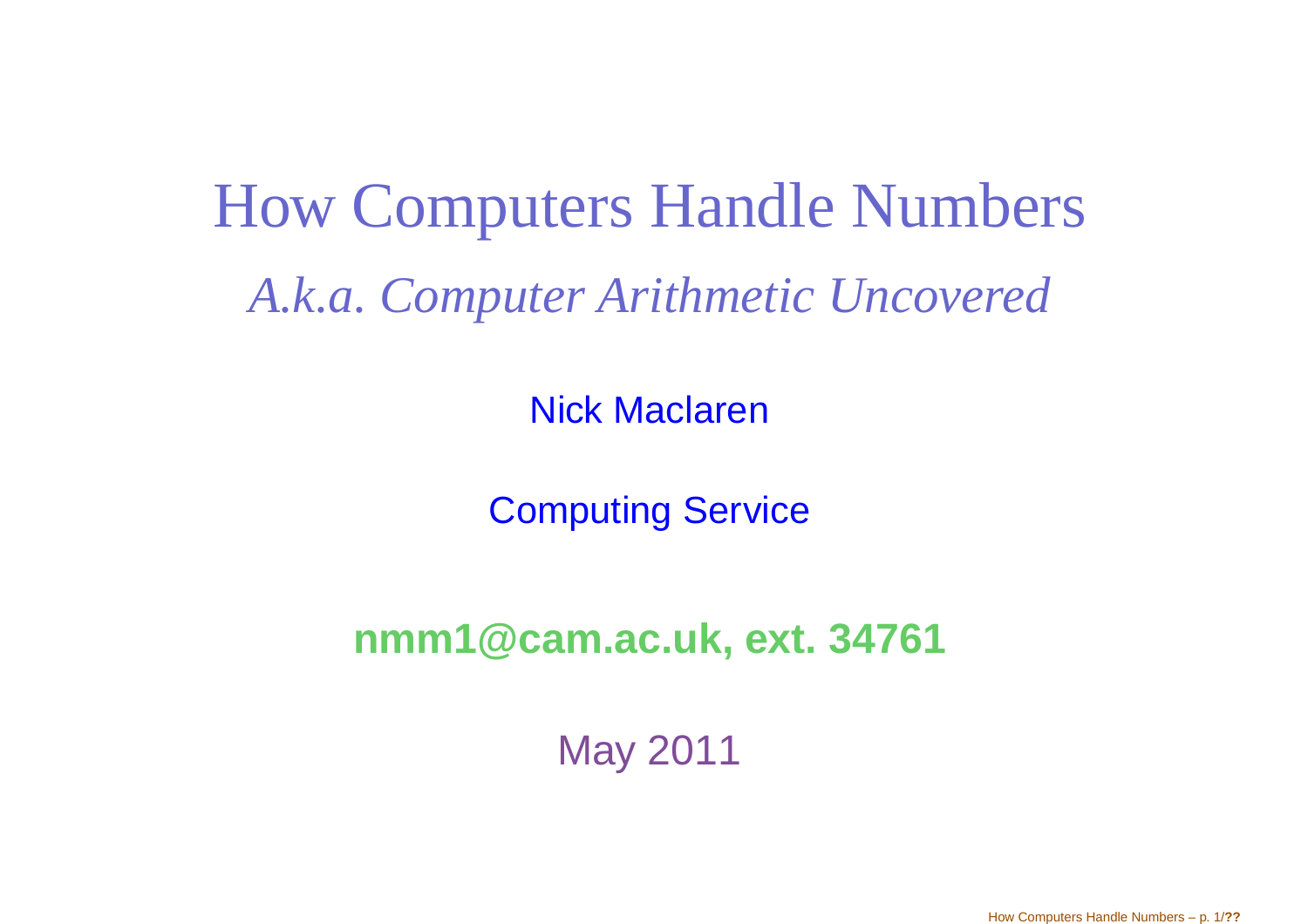Stratospheric Overview

Integers ( $\mathbb Z$ ), reals ( $\mathbb R$ ) and complex ( $\mathbb C$ ) Hardware has limited approximations to themSoftware extends hardware in many ways

Principles are largely language-independent Apply to Python , Perl , Java, Excel , Matlab, . . . ...C, C++, Fortran,R, Maple, Mathematica etc.

But mathematics and computing don'<sup>t</sup> matchNot just floating–point, nor even just hardware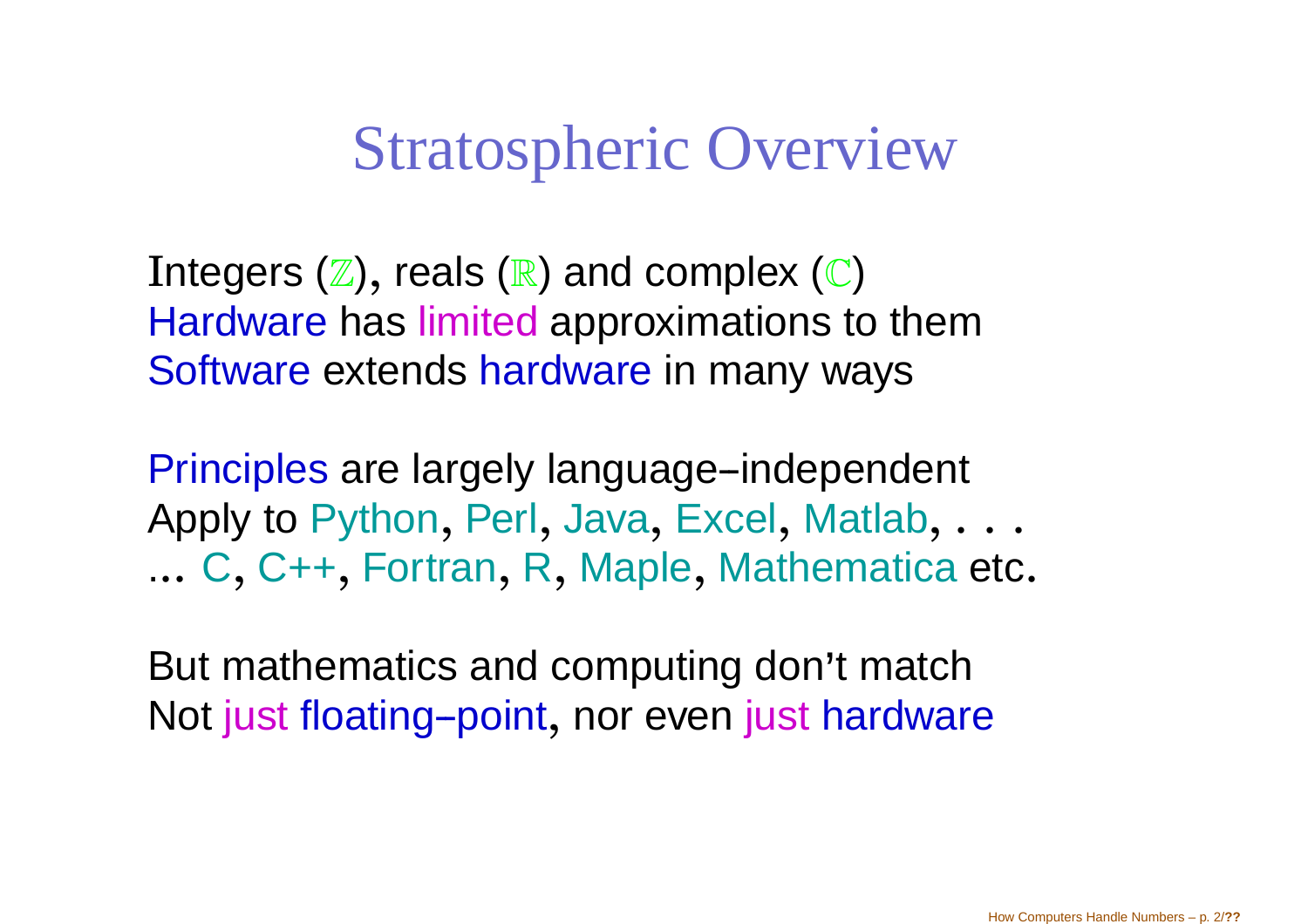## DON'T PANIC

Course will give <sup>a</sup> map through the minefield

With moderate care , can avoid most problems Course helps to recognise dangerous areas

May help to debug when things do go wrongKnowing that something <mark>may h</mark>appen is key

 $\bullet$  Some problems you can only watch out for Will give guidelines on how to do that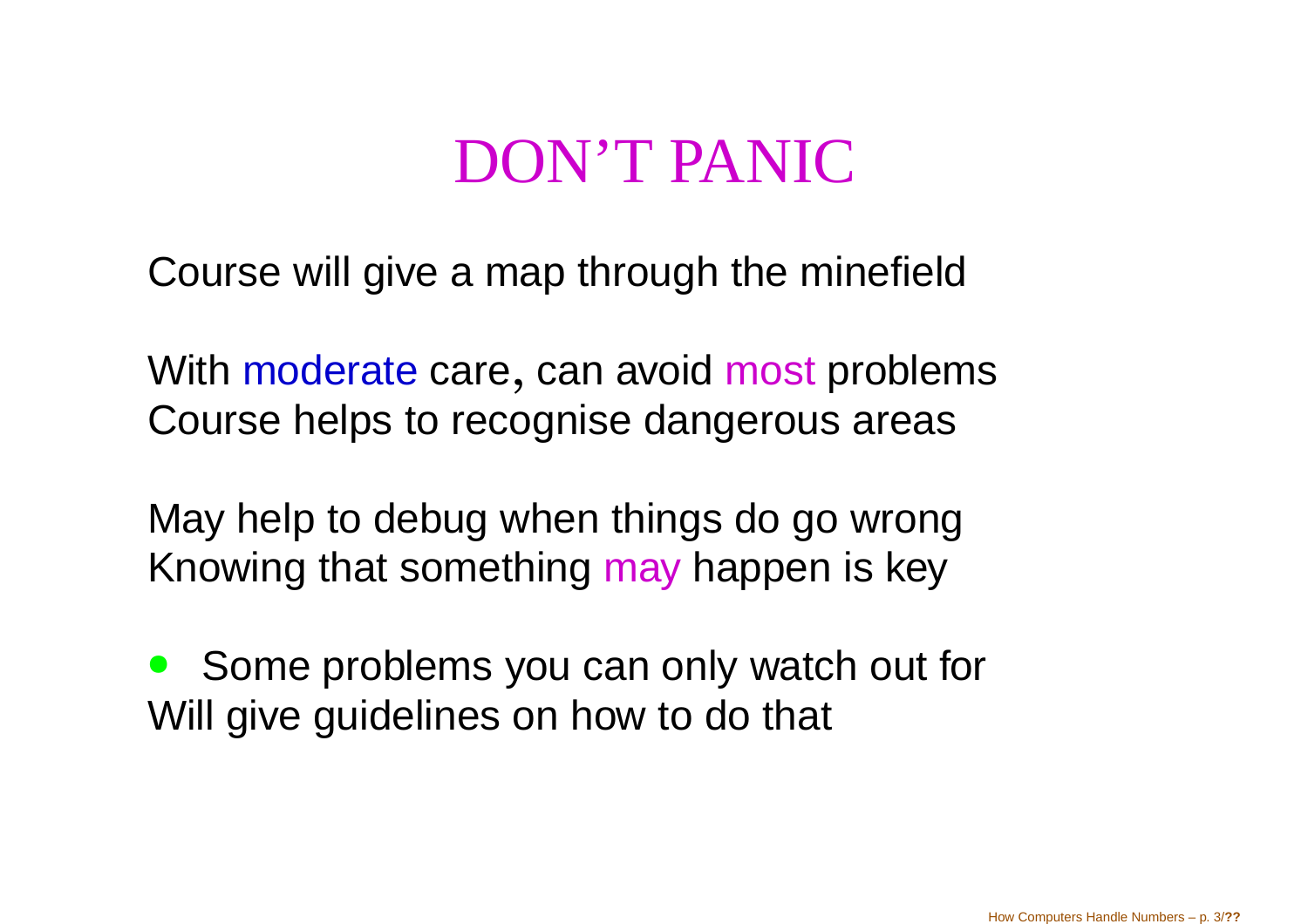### Beyond the Course

Email scientific-computing@ucs for advice

- Ask about older codes or unusual problems $\bullet$
- **Or any aspect of debugging and portability**  $\bullet$

http://www-uxsup.csx.cam.ac.uk/courses/... .../Arithmetic/

http:/ /www.cl.cam.ac.uk/teaching/......1011/FPComp/

There is some further reading in both of thoseA few reasons are available – optional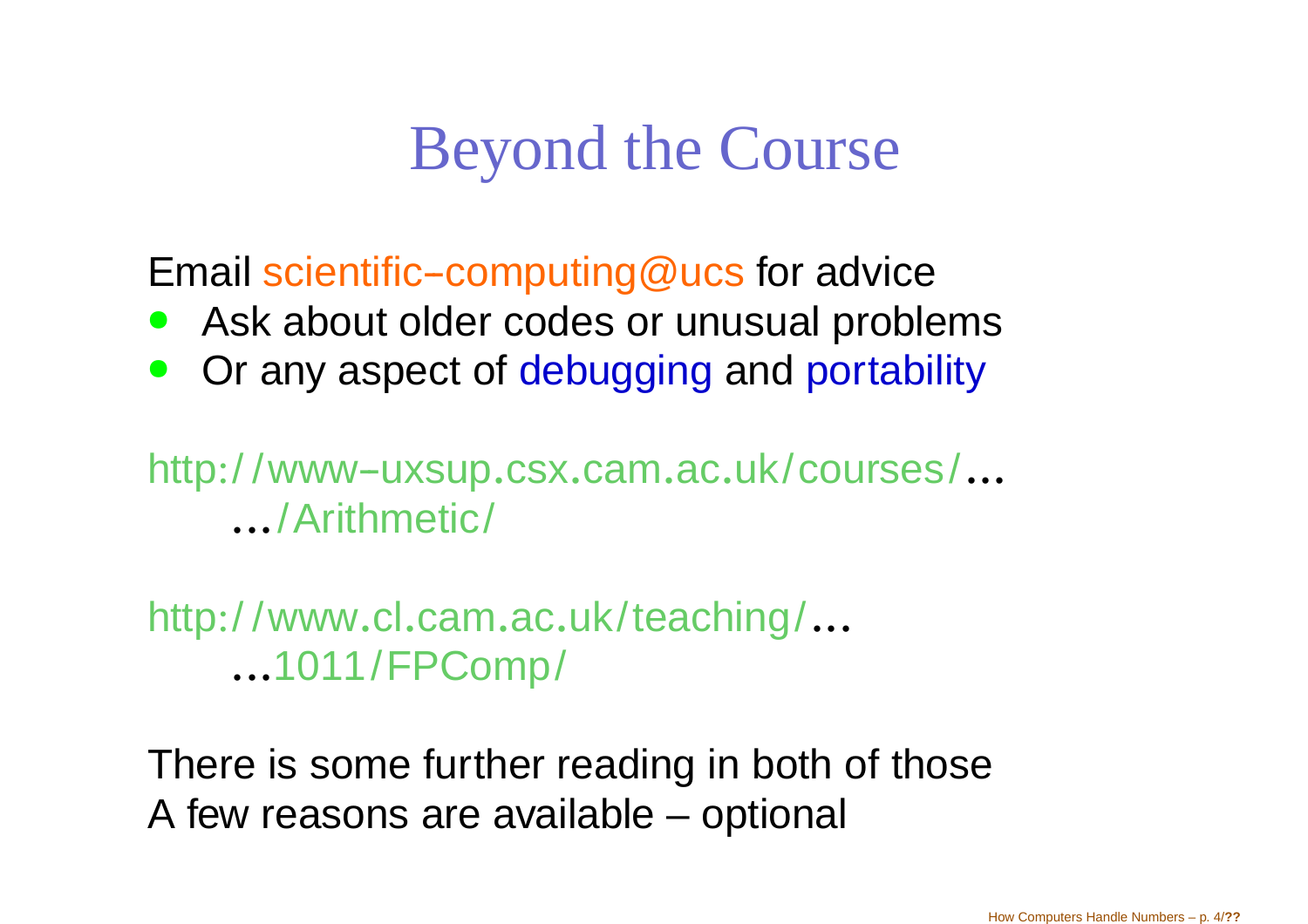## Numerical Coding Book

#### Real Computing Made Real: Preventing Errors in Scientific andEngineering Calculations

by Foreman <sup>S</sup>. Acton

Good, clear book on avoiding precision loss etc. Explains only how to prevent some forms of error!

Doesn'<sup>t</sup> overlap with this course much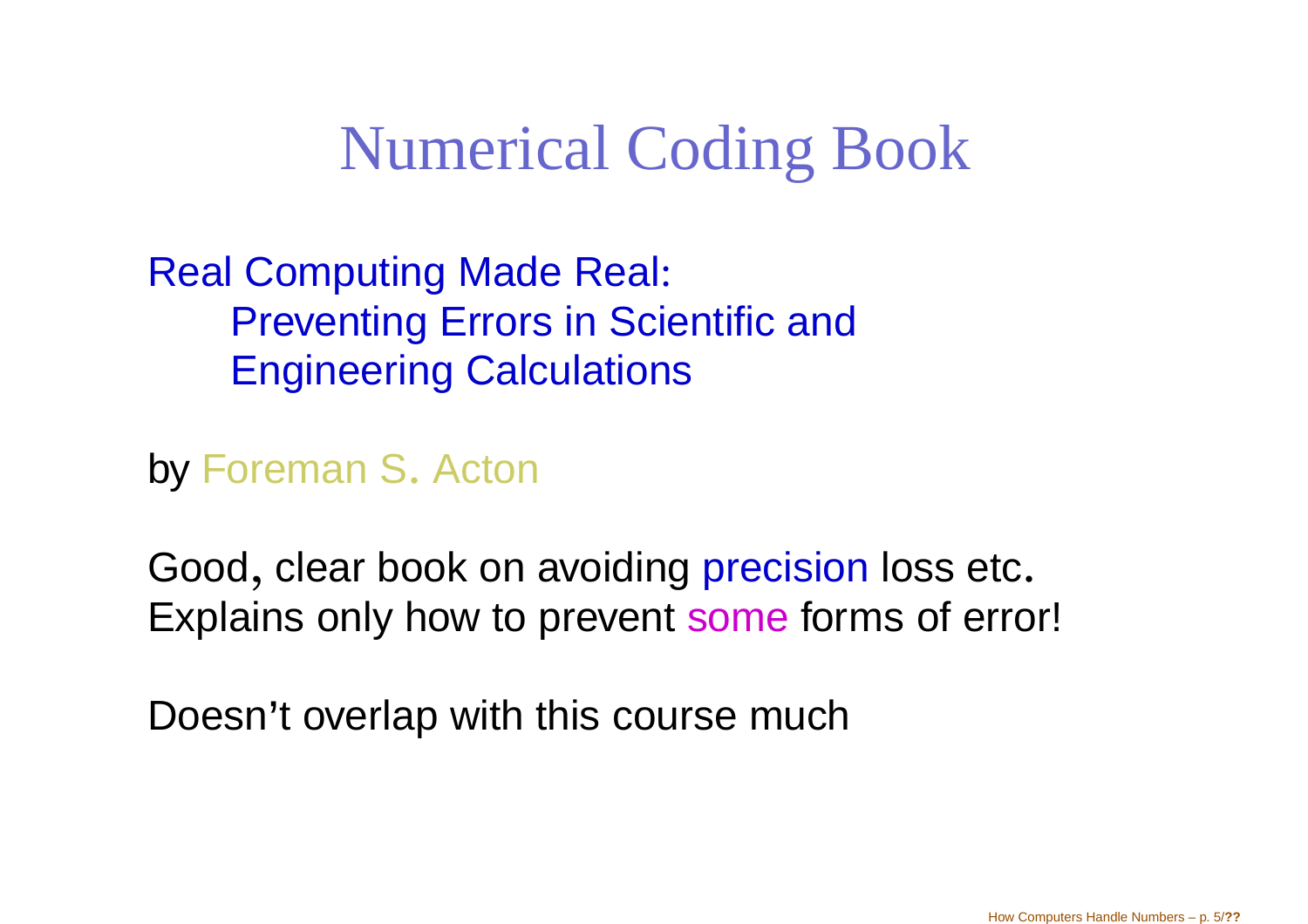## Consistency/Sanity Checking (1)

- Put in lots of this , kept simpleE.g. check values are valid and realistic
- $\bullet$ **•** Pref. every entry/exit of major code unit Check most data being used/returned/changed
- $\bullet$ • No need to check everything, everywhere Aim is to detect failures <mark>early and locally</mark>

if (speed <sup>&</sup>lt; 0.0 .or. speed <sup>&</sup>gt; <sup>3</sup>.0e8) &call panic("Speed error in my\_function")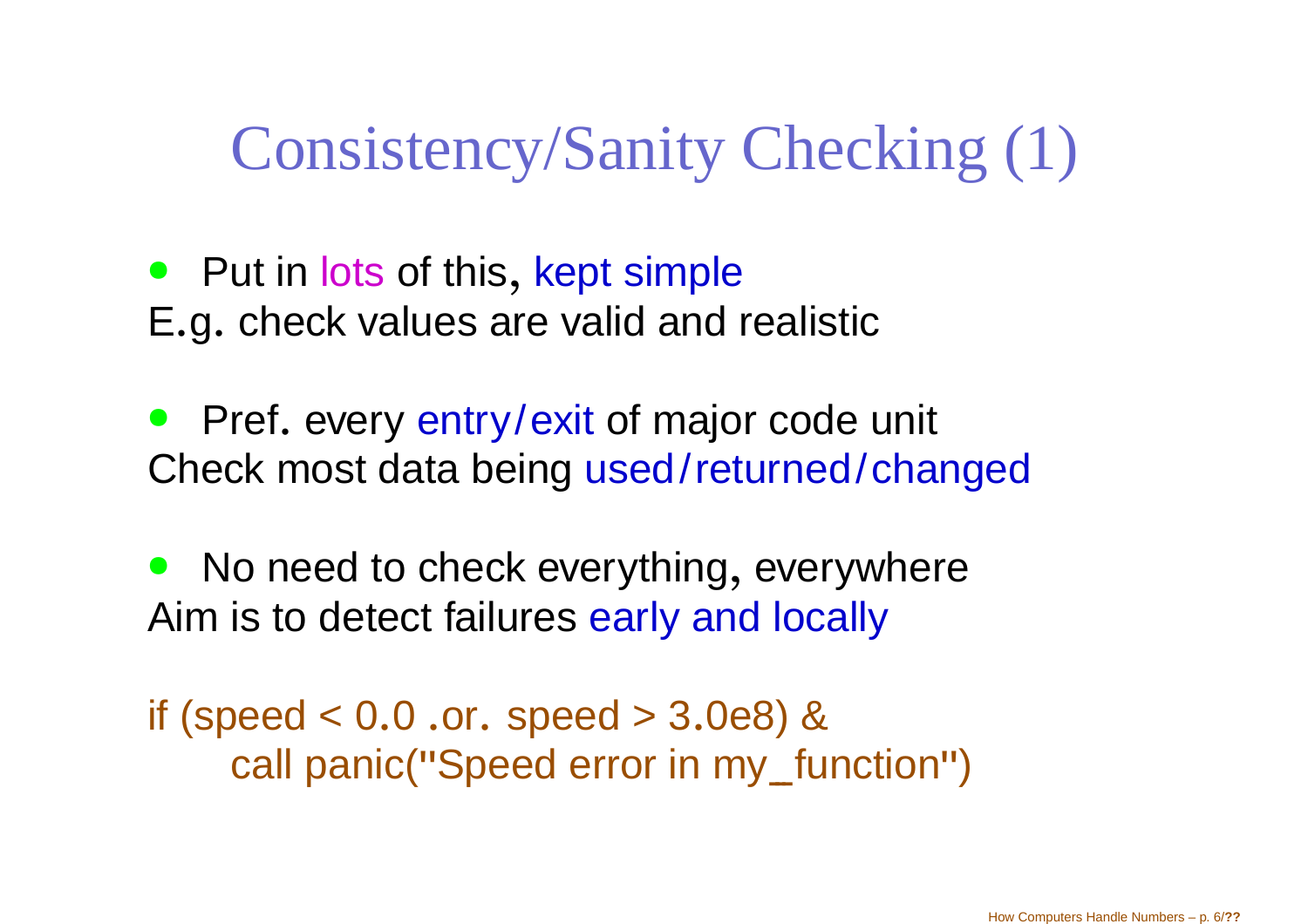## Consistency/Sanity Checking (2)

Ideally, something like:

```
def prevaricate (delay, reason) :
    check_delay(delay)
    check_reason(reason)
```
. . .  $excuse = . . .$ — **. . .** . check\_reason(excuse) return excuse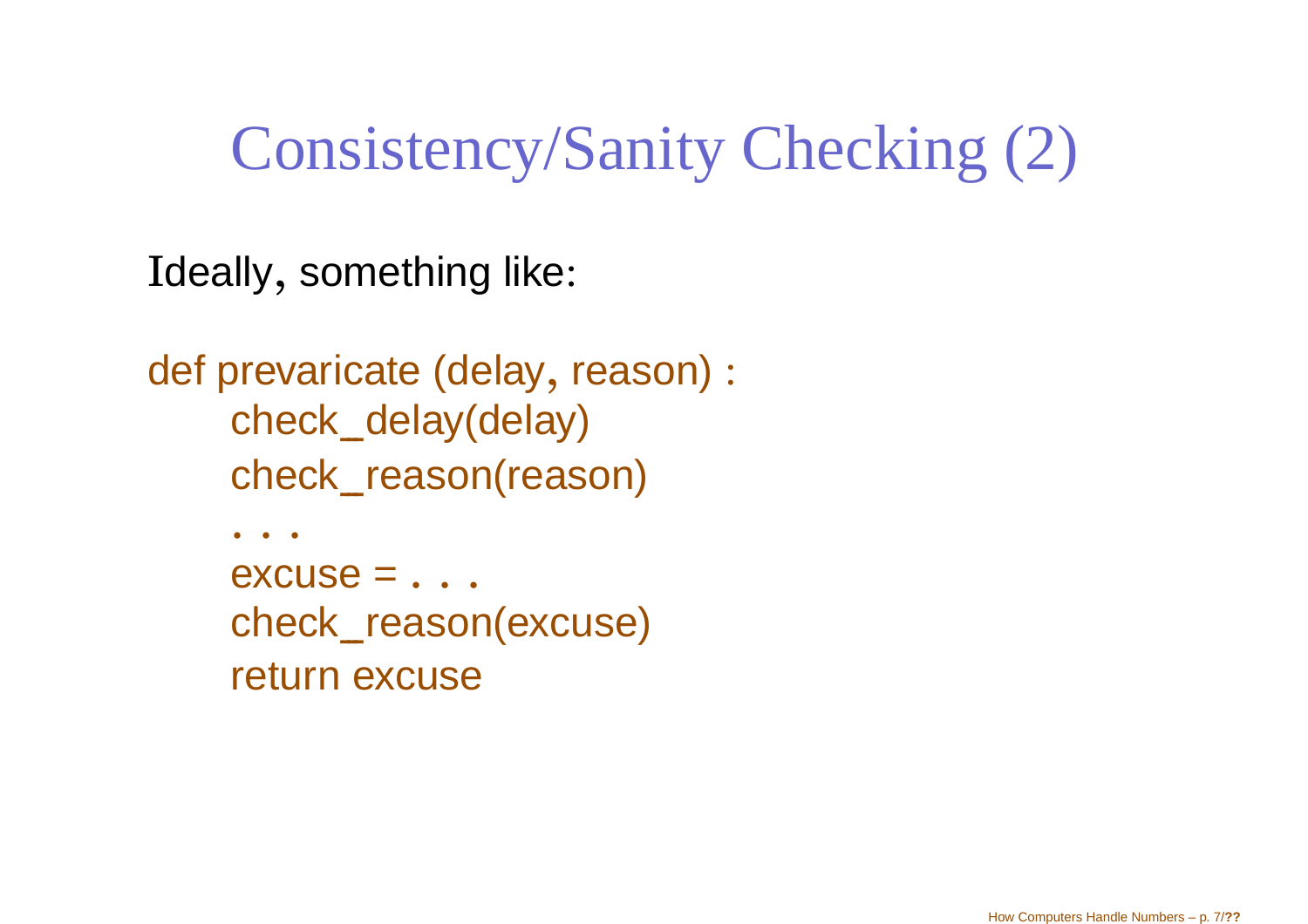## Consistency/Sanity Checking (3)

 $\bullet$ **• Write sanity checker for major data structures** Easy to add checking calls for debugging

call sanity\_upper (n, a, lda) call sanity\_rect (n, nrhs, b, ldb) call dposv ('u', n, nrhs, a, lda, b, ldb, info) call sanity\_upper (n, a, lda) call sanity\_rect (n, nrhs, b, ldb)

O(n3 $\rightarrow$  ) calculation – O(n 2) checking cost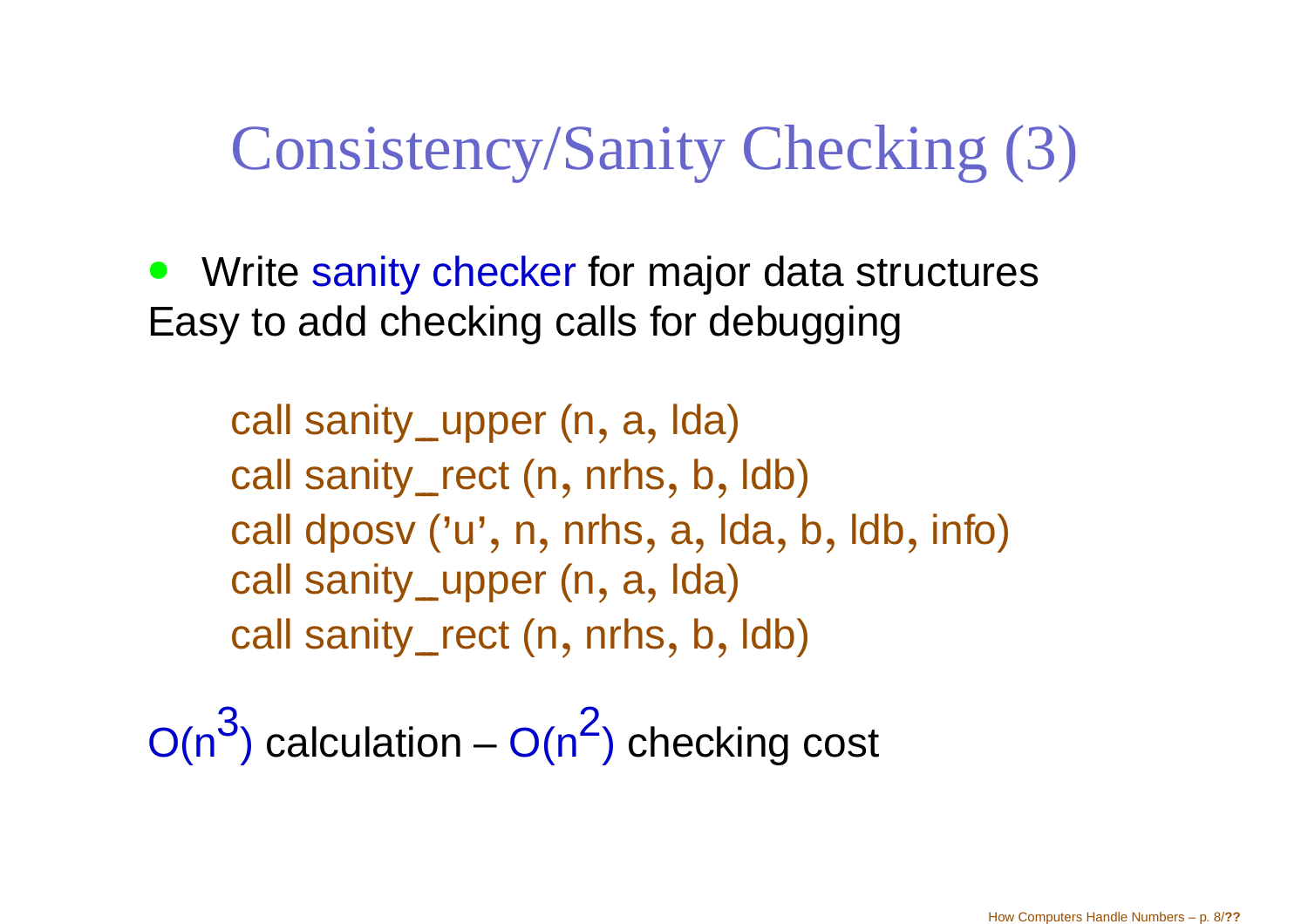## Benefits of Checking

May double time taken to get code to compile AND halve total time until it mostly works!

 $\bullet$  Not restricted to numerical aspects An old ''software engineering'' techniquePredates that term by many decades  $\dots$ 

Won'<sup>t</sup> cover any more of this here, but seehttp://www-uxsup.csx.cam.ac.uk/courses/... .../Debugging/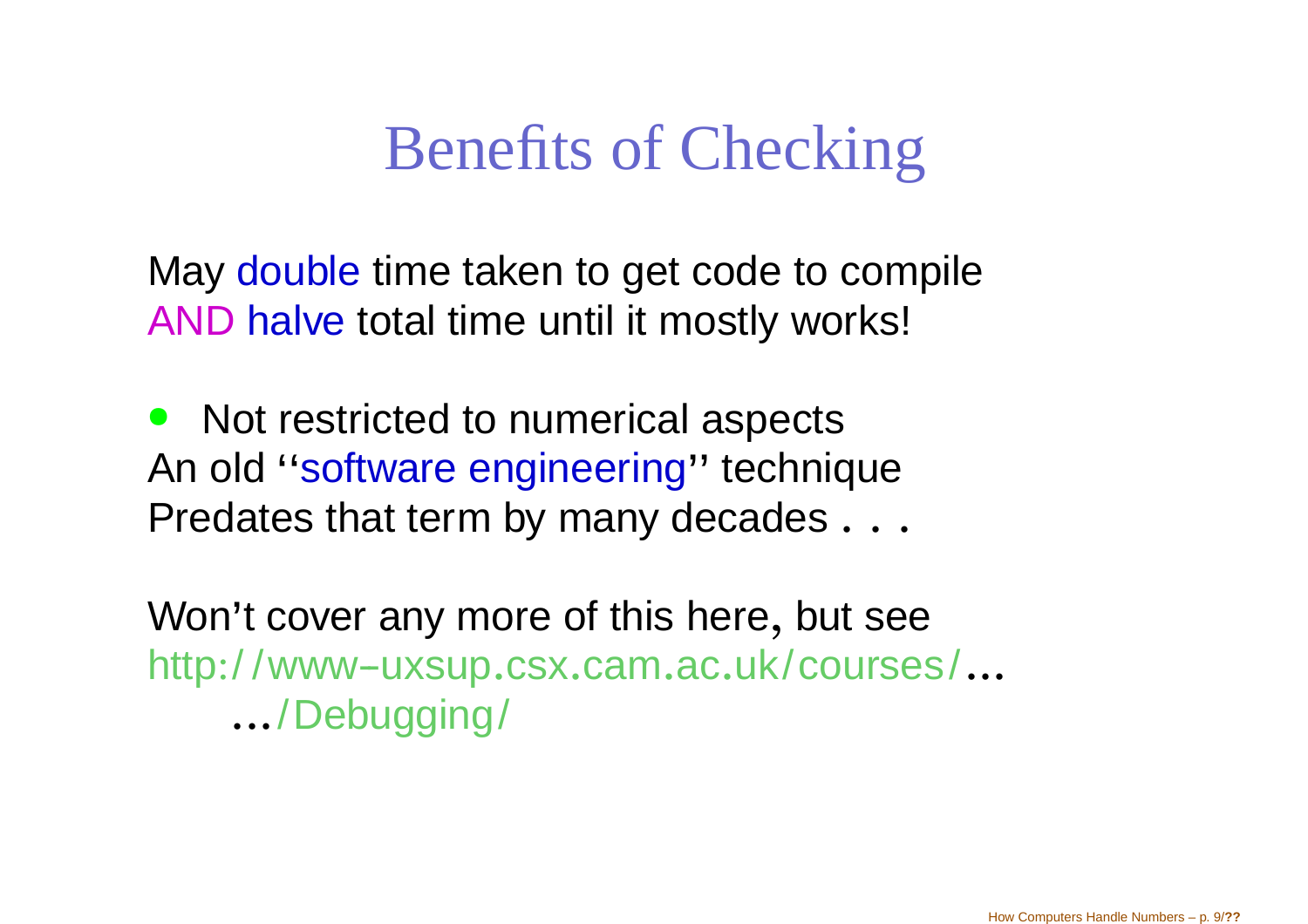#### Where Do Problems Arise?

Paradoxically, often for integer arithmetic! People get careless with simple aspects

Real (i.e. floating–point) is a lot trickier Most people are aware of that , in theory

 $\bullet$  But it isn'<sup>t</sup> as tricky as often thought 50+ years of Fortran use shows that one!

Complex is even trickier , but specialist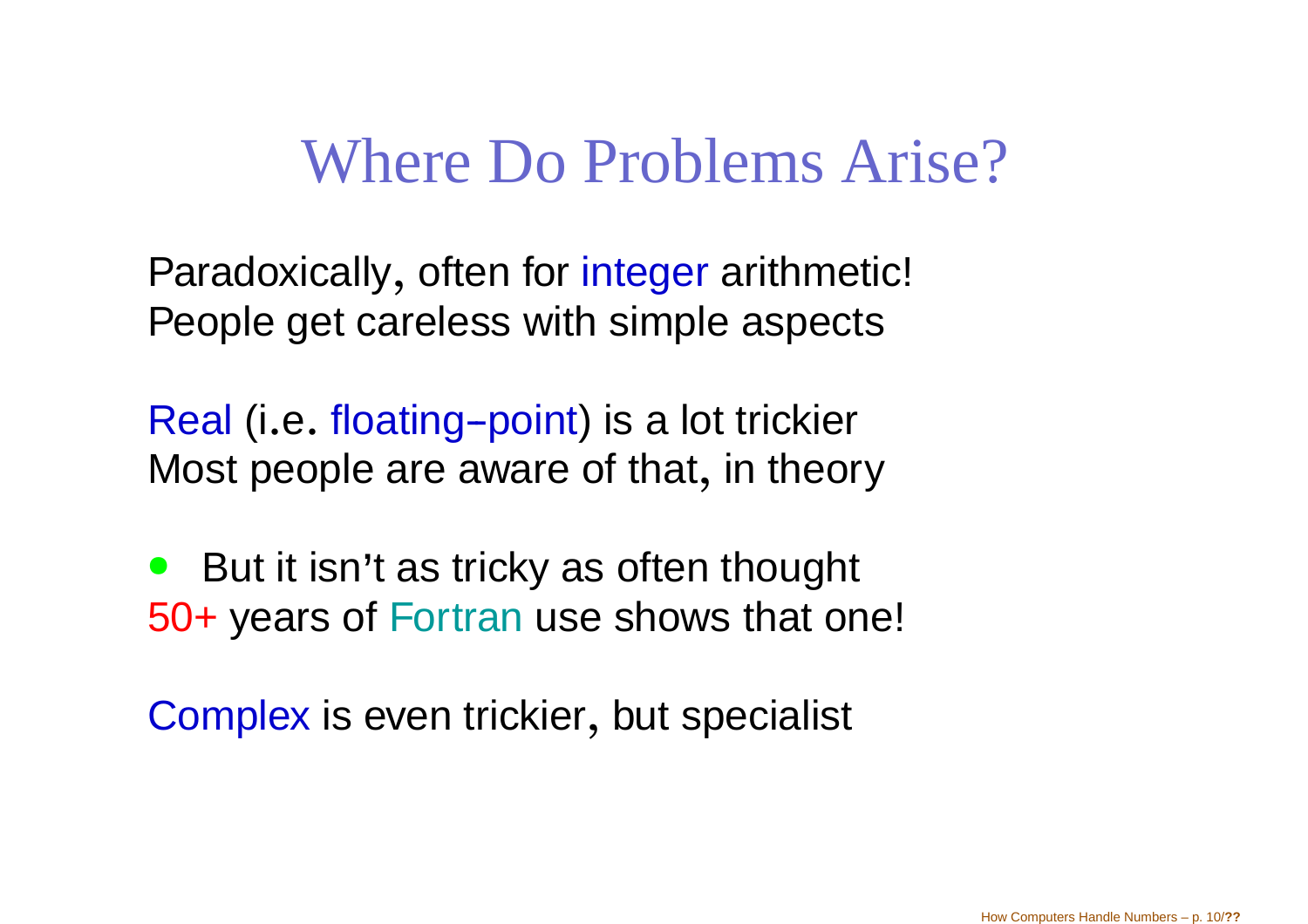## Integers

 $\bullet$  Mostly trivial, and just work as you expect This course skips all of the simple aspectsOnly three areas cause significant trouble

- $\bullet$ **• Almost all problems arise with overflow**
- $\bullet$ **•** Followed by signed/unsigned problems This affects only some (C–like) languages
- $\bullet$ **•** Followed by the division/remainder rules

Will mention a few advanced features, as well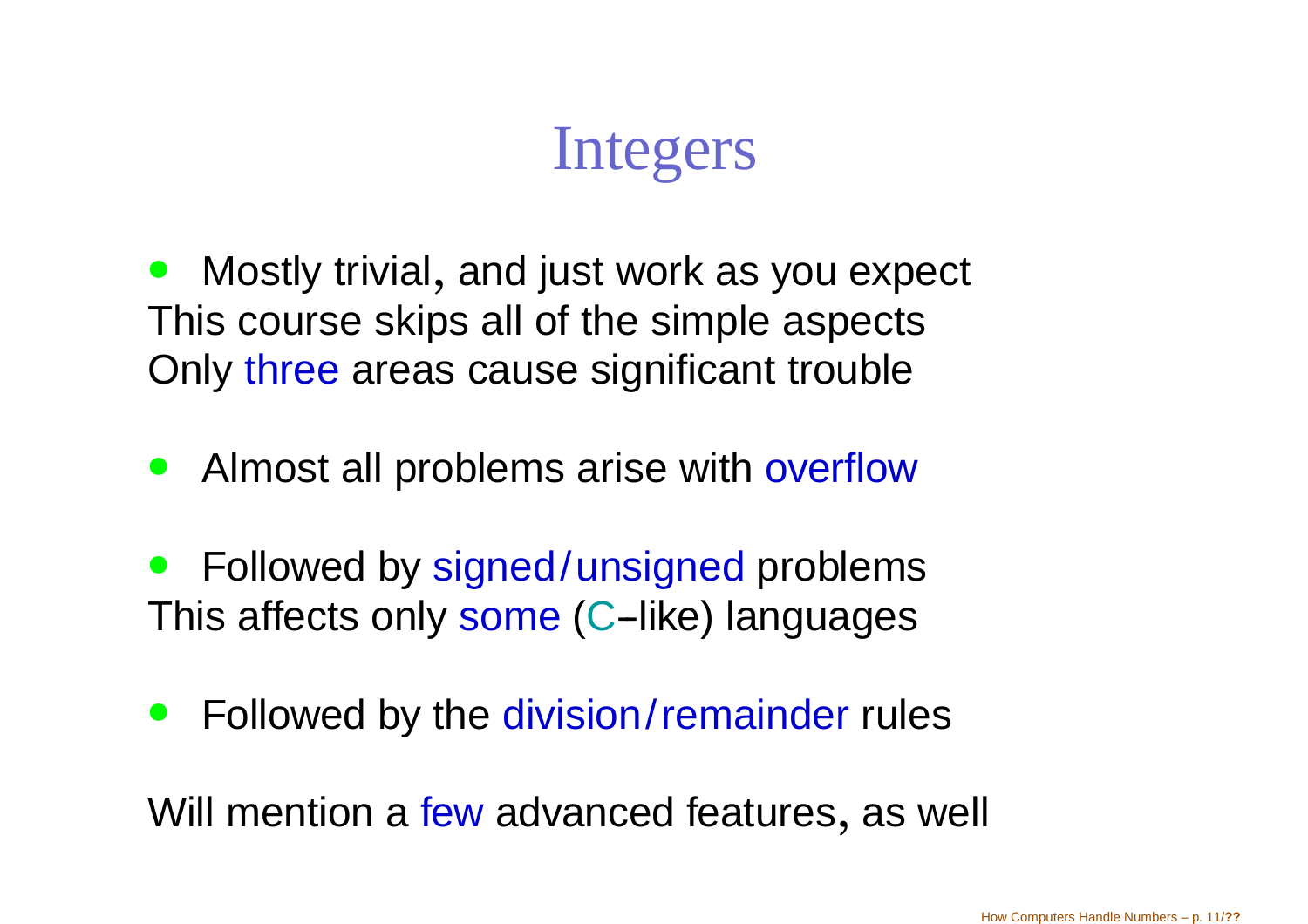#### Division/Remainder Rules

If both M and N are positive<br>And (M/N)+N+remainder(M And (M/N) \*N+remainder(M,N) <sup>=</sup> M, M/N rounds down

 $\bullet$ • Language-dependent if either are negative Check its specification if you depend on that Alternatively write a <mark>run-time test</mark> , and fix up

And, of course, division by zero is an error Consequently, so is remainder by zero

That'<sup>s</sup> all ...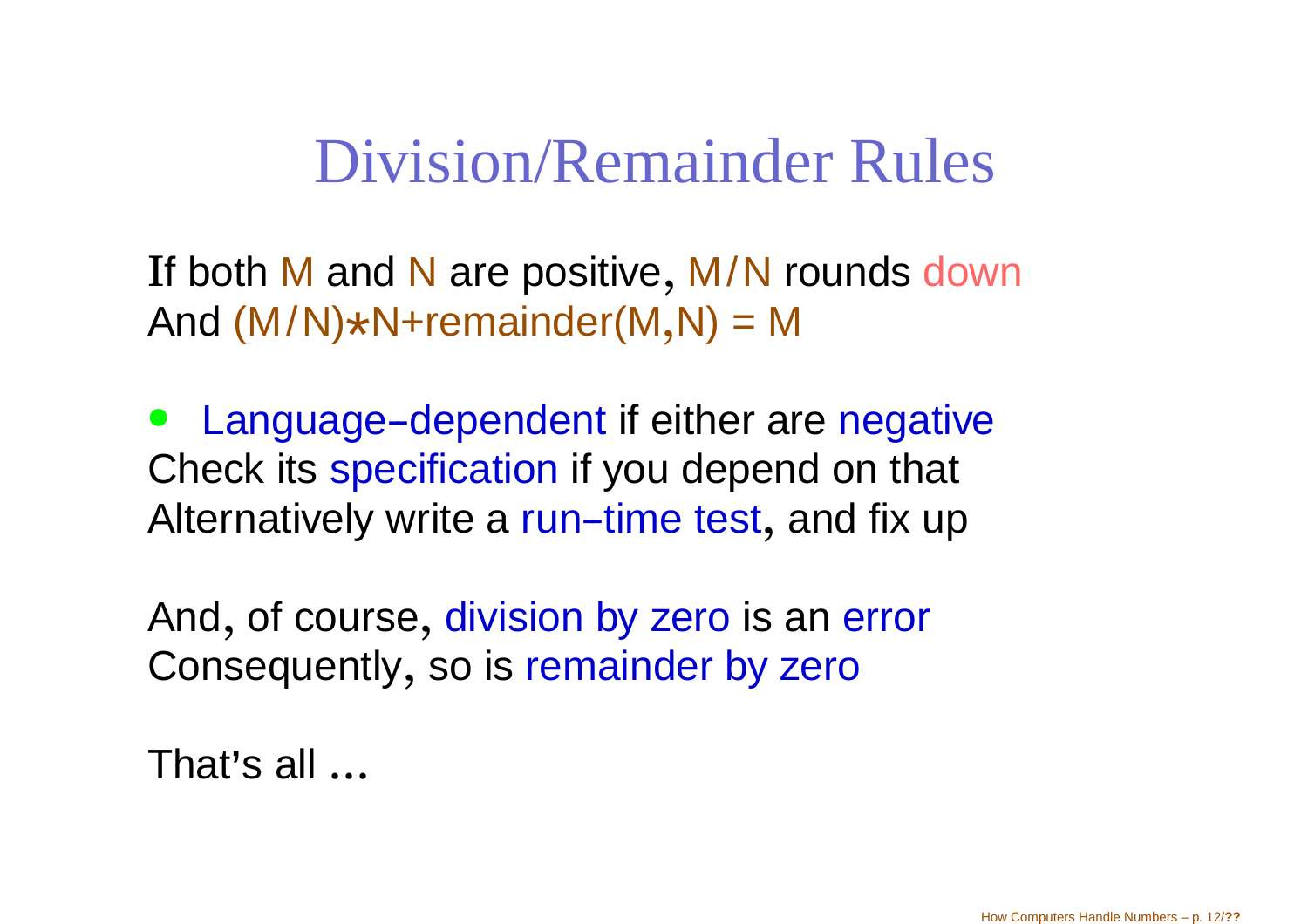## Unlimited Size Integers

• No limit on size, except memory and time Built–in to Python<br>. .. , BigInt in Perl Libraries (e.g. GMP) for C, C++,(Java, Fortran?) Also Mathematica, Maple, bc  $\epsilon$ , Maple, bc etc.

Good packages are easy to use

- **•** Eliminates overflow complexities  $\bullet$
- **But indefinite growth will crash program**  $\bullet$

And, only if you use very big numbers: multiply/divide/remainder/conversion slow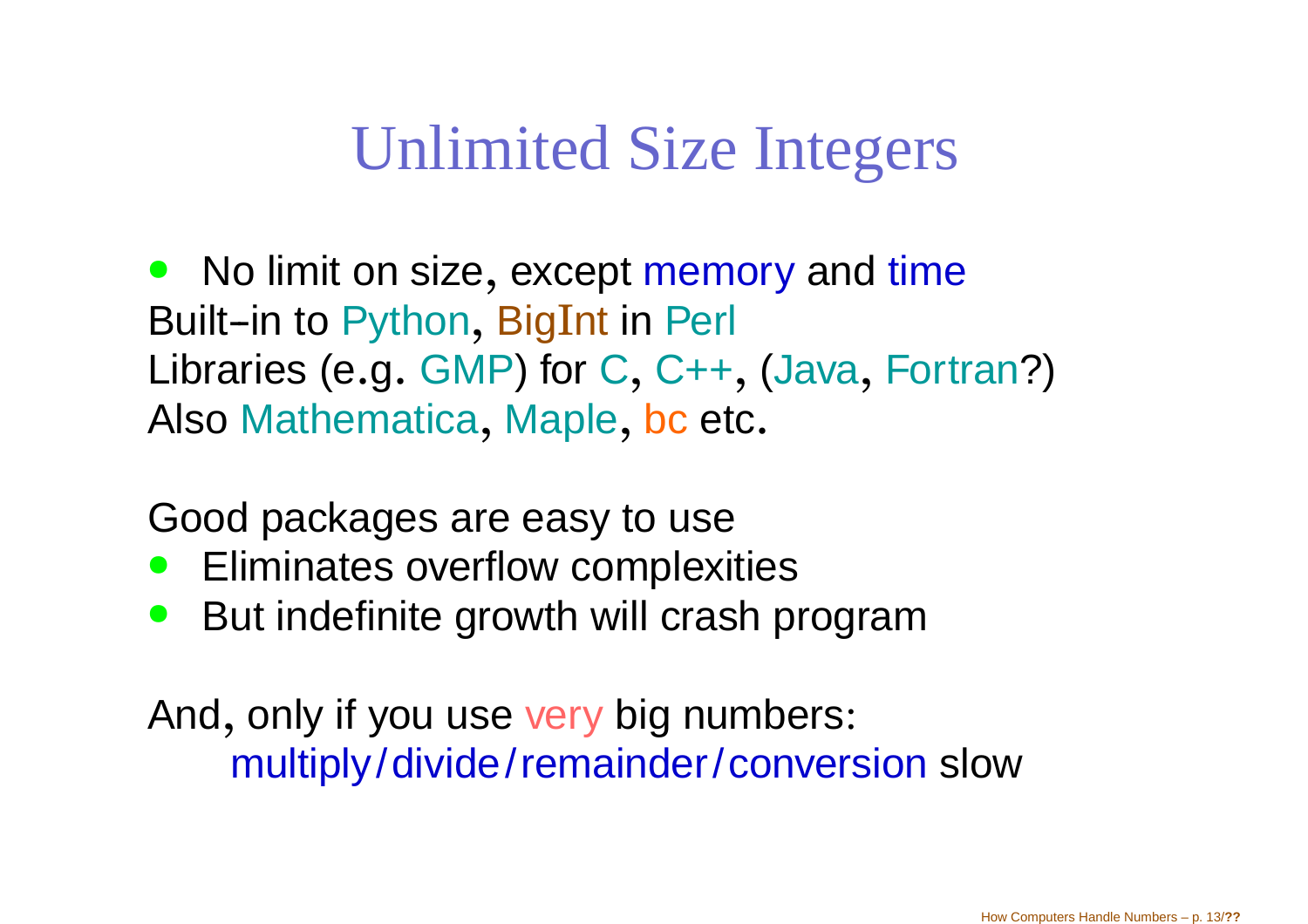#### Current Integer Hardware

Binary, twos' complement, e.g. for 8 bits:  $01010011 = 2<sup>6</sup> + 2<sup>4</sup> + 2<sup>1</sup> + 2<sup>0</sup> = 83$  $11000101 = -2^7 + 2^6 + 2^2 + 2^0 =$  $\overline{K}$  $-2^7 + 2^6 + 2^2 + 2^0 = -59$ 16, 32 and 64 bits, rarely 8 and 128  $\mathsf k$ , rarely 8 and 128 bits

Overflow wraps:  $2*83 = -90$  and  $4*83 = 76$ 

• Your CODE may not wrap – see later

 $\Rightarrow$  Means that  $(M*N)/N$  may not be M<br>And other, similar, invariants may fail. And other, similar , invariants may fail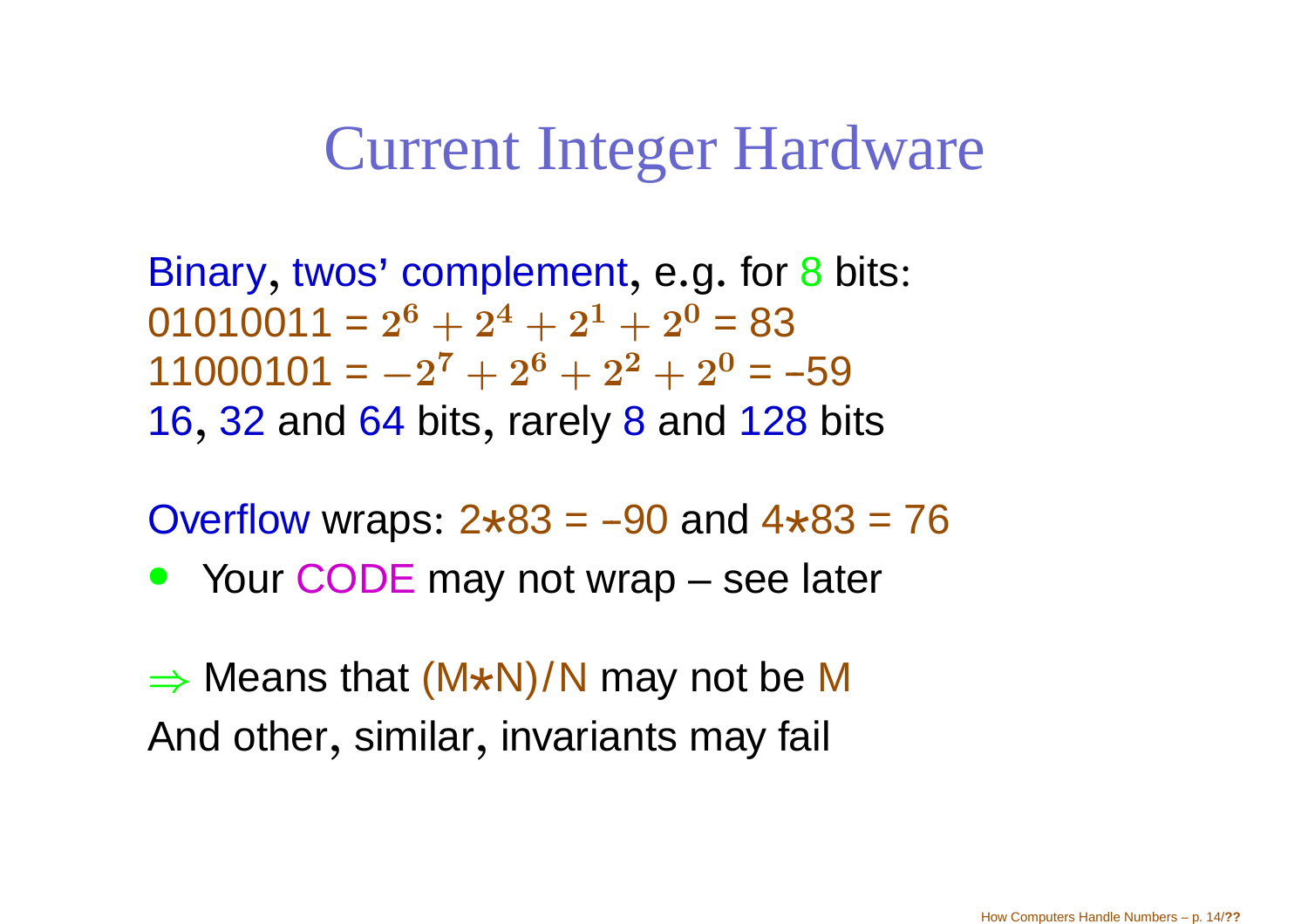## Problems with Wrapping

parameter ( $n = 1800$ ) double precision d(n,n,n)call init(d,n\*n\*n)

Assume 64-bit system with 32-bit integers<br>... Very common environment nowadays Equivalent to calling init(d ,1537032704)–<mark>– Oops</mark>!

 $\bullet$ **Can't avoid, so must watch out for it – how?**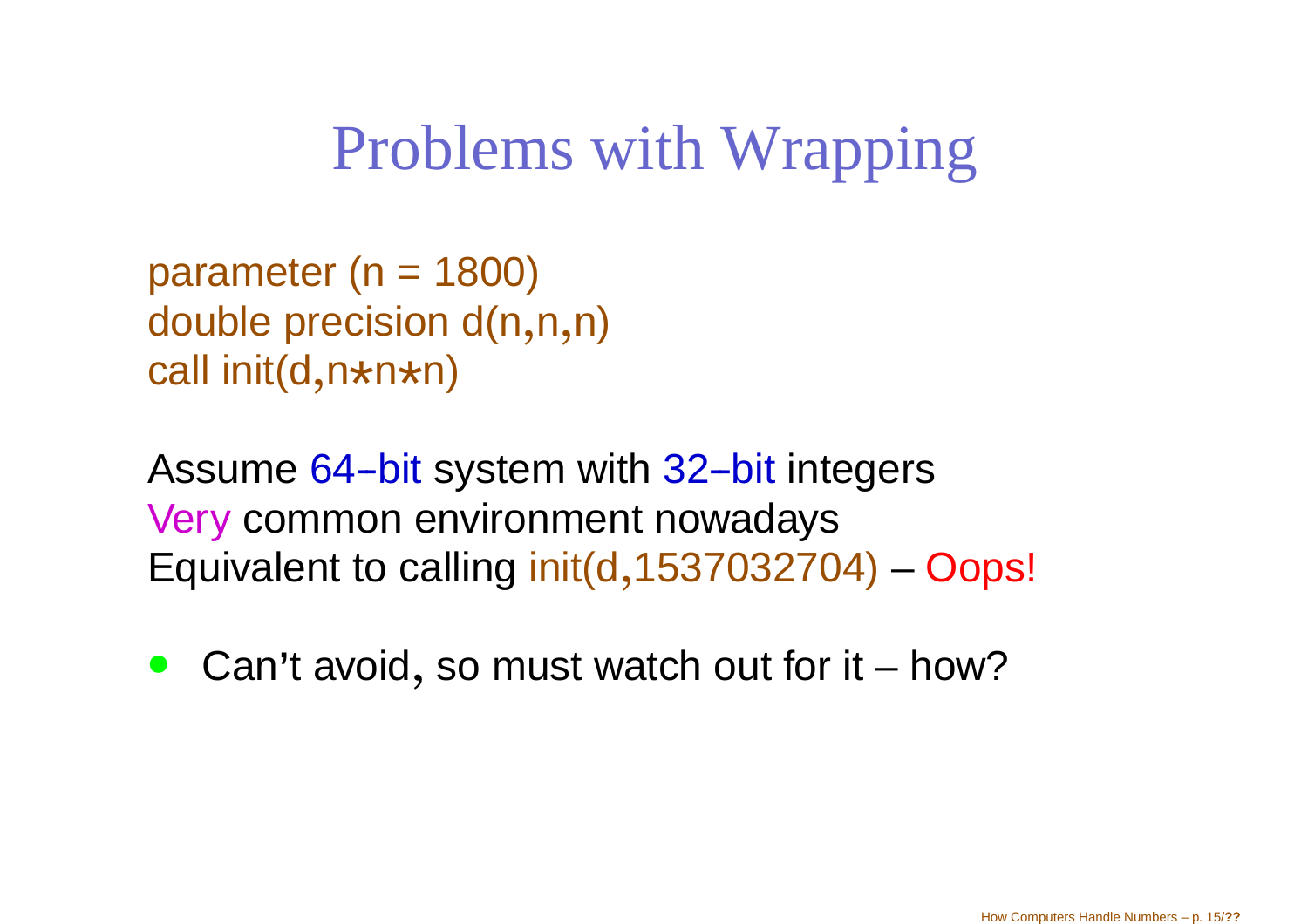## Checking for Wrapping

Either of the following will detect it

 $\bullet$ Both cost very little in effort or time

```
ntotal = n*n*n

if (ntotal /= n*dble(n)*n) call panic(...)
```

```
ntotal = n*n*n

if ((ntotal/n) /= n*n) call panic(...)
```
 $\bullet$  Even checking for negative bounds helpsWill pick up <mark>over half</mark> of such cases!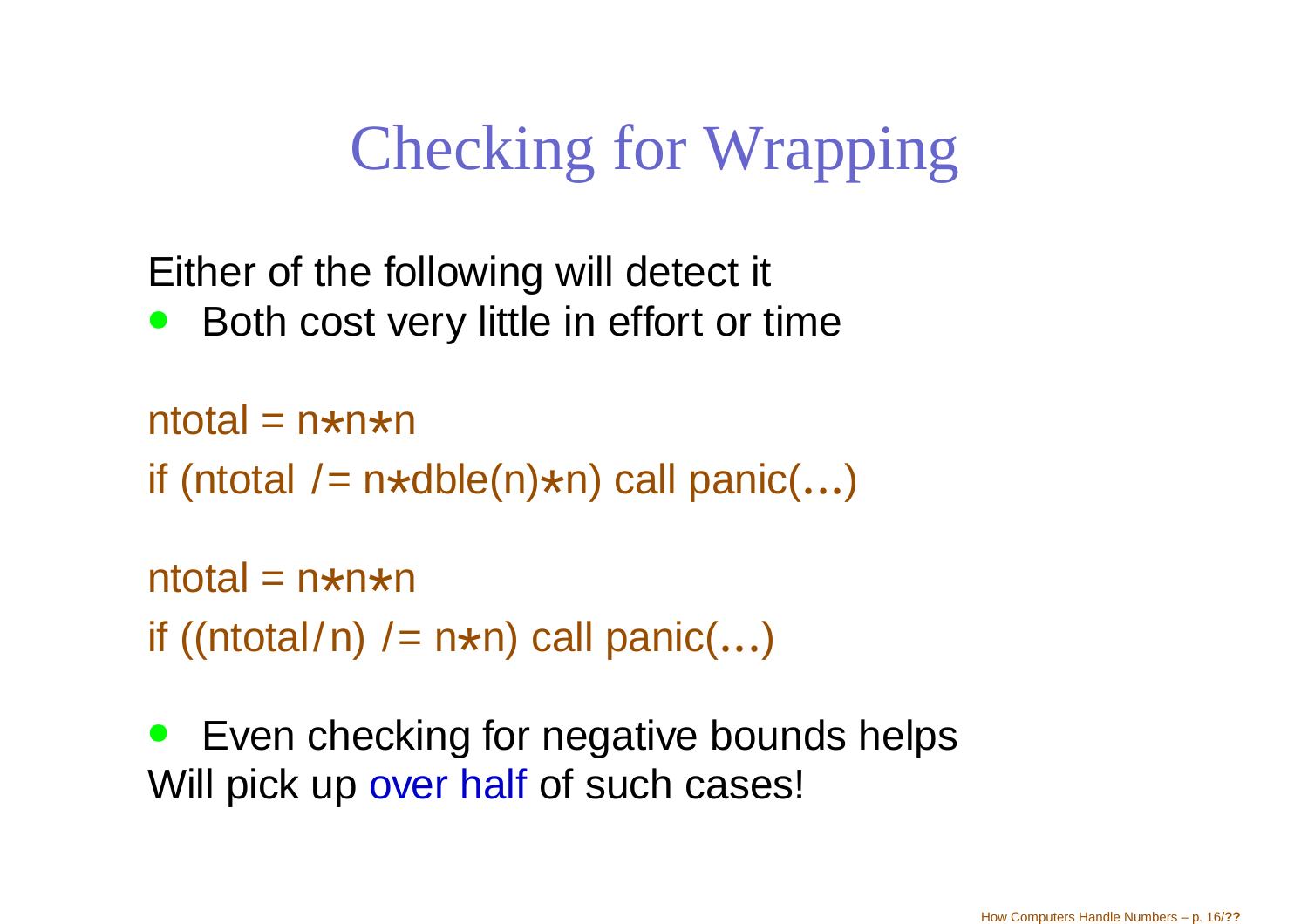## Integer Overflow

Some always use floating-point (Excel , Matlab)May convert to floating-point (Perl ,R)May convert to unlimited size (Python) Very rarely, trap overflow and diagnose

 $\bullet$ • All fairly safe options for most use

May wrap modulo  $|2^{bits}|$  (Java)

**• Generally NOT what you want**  $\bullet$ 

May be UNDEFINED(C, C++, Fortran)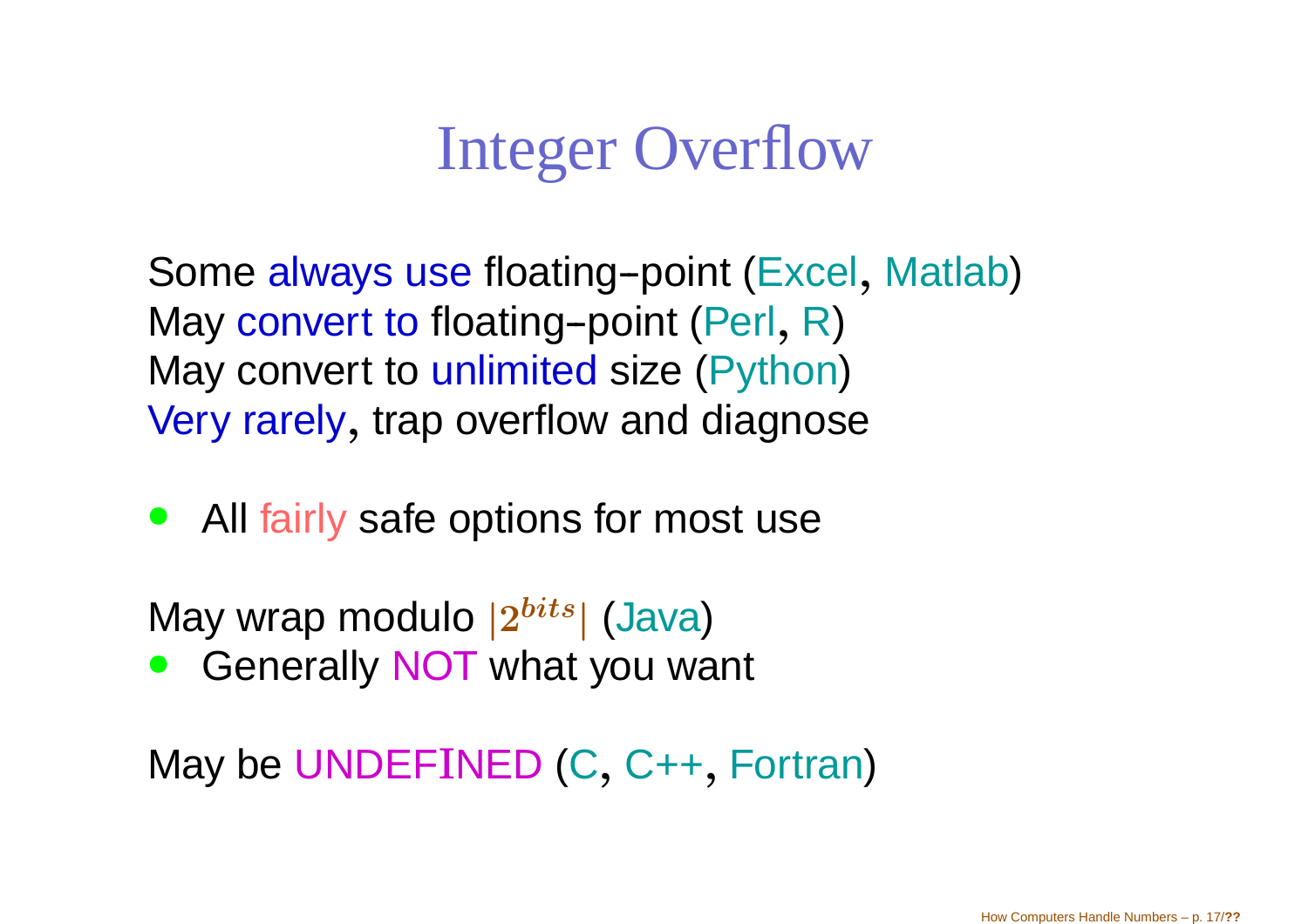#### Undefined Behaviour

Major cause of wrong answers, crashes etc.

- $\bullet$ **•** Effects are almost always unpredictable Even unrelated differences may have effects
- **Sometimes debuggers misbehave or crash**
- $\bullet$ **Simple tests are usually misleading**
- $\bullet$  Most books / Web pages are misleadingUndefined behaviour  $\neq$  system dependence

Reasons are beyond this course – please ask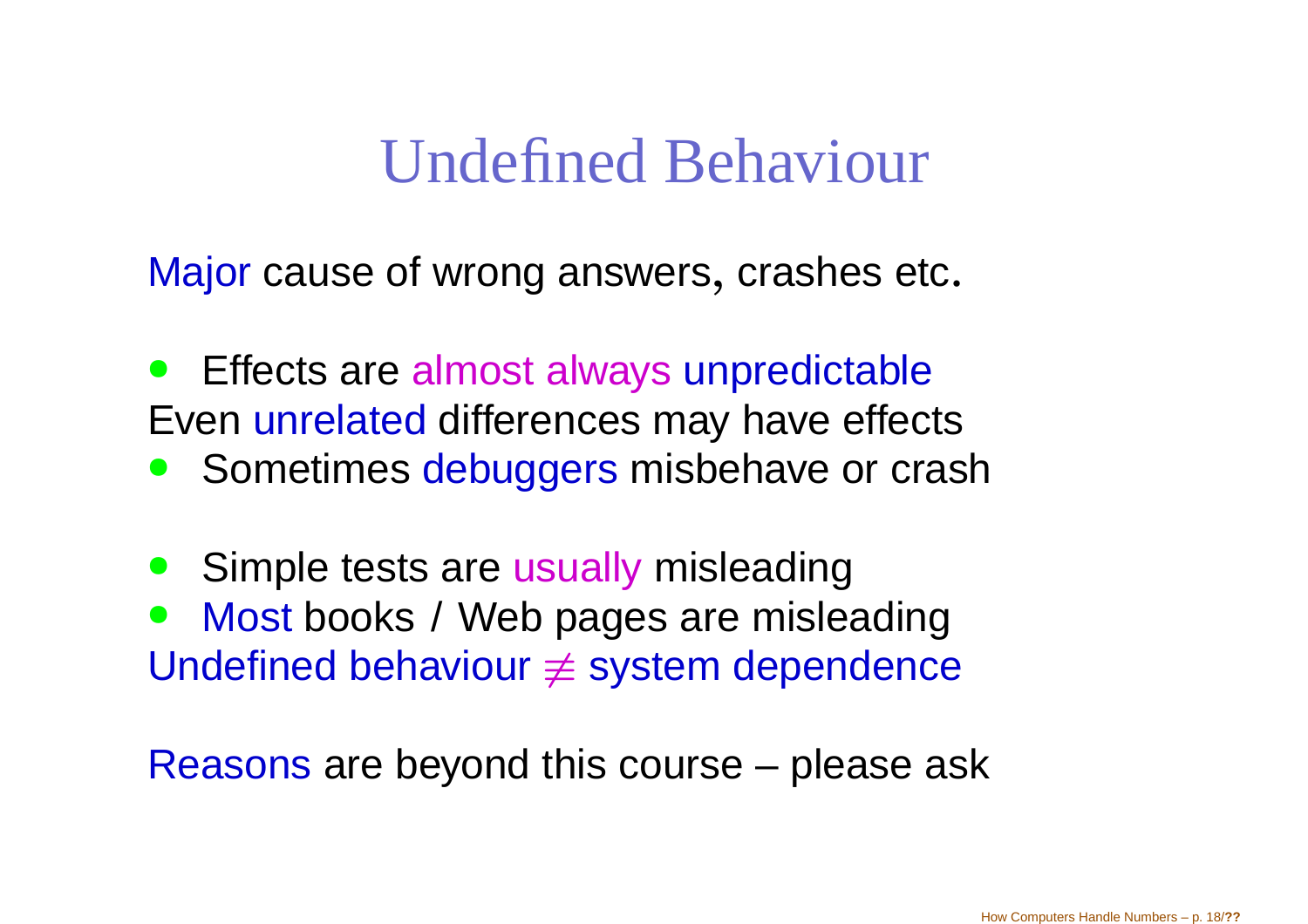## Over-Simplified Example

| $B = C = D = 5000$ |                                     |                      |
|--------------------|-------------------------------------|----------------------|
|                    | $A = B \star C \star D = 445948416$ | Wrong                |
| $E = A/C$          | $= 89189$                           | Wrong                |
| print E            | 89189                               | Wrong but consistent |
|                    |                                     |                      |

Fairly often actually compiles vaguely like:

 $E = B \star D$  $= 25000000$ im Right ≫<br>Mres  $A = E*C = 445948416$  Wrong print A/C <sup>89189</sup>  $\Leftarrow$  But this is E!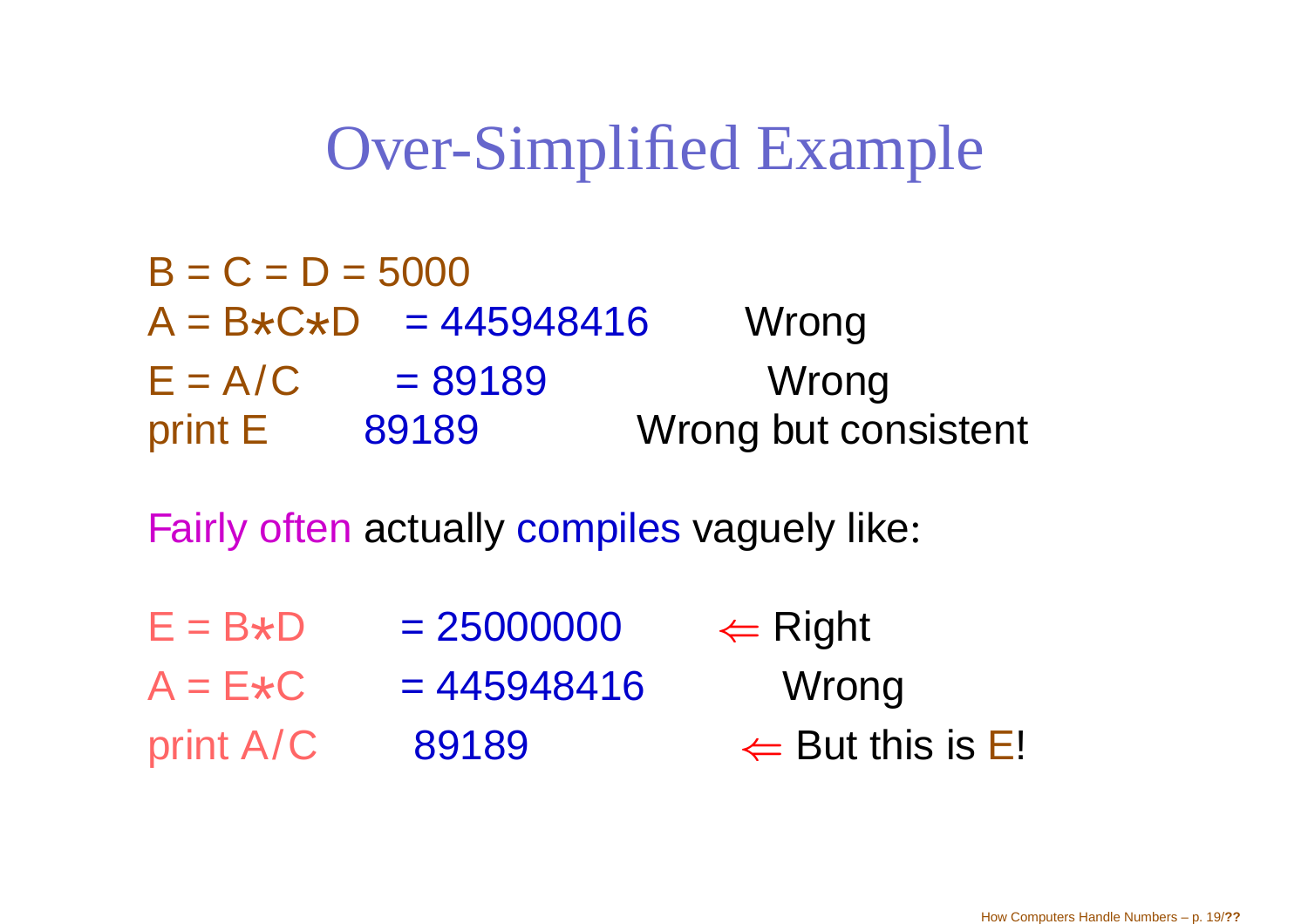## Integer Formatted I/O

 $\bullet$  Representation not usually important Most people never need to know it

Can read or display in any base: Bin. 01010011 = dec. 83 = oct. 133 = hex. A3 May be explicit: 2r01010011 or 0xa3

Most formatted I/O is done in decimal, anyway!

Unix may use <mark>octal</mark> – what is 136? Or 0136?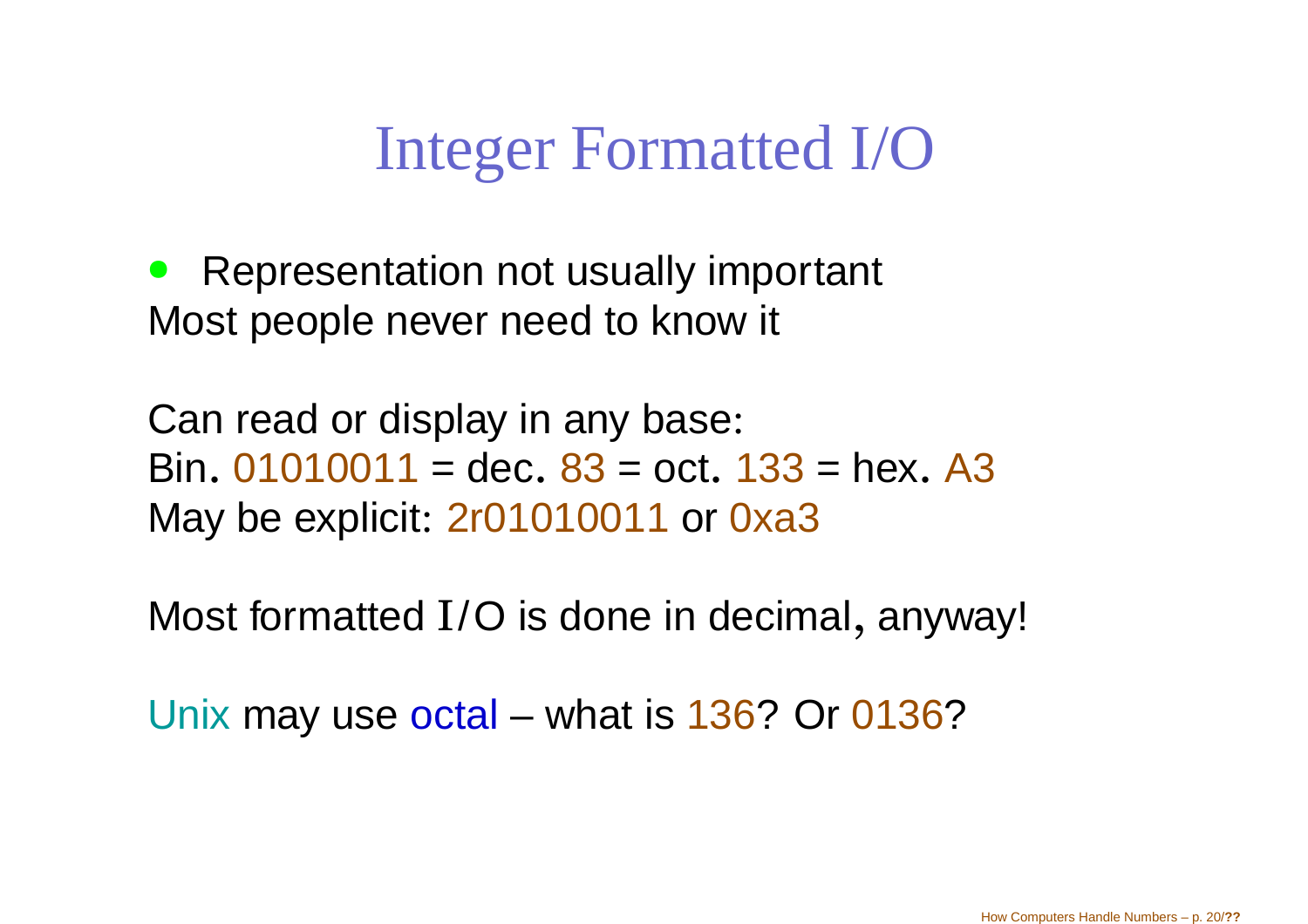## Using Integers as Bits

You can treat integers as arrays of bits But not in Matlab or R, for good reasonsBitwise AND, OR, NOT  $\epsilon$ , OR, NOT etc. make sense

Can even mix bitwise and arithmetic operations All well-defined, portable and reliable

 $\bullet$  Except for negative numbersKeep all numbers non-negative and in-range<br>... Negative numbers are for language lawyers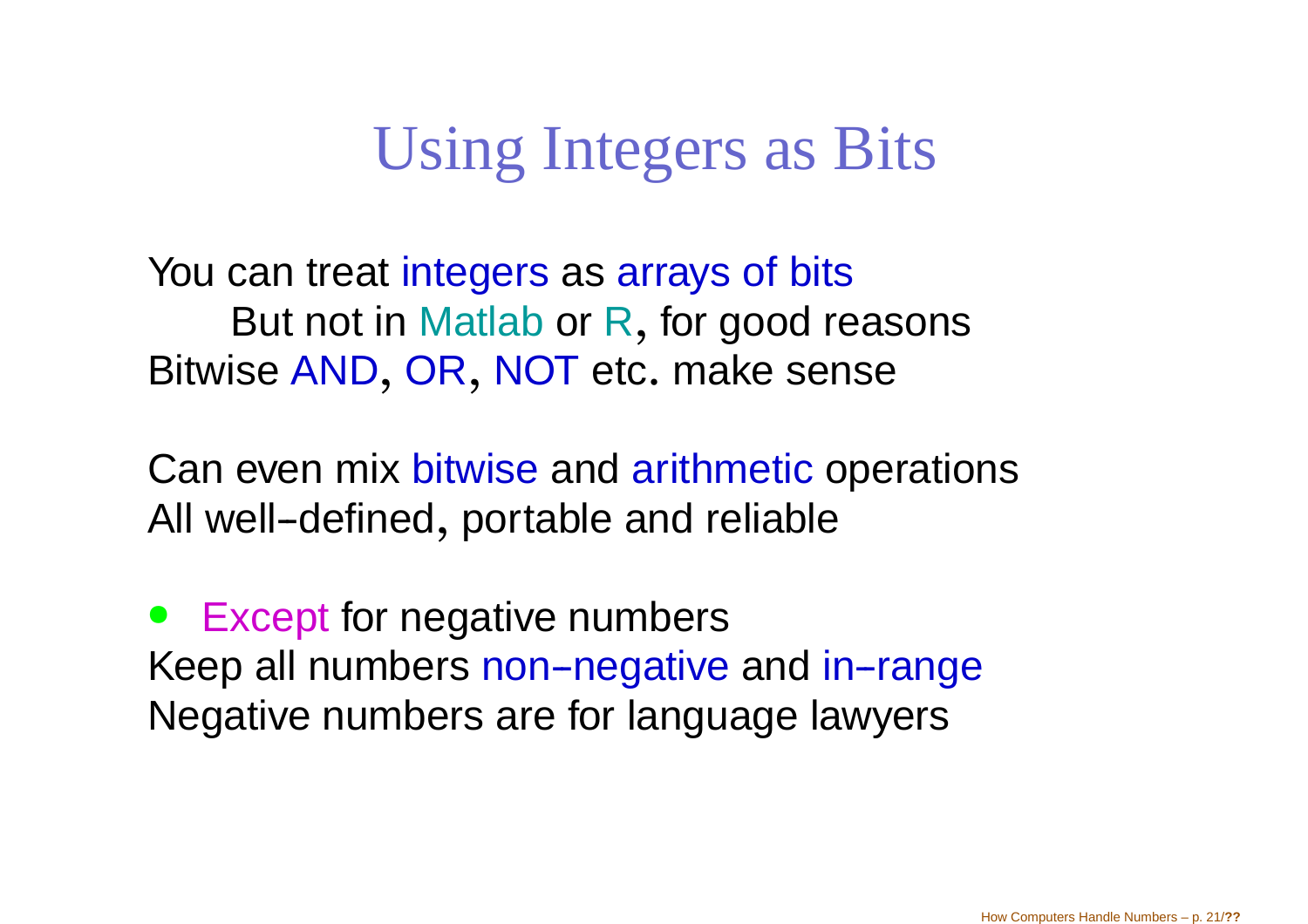## Shifting

Shift of N is multiply/divide by  $2^N$ 

 $\bullet$ **• Don't shift negatives or through sign bit** It <mark>ma</mark>y work, but each language differs

 $\bullet$ • Keep all shifts below number of bits in word Python is <sup>a</sup> rare exception to this

See the extra foils for why – it'<sup>s</sup> bonkers! A relic of 1950s electronic constraints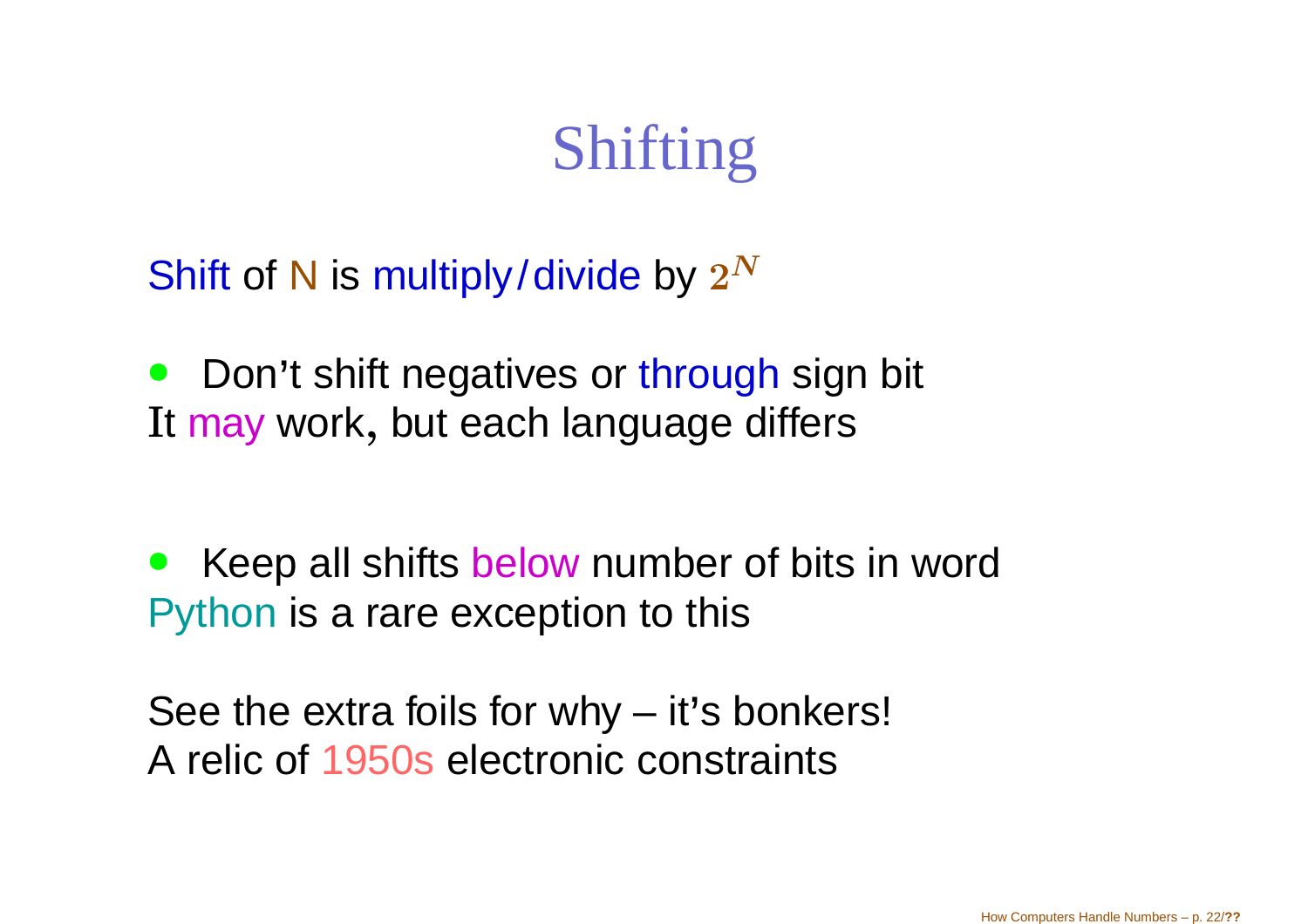## Unsigned Integers

Mainly for C, C++, (& Java , Perl) users

Arithmetic modulo  $2^{bits}$  (not  $\mathsf{GF}(2^N) )$ In 8 bits, 11000101 =  $2^7 + 2^6 + 2^2 + 2^0$  = 197 As for hardware, numbers wrap round at  $2^N$ 

Numbers are always non-negative – e.g.  $3-5 > 0$ 

- $\bullet$ Divide/remainder aren't modular
- Pure unsigned arithmetic is fairly safe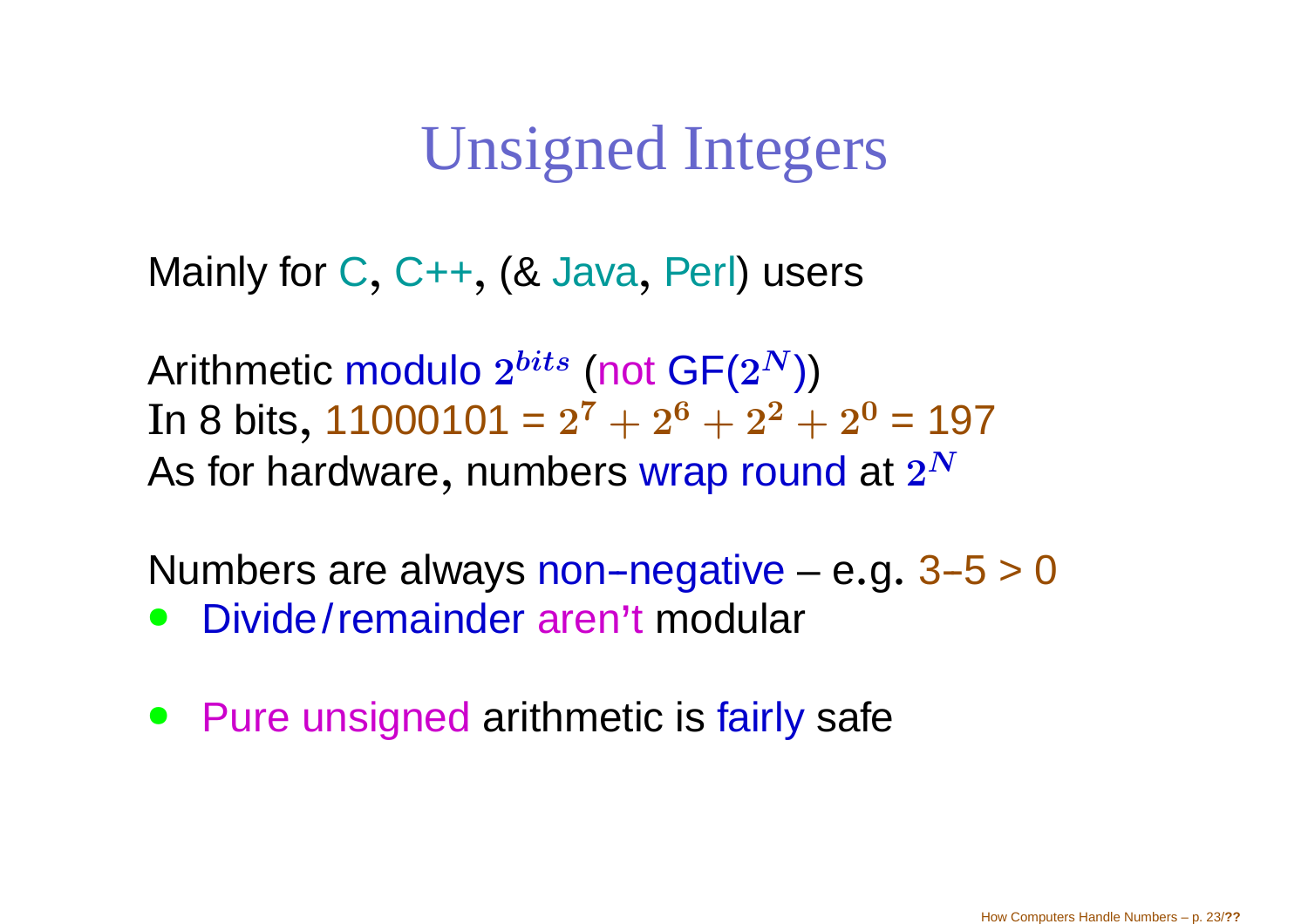## Mixing Signed and Unsigned

- $\bullet$ **Signed/unsigned interactions are foul** Conversions are usually not what you expect
- $\bullet$ Another C/C++ warning – char may be either I<sup>t</sup>'<sup>s</sup> very tricky to avoid mixtures in C/C++More details for C/C++ in extra foils
- $\bullet$  <sup>A</sup> minefield in all languages that have it C/C++ people need to watch out for 'gotchas'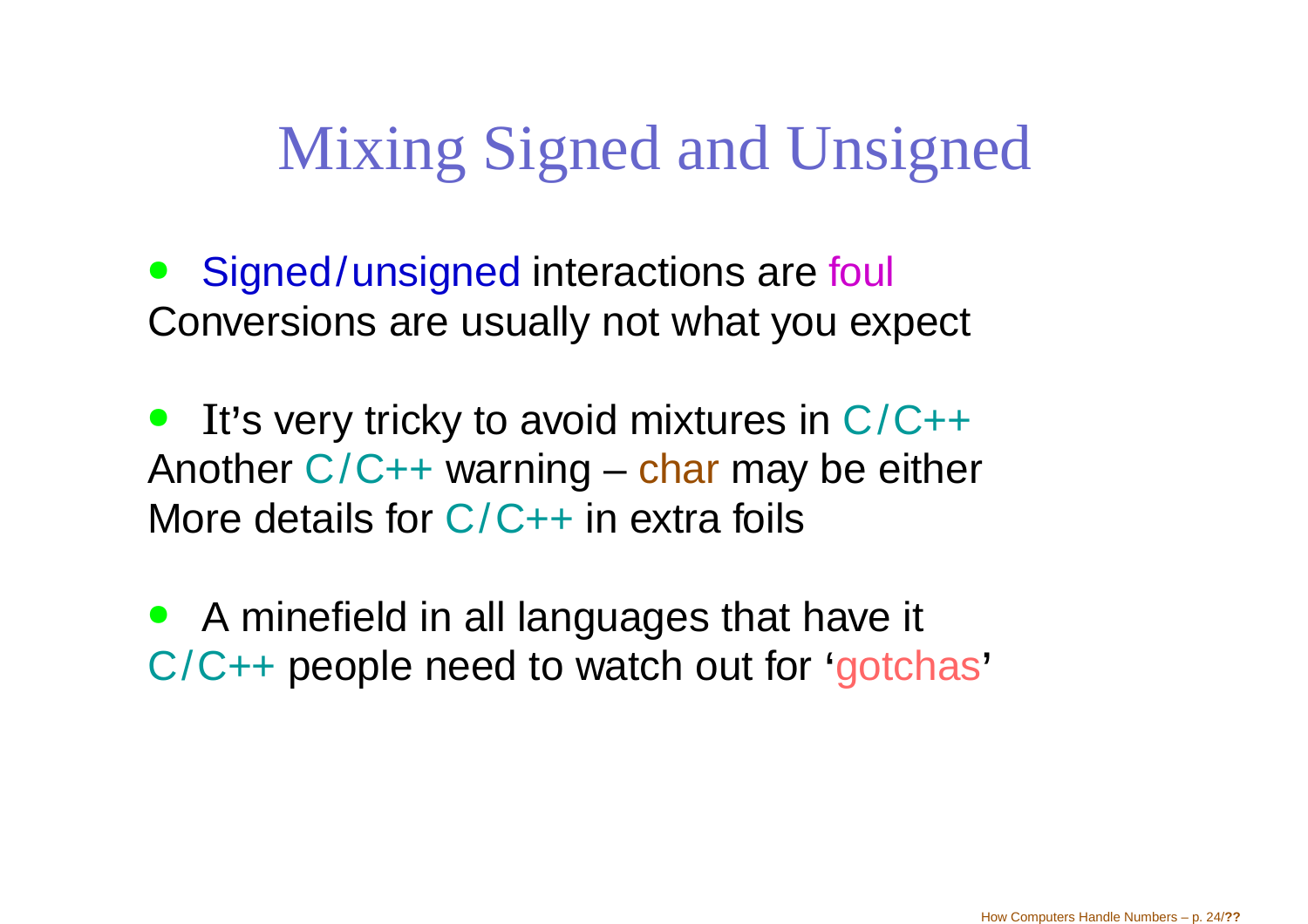#### Fixed-Point Arithmetic

Fixed number of digits after decimal point Precision is part of variable's type Usually implemented as scaled integers

Heavily used for financial calculationsRare in scientific computing, but in <mark>b</mark> , but in <mark>bc/dc</mark> etc.

Generally easy to use, except for:

- **Rounding of multiplication/division**  $\bullet$
- **Mixing precisions, conversion, etc.**  $\bullet$
- Special functions (sqrt/log/etc.)  $\bullet$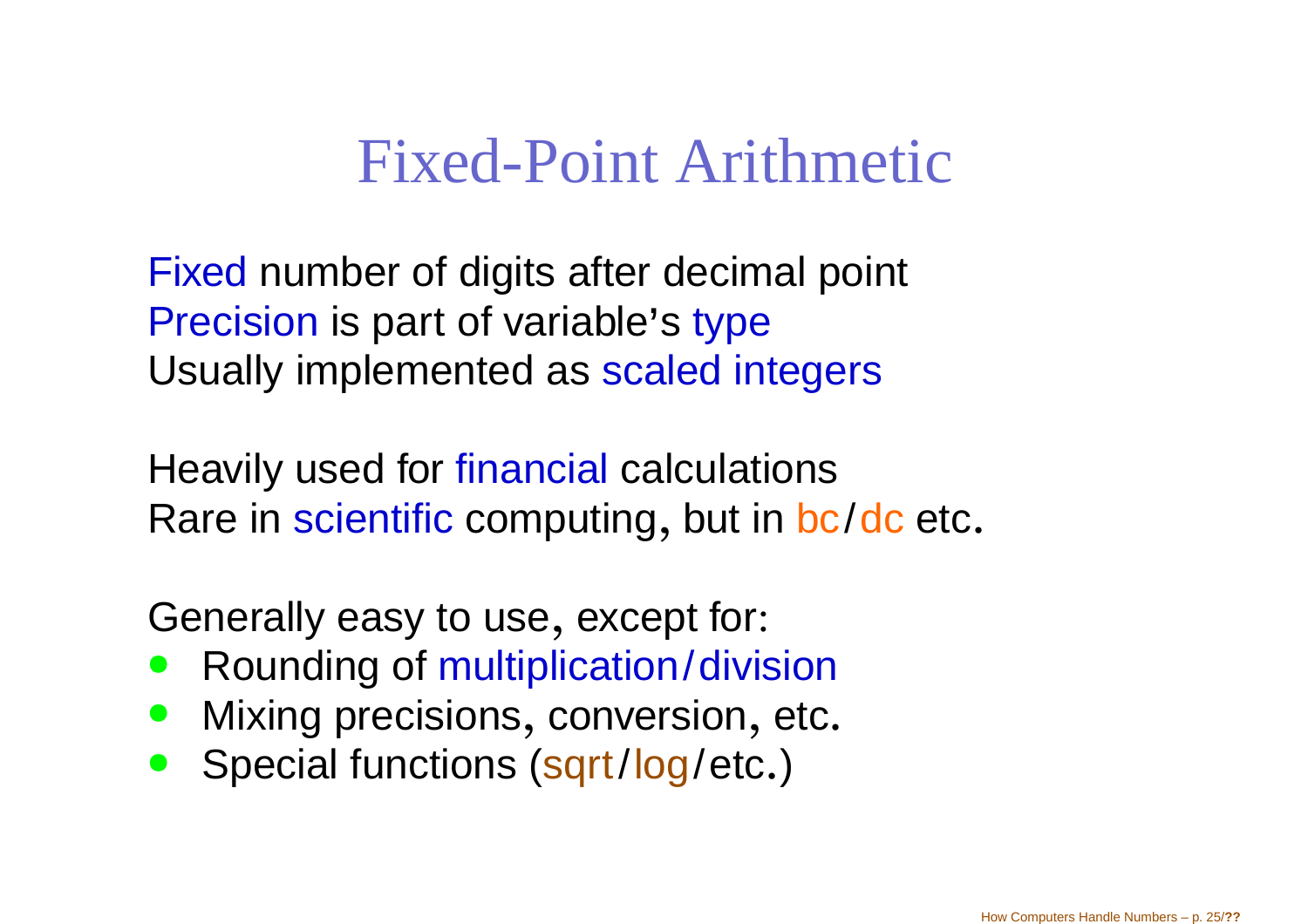#### Rational Arithmetic

One of the main modes in Mathematica Combined with unlimited size integers

Only serious problem is explosion of sizeOtherwise, it works just as you would expect

Fixed size rationals have their advantages Sometimes called fixed-slash arithmetic Really esoteric – ask offline if interested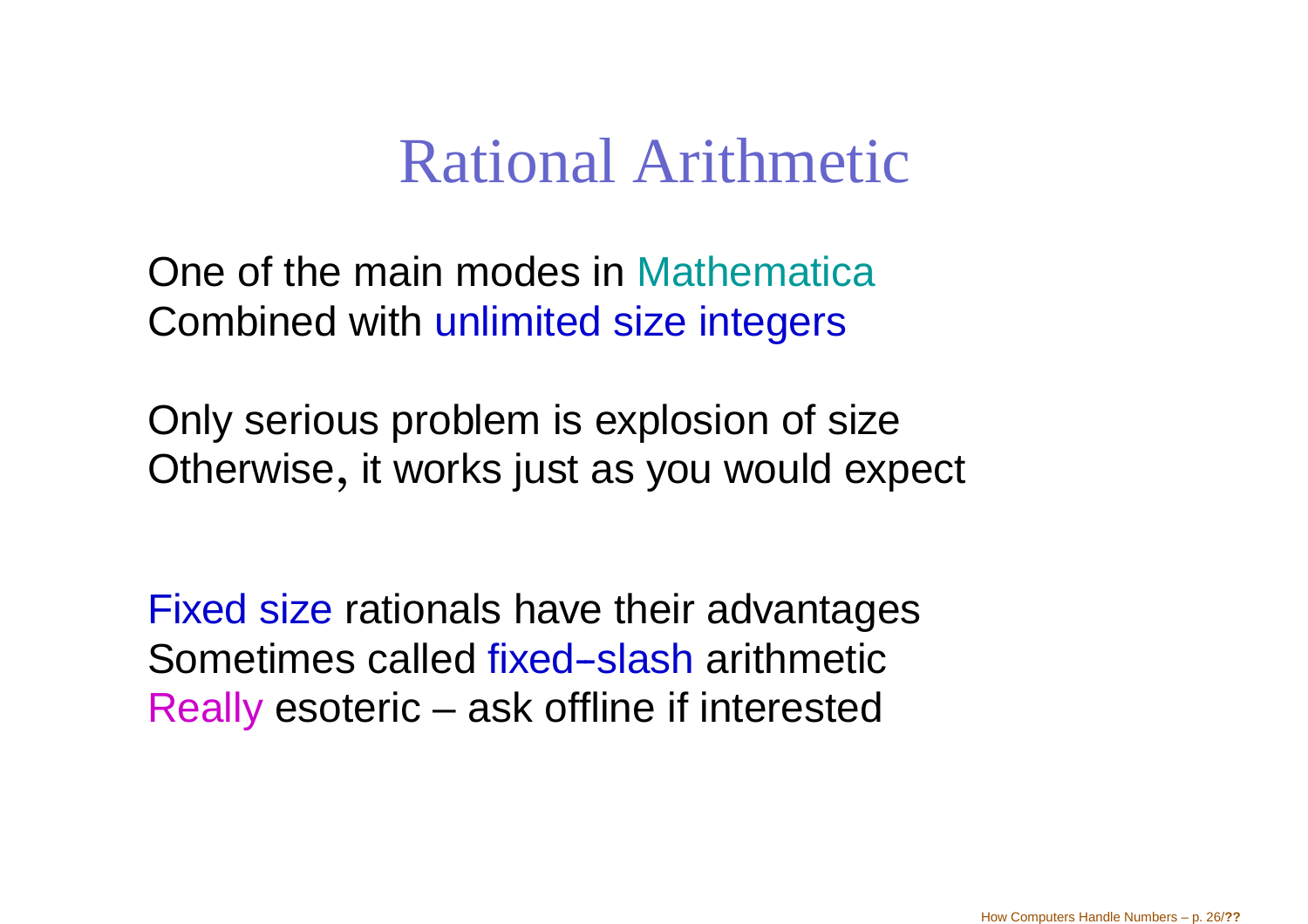## Basics of Floating-Point

Also called (leading zero) scientific notation $sign \times mantissa \times base^{exponent} \ \mathsf{E}_{\mathcal{S}^{0,1}} \times 10^{2} - 12.345$  $\mathsf{E}.$ g.  $+0.12345\times 10^{2}$  $^2$  = 12.345

1 <sup>&</sup>gt; mantissa≥ 1/base (''normalised'')P sig. digits  $\Rightarrow$  relative acc.  $\times(1 \pm base^{1-P})$ <br>Also –maxexp < exponent < maxexp – rough Also –maxexp <sup>&</sup>lt; exponent <sup>&</sup>lt; maxexp – roughly

Like fixed-point  $-1.0 <$  sign/mantissa  $< +1.0$ Scaled by  $base^{exponent}$  (10<sup>2</sup> in above example)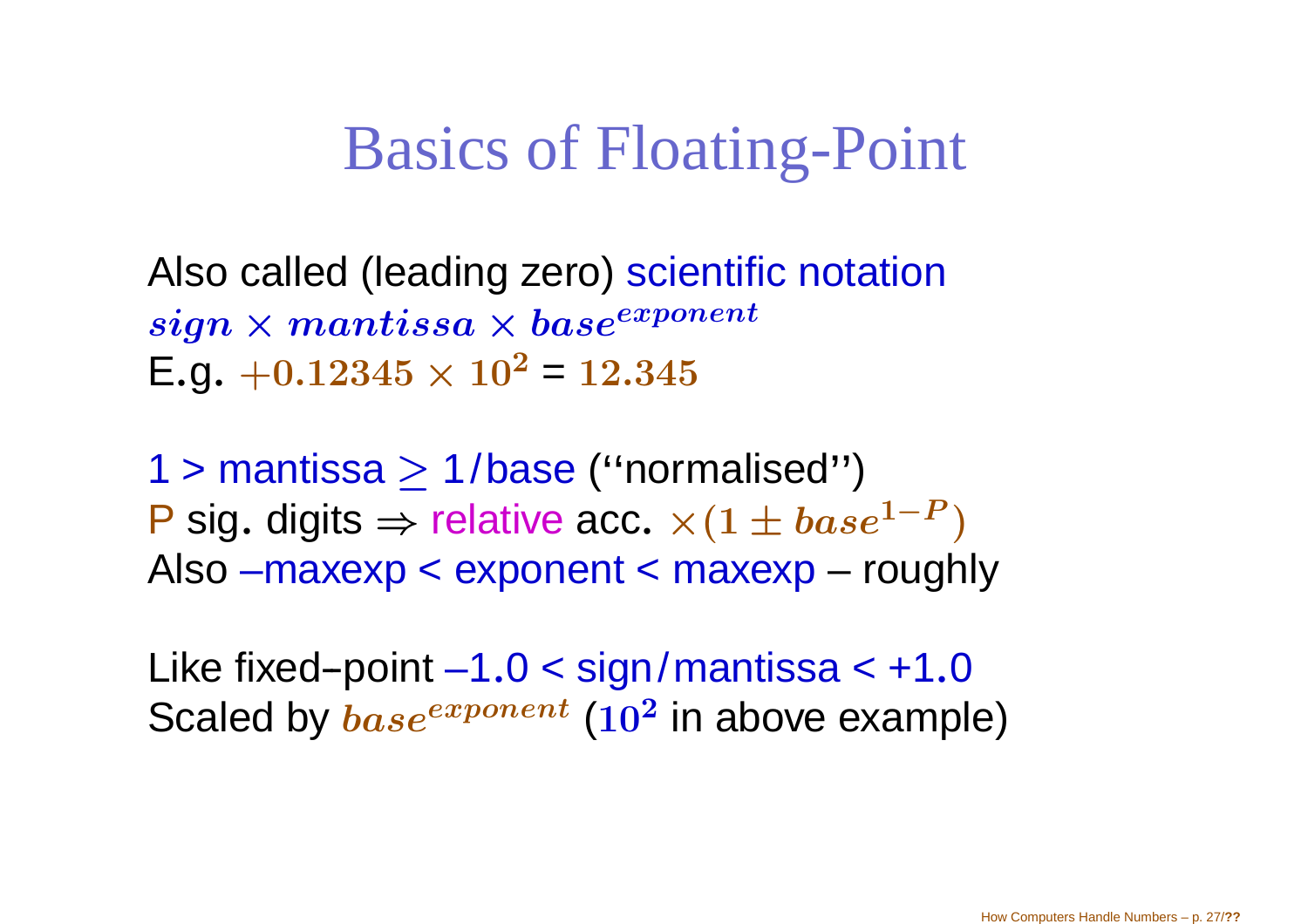## Floating-Point versus Reals

- $\bullet$ **•** Floating-point effectively not deterministic Predictable only to representation accuracyDifferences are either trivial –  $\times(1\pm base^1)$  Or only for infinitesimally small numbers $-\bm{P}$  )
- $\bullet$ Fixed-point breaks many rules of arithmetic
- $\bullet$ Floating-point breaks even more Wrong assumptions cause wrong answers
- $\bullet$ • The key is to think floating-point, not real Practice makes this semi-automatic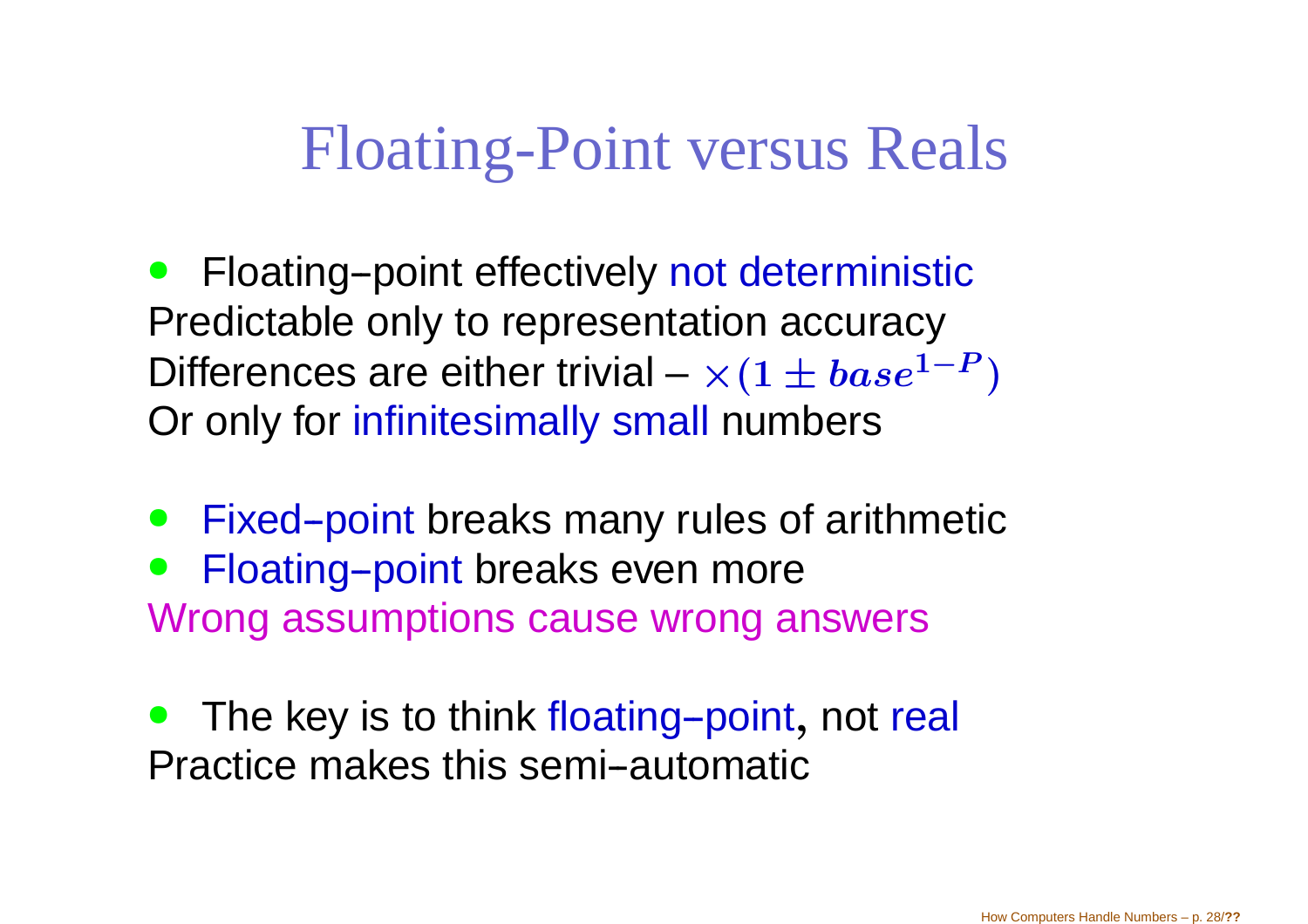#### Invariants (1)

• Both are commutative: A+B <sup>=</sup> B+A, <sup>A</sup>\*<sup>B</sup> <sup>=</sup> <sup>B</sup>\*<sup>A</sup>

 $\bullet$ • Both have zero, unity and negation:  $A+0.0 = A$ ,  $A*0.0 = 0.0$ ,  $A*1.0 = A$ Each A has a  $\mathsf{B} = \mathsf{-A},$  such that  $\mathsf{A}\texttt{+}\mathsf{B} = \mathsf{0.0}$ 

 $\bullet$ • Both are fully ordered:  $A \geq B$  and  $B \geq C$  means that  $A \geq C$ <br> $A \geq B$  is equivalent to NOT B  $\leq$  A  $A \geq B$  is equivalent to NOT B > A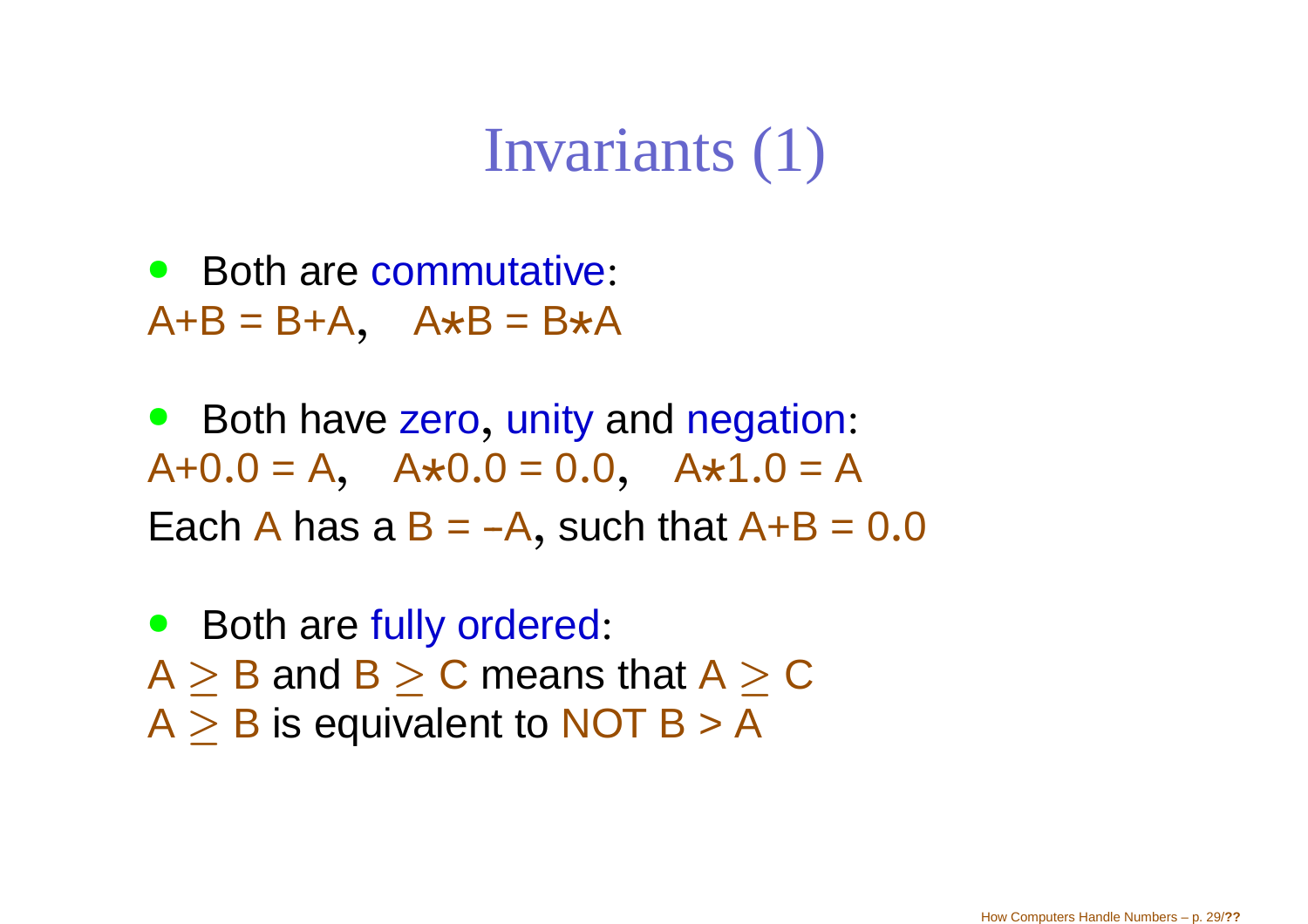#### Invariants (2)

The following are approximately true Don'<sup>t</sup> assume that they are exactly true

• Neither associative nor distributive:  $(A+B)+C$  may not be  $A+(B+C)$  (ditto for  $\star$ )  $(A+B)-B$  may not be A (ditto for  $\star$  and /)<br>A+A+A may not be 3.0\*A A+A+A may not be  $3.0*$ A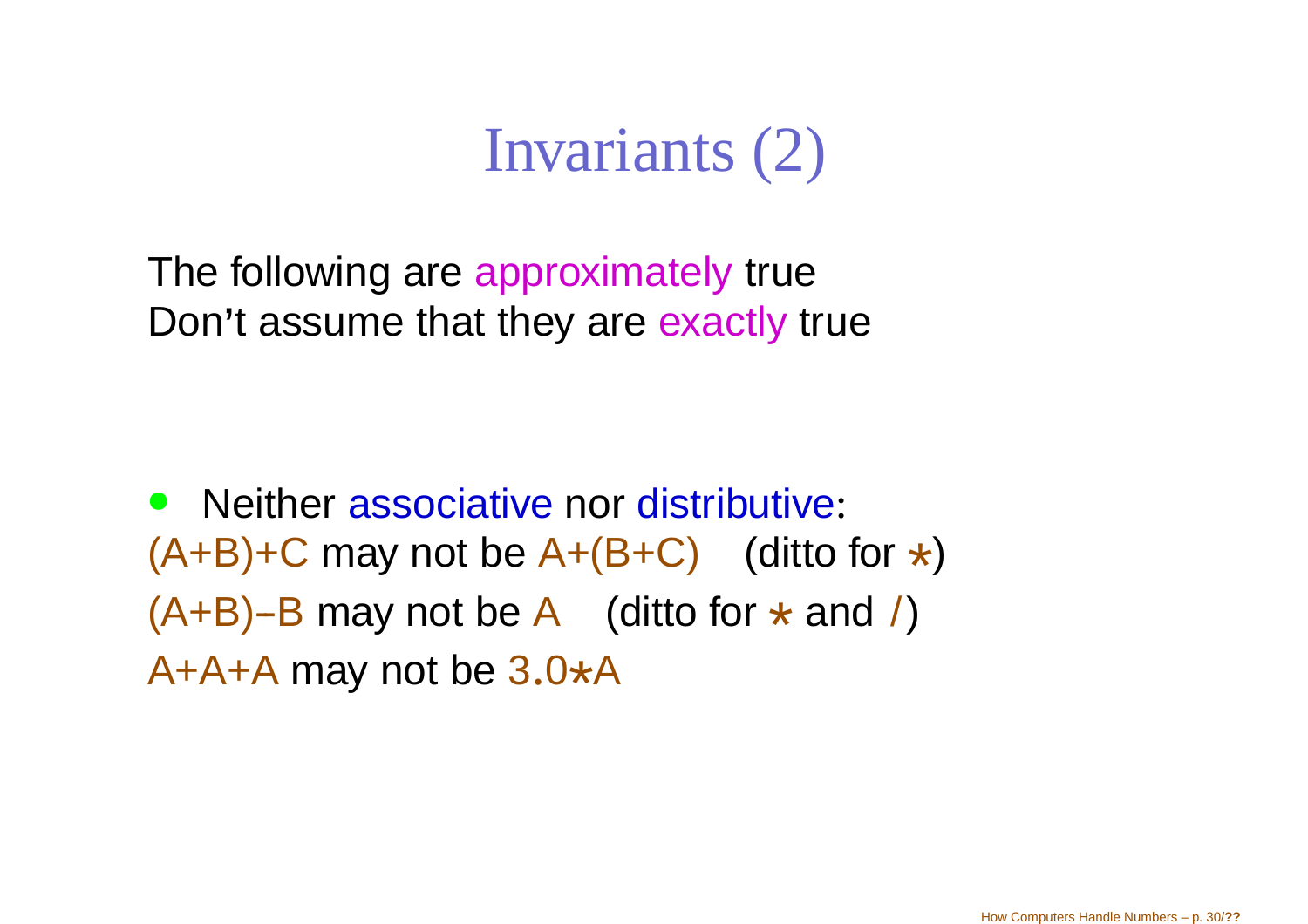#### Invariants (3)

- $\bullet$ • They do not have a multiplicative inverse: Not all A have a  $\mathsf{B}=1.0/\mathsf{A},$  such that  $\mathsf{A} \star \mathsf{B}=1.0$
- $\bullet$ • Not continuous (for any of  $+$ ,  $-$ ,  $*$  or  $/$ ):<br>B  $\geq$  0.0 may not moan  $\Delta$  +B  $\geq$   $\Delta$  $B > 0.0$  may not mean  $A+B > A$  $A > B$  and  $C > D$  may not mean  $A+C > B+D$  $A > 0.0$  may not mean  $0.5*A > 0.0$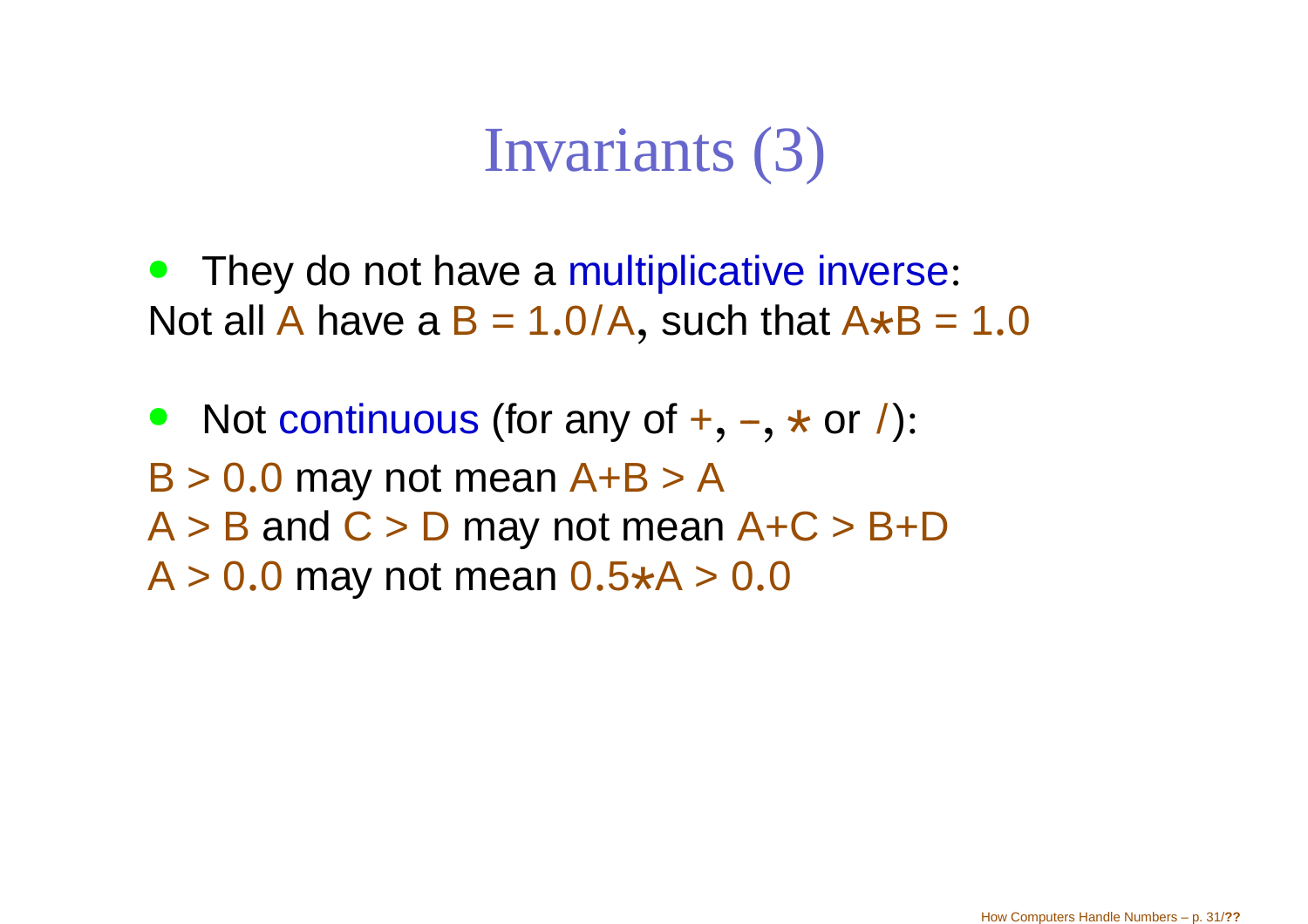#### Remember School Maths?

Above is true for all fixed–size floating–point Whether on <sup>a</sup> computer or by hand in decimal

 $\bullet$ But were you taught that at school?

I<sup>t</sup> doesn'<sup>t</sup> cause too much troubleBut it <mark>does</mark> take some getting used to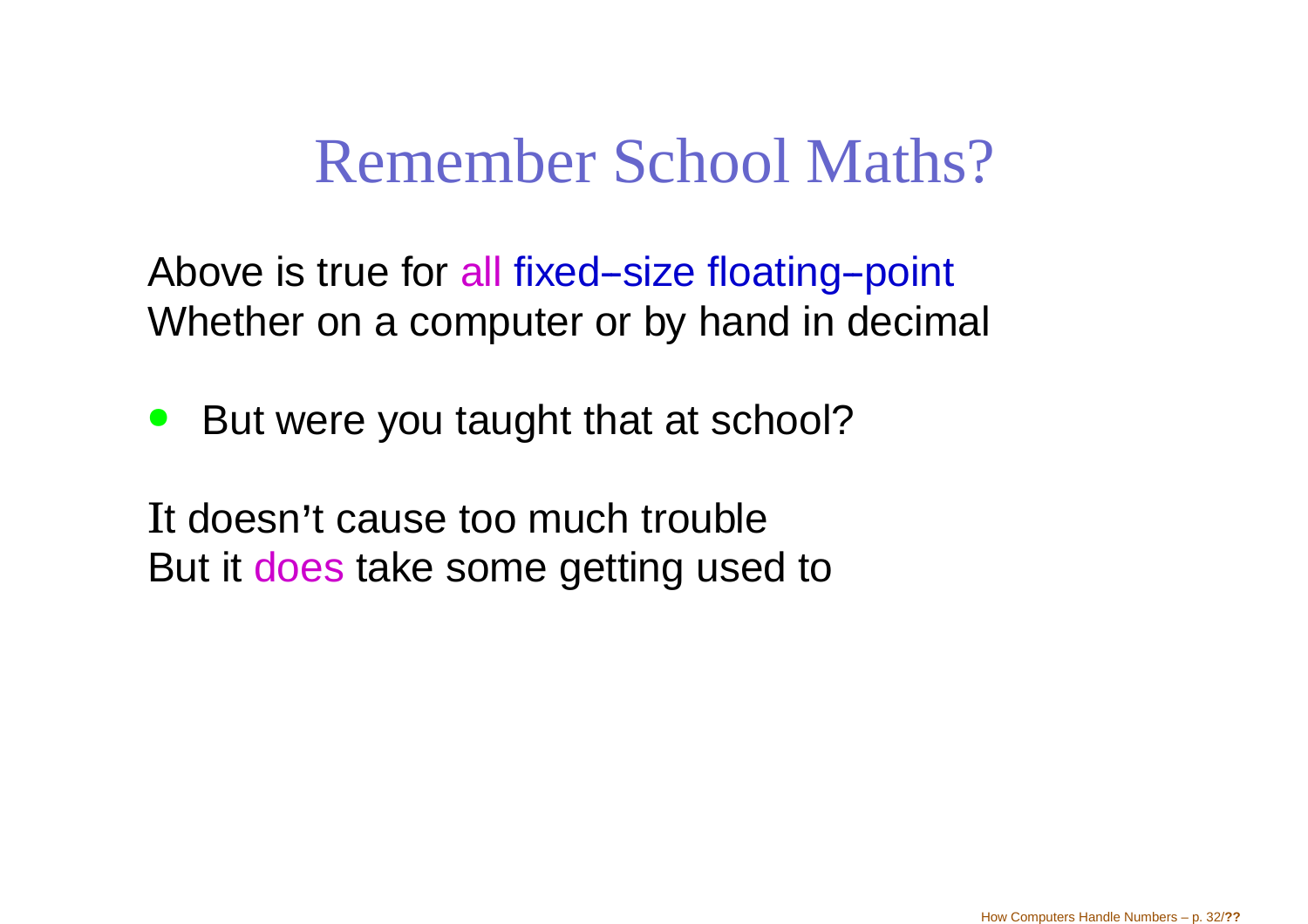#### Current Floating-Point Hardware

IEEE 754a.k.a. <sup>I</sup>EEE <sup>854</sup>a.k.a. <sup>I</sup>SO/ IEC 10559 http:/ /754r.ucbtest.org/standards/754.pdf Binary, signed magnitude – details are messy

 $\bullet$  32-bit = $=$  4 byte == single precision Accuracy is  $1.2\times10^{-7}$ <br>Perso is 1.2  $\times$  10=38 to Range is  $1.2\times10^{-38}$  to  $3.4\times10^{-3}$  $\frac{7}{23}$  bits) , $\times 10^{38}$ 

 $\bullet$  $\bullet$  64-bit = <sup>8</sup> byte == double precision Accuracy is  $2.2\times10^{-16}$ <br>Perso is 3.3  $\times$  10=308 to Range is  $2.2 \times 10^{-308}$  to  $1.8 \times 10^{-308}$  $\frac{6}{52}$  bits) , $\times$  10<sup>308</sup>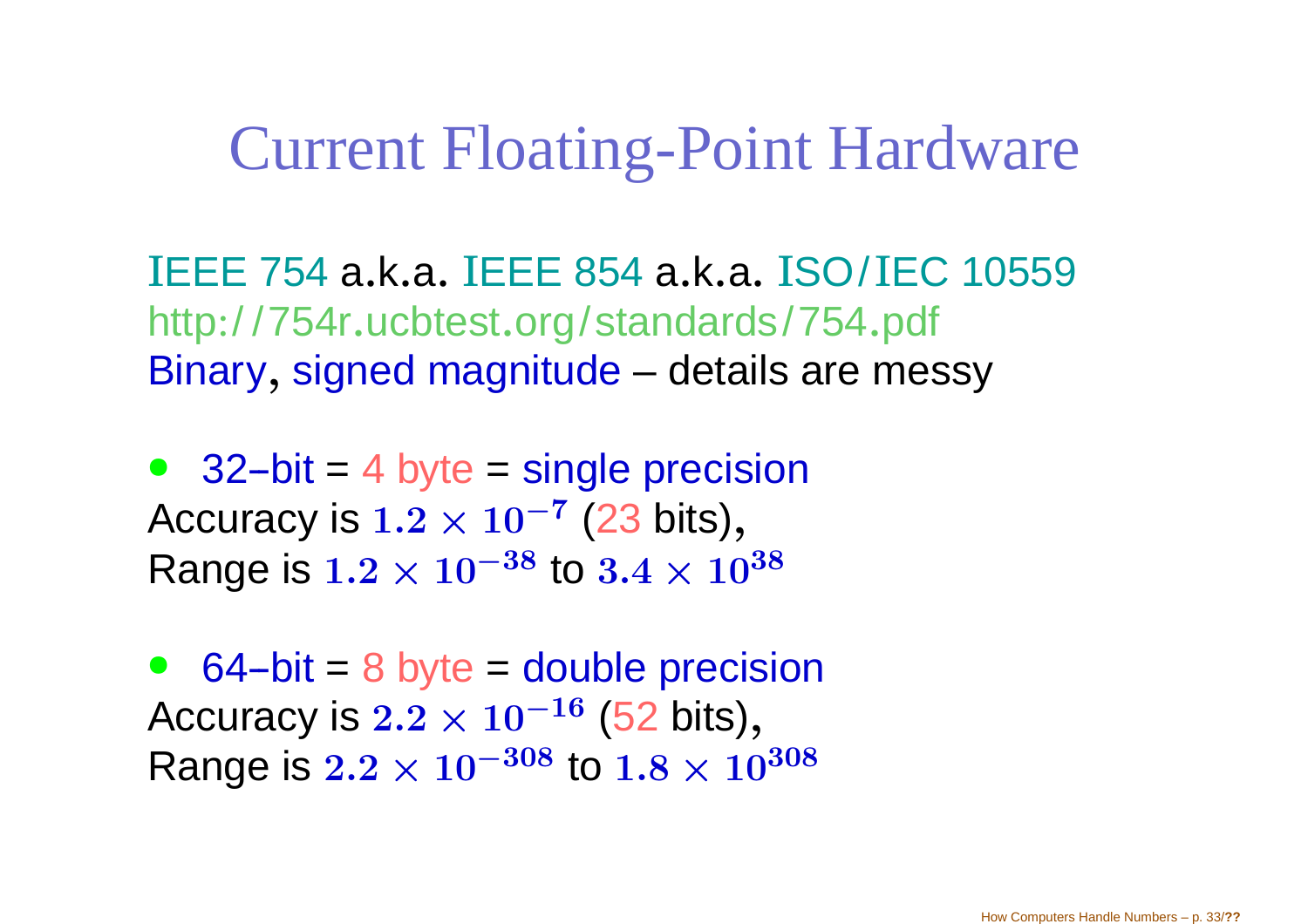## Other Sizes of Floating-Point

• Don't go there – ask if you might need to IEEE 754 dominates people'<sup>s</sup> thinking

May have 128-bit IEEE 754R floating-point<br>In acusual different variations I<sup>n</sup> several different variations . . . It may be very much slower than 64-bit

Exact FP arithmetic usually futile (explosion)Interval arithmetic trendy but little better Arbitrary precision is easy , but out of fashionbut Mathematica has it (almost unusably)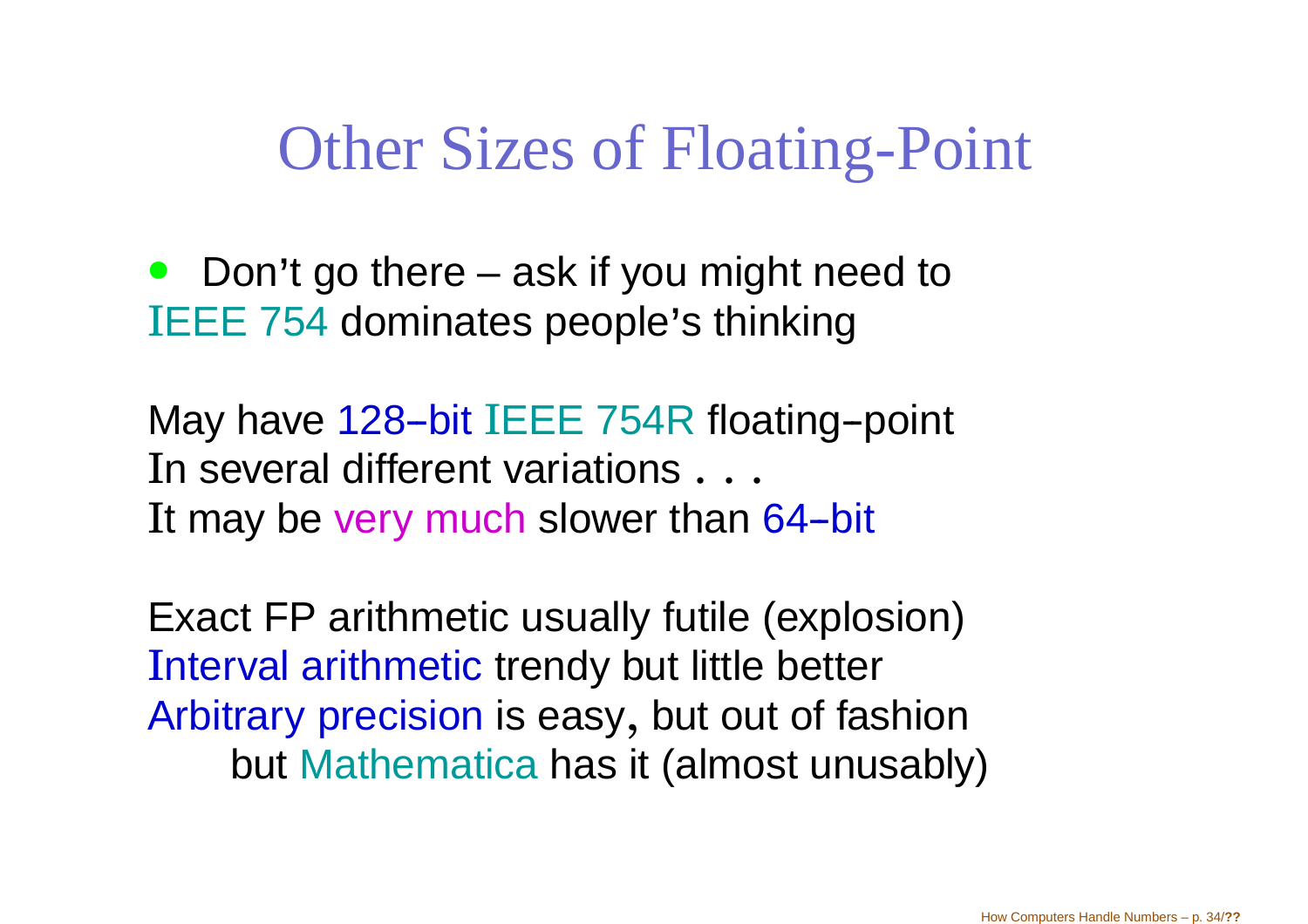#### Intel/AMD Arithmetic

- Avoid it completely if you can Generally becoming less usedCompilers/packages often use it internally
- $\bullet$ One cause of differences in results

80-bit: accuracy is 1.1  $\times$  10 $^{-19}$ <br>Penge is 3.4  $\times$  10−4932 to 1.9  $\times$ Range is  $3.4\times10^{-4932}$  to  $1.2\times$  $\frac{9}{100}$  (63 bits) , Typically stored in <sup>12</sup> or <sup>16</sup> bytes (96 or <sup>128</sup> bits)  $\times 10^{4932}$ 

http:/ /www.intel.com/design/....../pentium4/manuals/index new.htm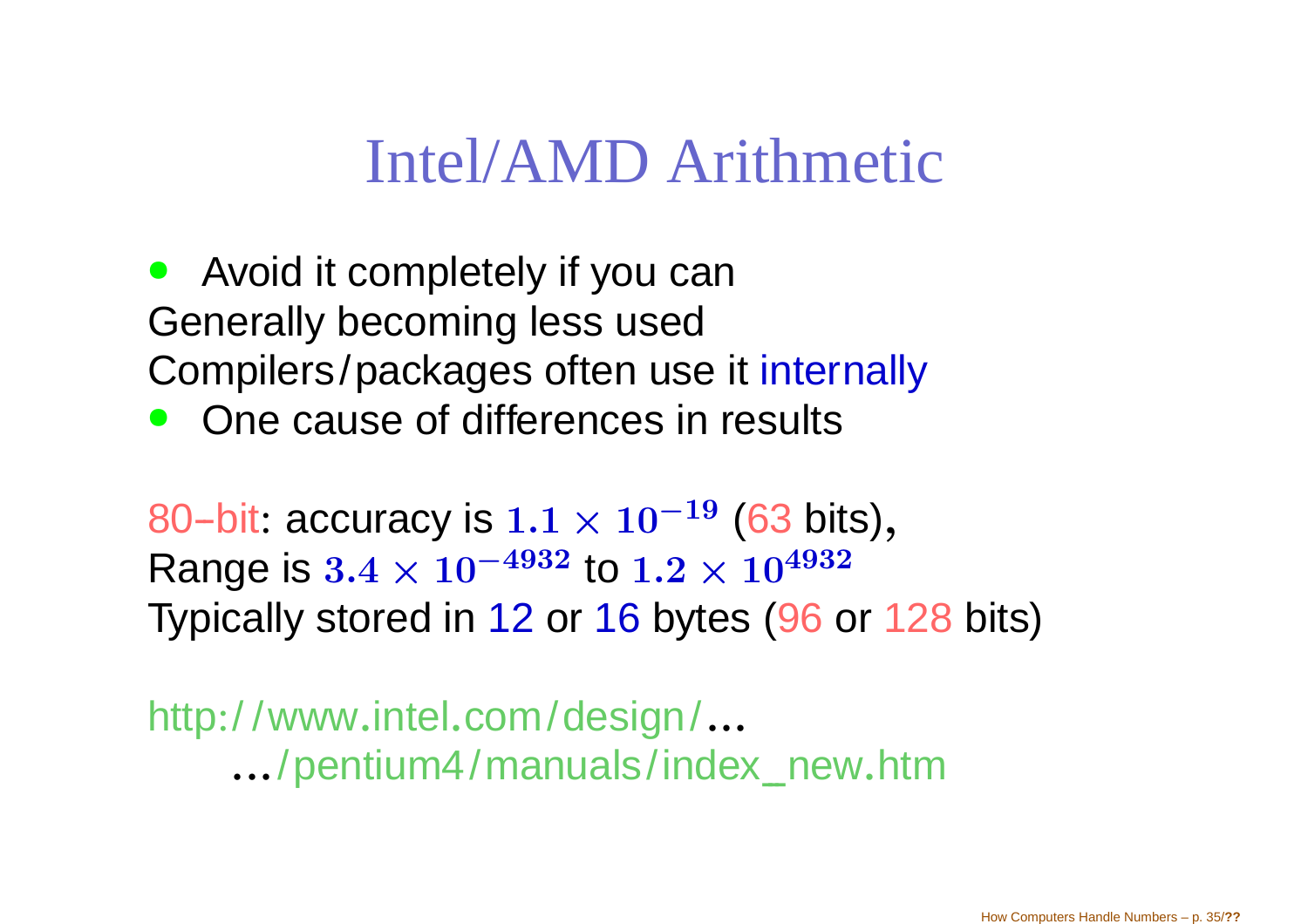## Decimal Floating-Point (1)

Added to IEEE 754R at IBM's instigation<br>Beth IBM and Intel wave asing to put it in Both IBM and Intel were going to put it in hardware<br>One Bythen module emulates it (in seftware) One Python module emulates it (in software )I<sup>t</sup> is beginning to look doubtful that it will take off

• It is NOT a panacea – OR any worse Exactness claims (Python etc.) are propaganda Try  $\pi,$  1.0/3.0,  $1.01^{25},$  scientific code

It is claimed to help emulate decimal fixed-point  $\bullet$  That is complete and utter hogwashScientific programmers aren'<sup>t</sup> interested, anyway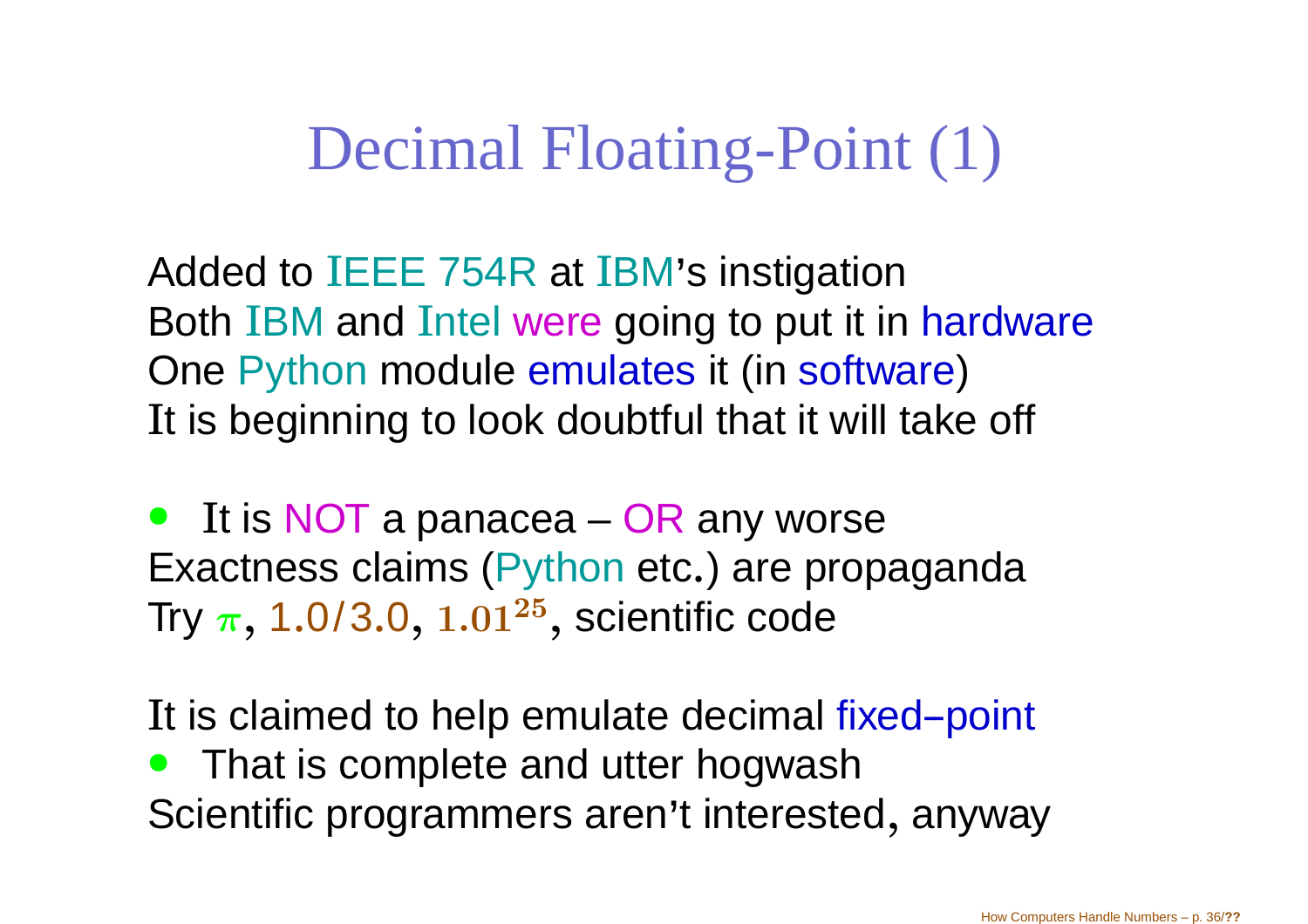### Decimal Floating-Point (2)

In binary floating–point, if  $a\leq b$ :  $a \leq a/2 + b/2 \leq b$ <br>But not poopposaily in dooimal floating point  $\blacksquare$  and a set of the set of the set of the set of the set of the set of the set of the set of the set of the set of the set of the set of the set of the set of the set of the set of the set of the set of the set of the  $\overline{N}$  in docim flor But not necessarily in decimal floating–point

The other ''gotchas'' are extremely arcane I<sup>t</sup> may look more accurate, but it isn't

Writing portable code is easier than it appearsNAG was base-independent before 1990

But Intel have dropped it and IBM has backed off<br>• Will it over he relevent to scientists? Prehably to Will it ever be relevant to scientists? Probably not  $\bullet$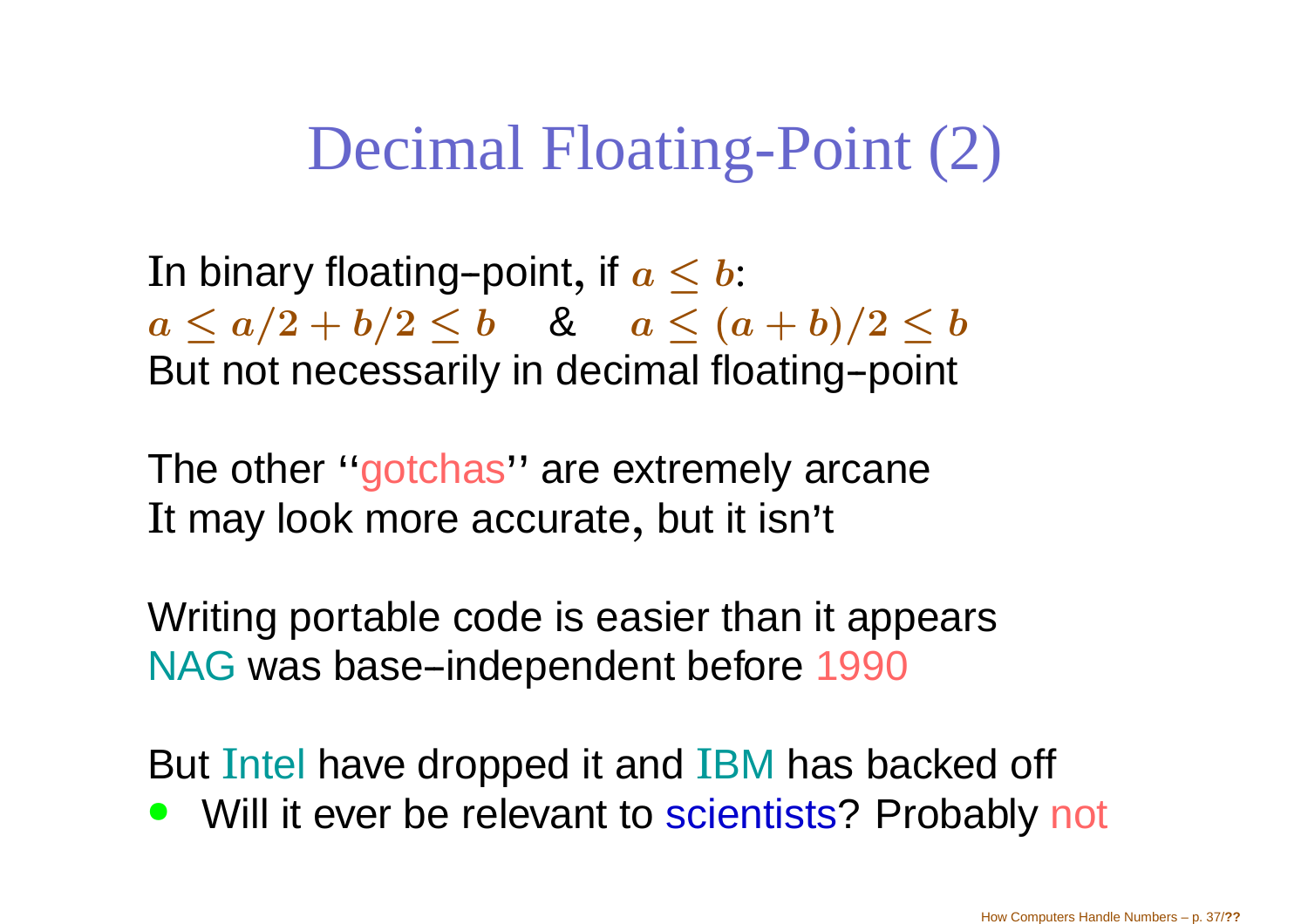#### Denormalised Numbers

- Only in IEEE 754 systems Minimum exponent and zeroes after point , and not always $\mathsf{E}.\mathsf{g}$ ., in decimal,  $0.00123\times10^{-308}$
- **Regard numbers like that as mere noise**  $\bullet$
- $\bullet$ • Replaced by zero if too small (underflow) Never trapped nowadays – codes fail if it is

 $\bullet$ **• Numeric advantages and disadvantages** Can be very slow – may take interrupt<br>Oftan antique to olympus replace by Fars Often option to always replace by z<mark>ero</mark>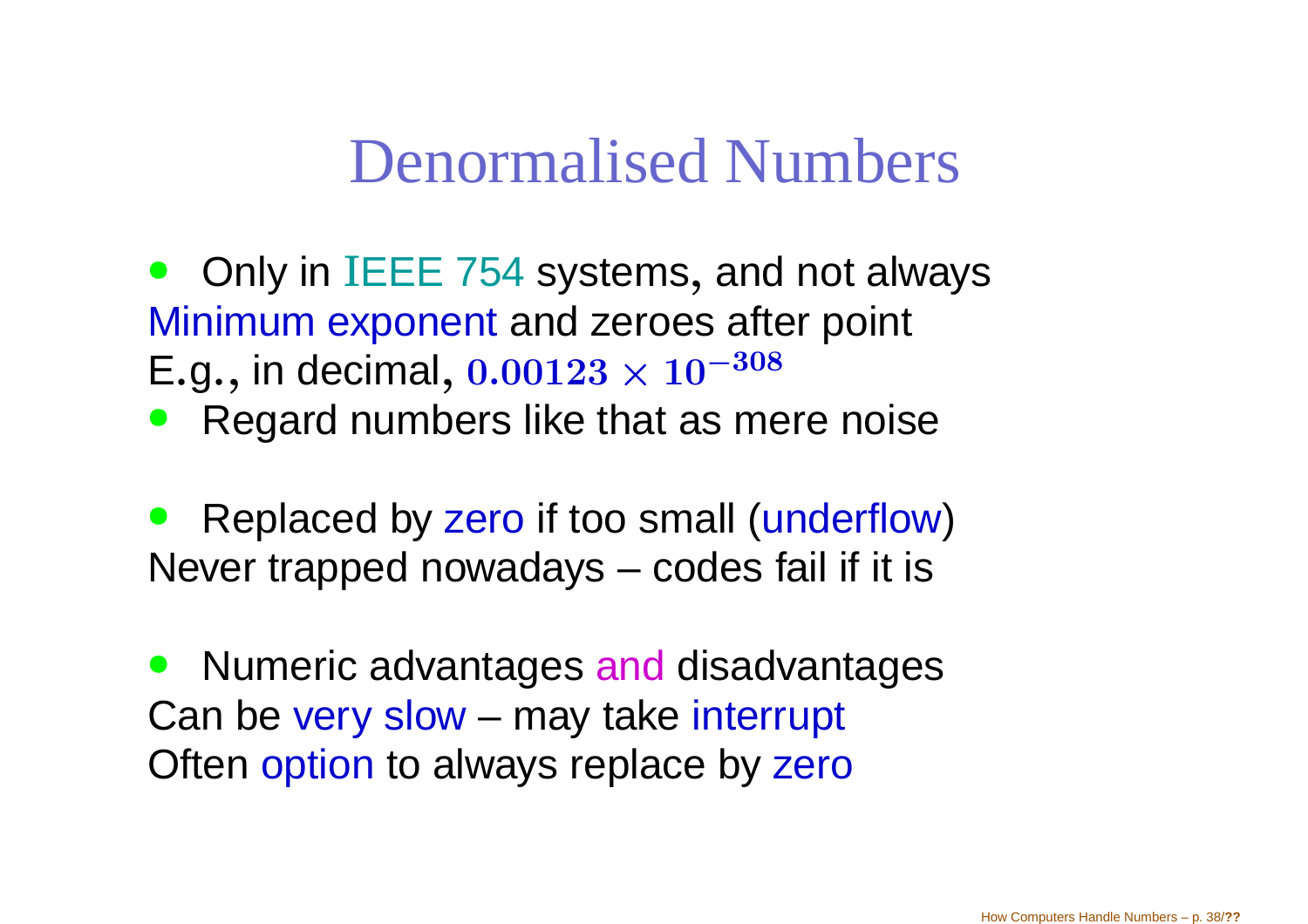Denorms and Underflow

 $\bullet$  Not generally <sup>a</sup> major problemUse double precision to minimise traps Almost always safe to replace by zero

(A/2.0)\*2.0 may not be A $A > 0.0$  does not mean  $2.0*A > 1.5*A$  $B > C$  does not mean  $B-C > 0.0$ And many others  $\dots$ 

 $\bullet$ • Hard underflow code mishandles denorms See later about binary I/O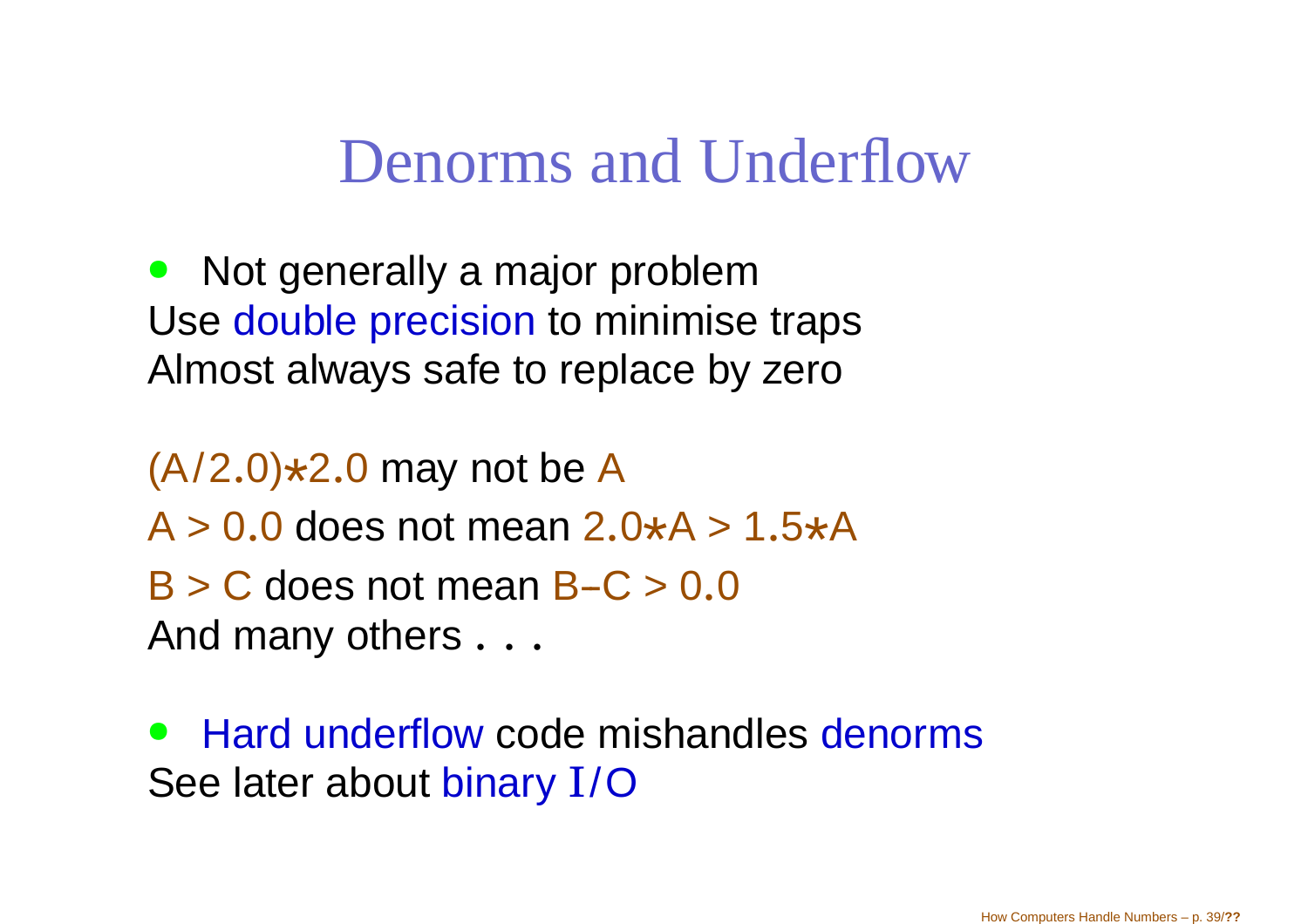## Error Handling and Exceptions

Here be dragons ...

The following is what you NEED to know<br>Meet of the details have heen exitted Most of the details have been omittedWill return to <sup>a</sup> few aspects later

• PLEASE contact me if you hit <sup>a</sup> problem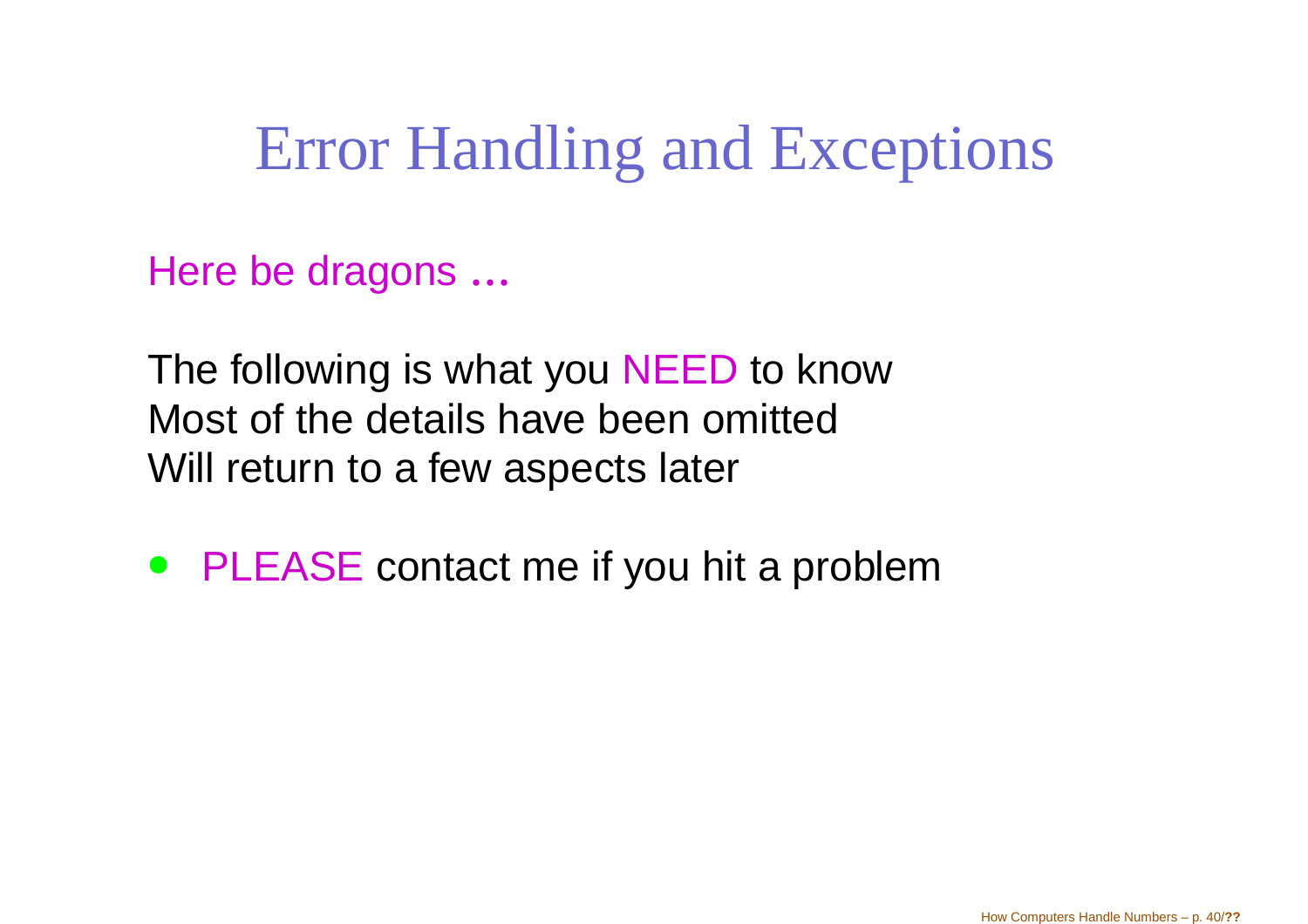## Other Exceptional Values

Zeroes are signed – but try to ignore that

 $\bullet$  Not necessarily large – <sup>e</sup>.g. log(exp(1000.0)) ±infinity represents value that overflowed

 $\bullet$ • NaN (Not-a-Number) represents an error Typically mathematically invalid calculation

I<sup>n</sup> theory, both propagate appropriately

In practice, the values are <mark>not reliable</mark>  $\bullet$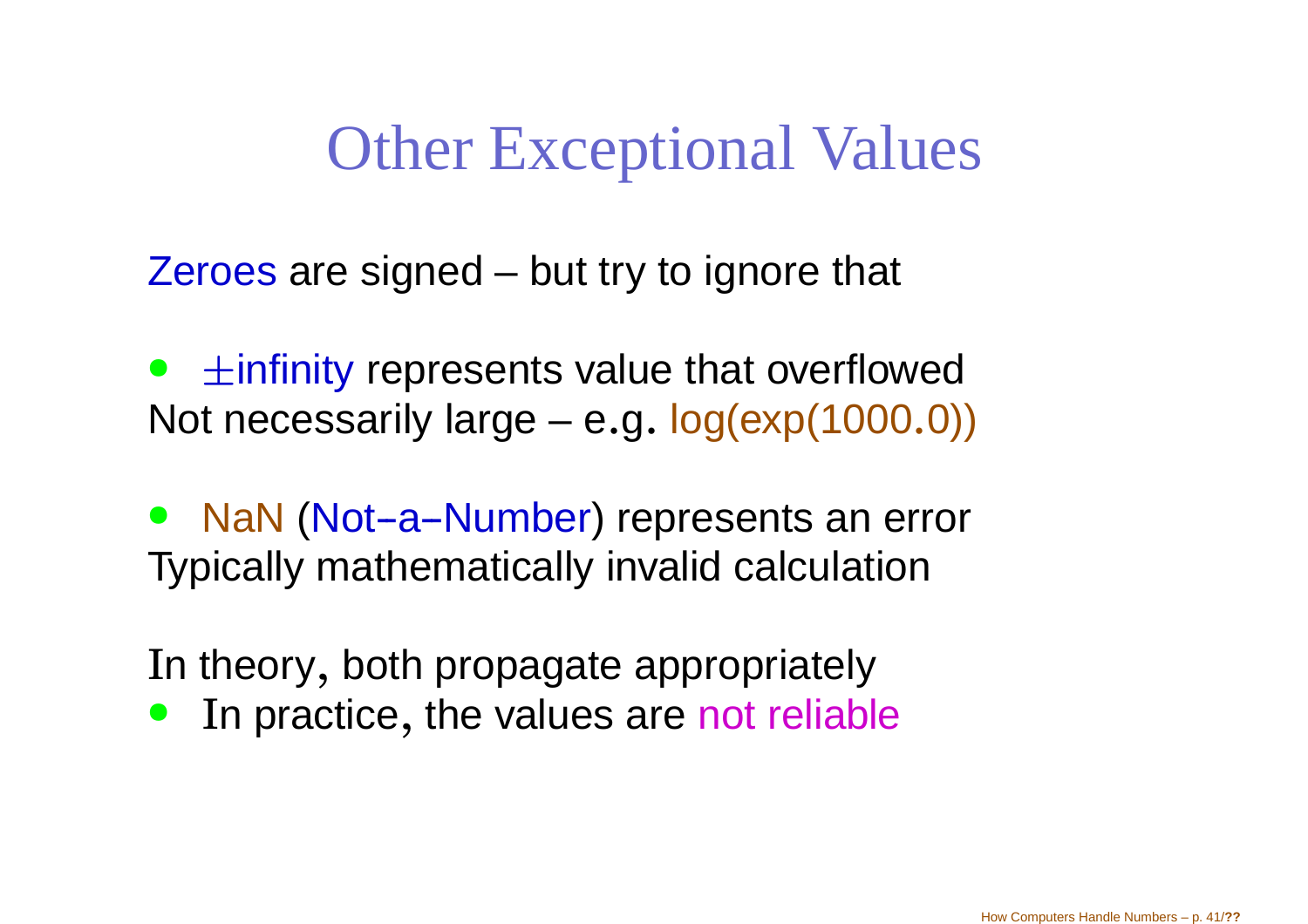#### What Can Be Done?

Consistency/sanity checking – yes , Yes, YES!

- $\bullet$ **• Double precision reduces overflow problems** Can run <mark>faster</mark> , by avoiding exceptions/denorms
- $\bullet$ • Don't assume first catch is first failure
- $\bullet$ **• Don't assume no catches means no failures**

The above rules apply to most classes of errorE.g. array bound overflow, pointer problems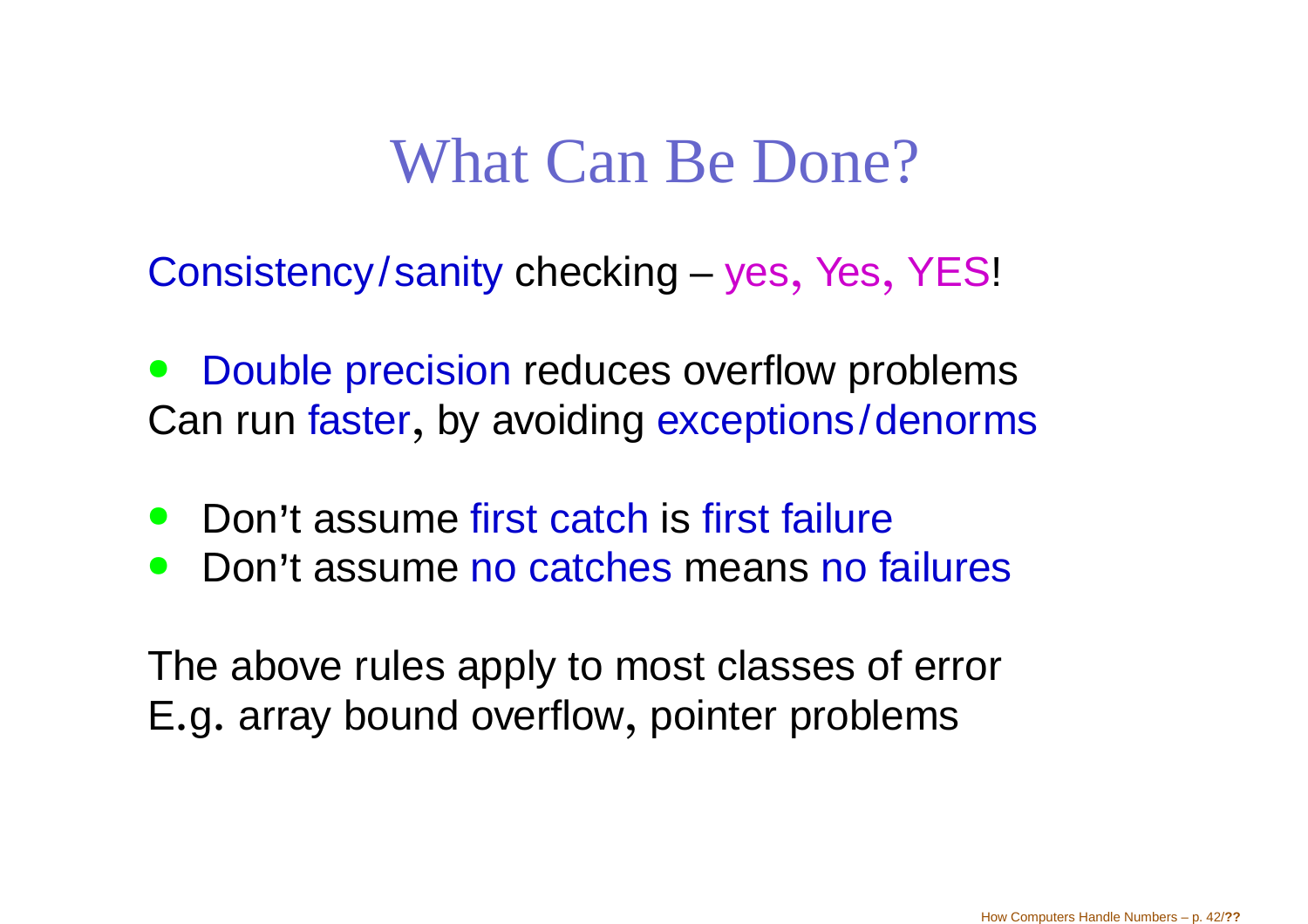#### Divide by Zero, Infinities etc.

Python, Perl , Excel , Matlab, Mathematica trap A/0.<sup>0</sup> C, C++, Fortran often don'<sup>t</sup> (C99 Both overflow and divide-by-zero give infinity<br>The size of raza is (free seisefull) she had , Java, R never)<br>Delive infinity The sign of zero is ''meaningful'' – ha , ha!

If we have  $B = A-A;$   $C = -B;$   $D = C+0.0;$ All of  $B = C = D = 0.0$ But 1.0/B  $\neq$  1.0/C and 1.0/C  $\neq$  1.0/D

•  $\Rightarrow$  Don't trust the sign of infinities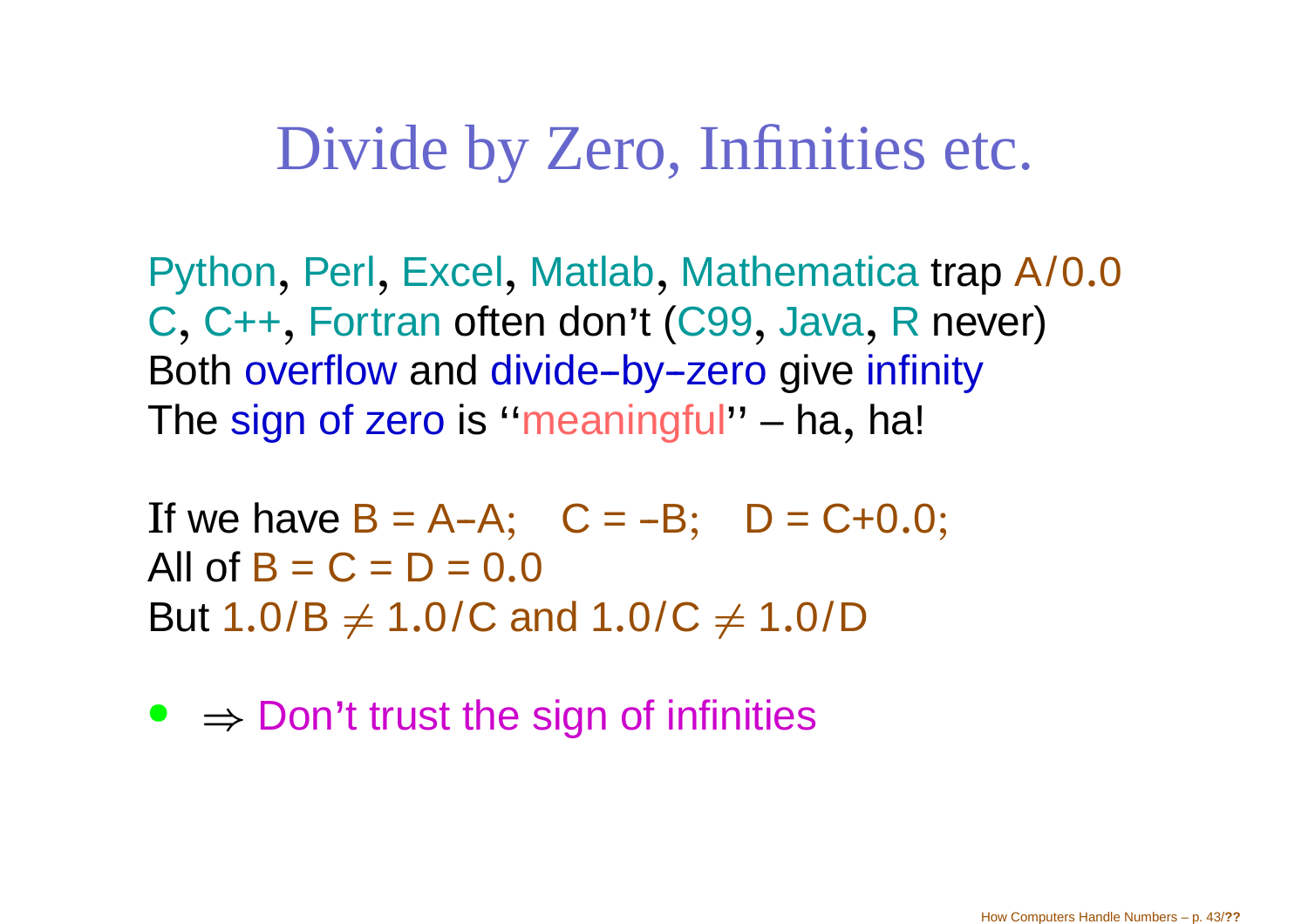#### Advanced Exampleprogram freddouble precision  $:: x = -1.0$ d $-320$ do k <sup>=</sup> 1,6 $x = x-0.9d0 \star x$ print  $\star$ ,1.0d0/xend do end program fred--Infinity $-$ Infinity $-$ Infinity

 $+\mathrm{Infinity}$ 

 $+$ Infinity

 $+$ Infinity

How Computers Handle Numbers – p. 44/**??**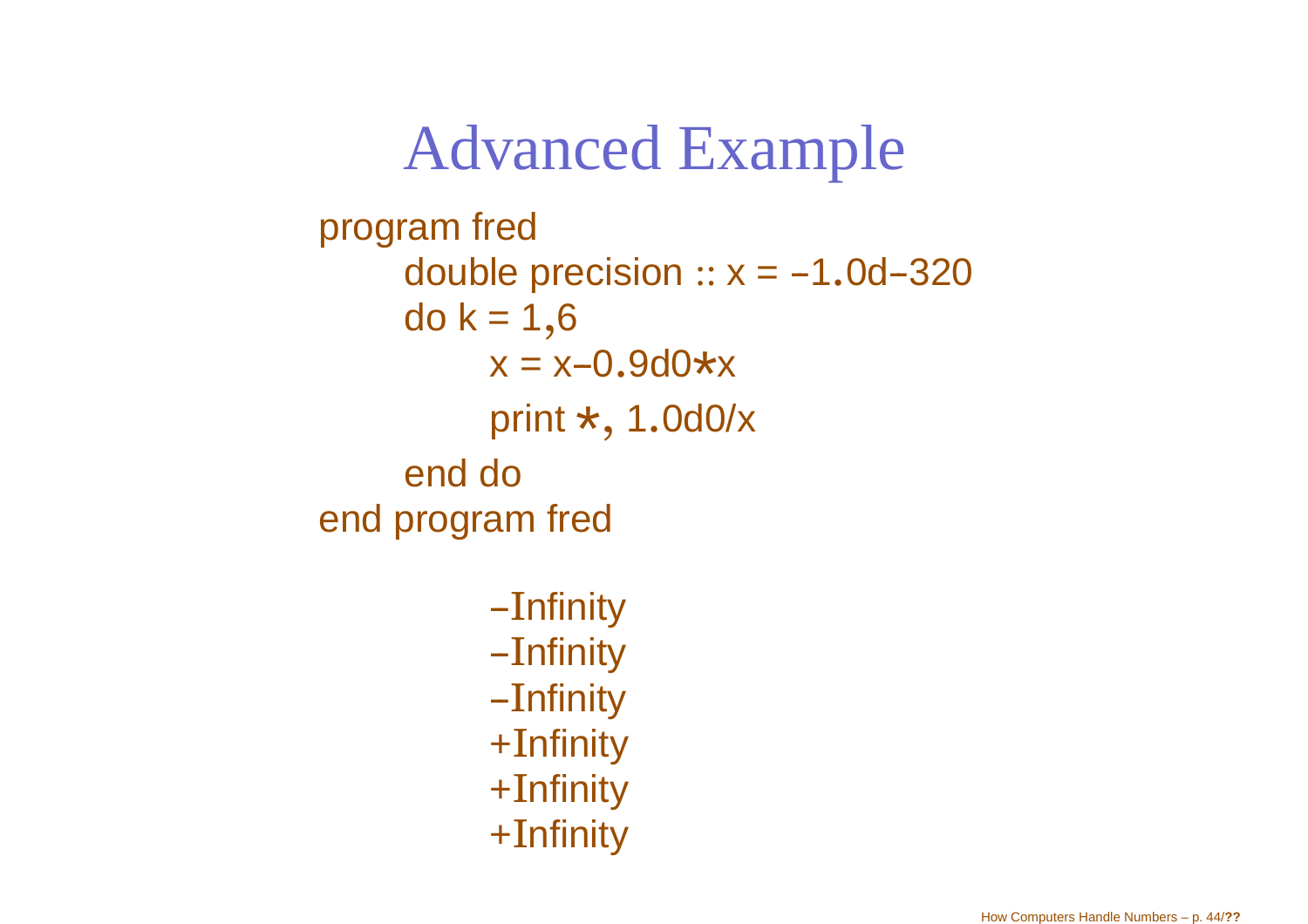## Signs of Zero and NaN

The same applies to functions that test signs• Functions like Fortran SIGN, C copysign  $\bullet$ And many others in C99 and followers

The signs of zeros and NaNs are interpreted Never mind that those signs are meaningless

 $\bullet$ • Regard the result as an unpredictable value See the extra foils for more details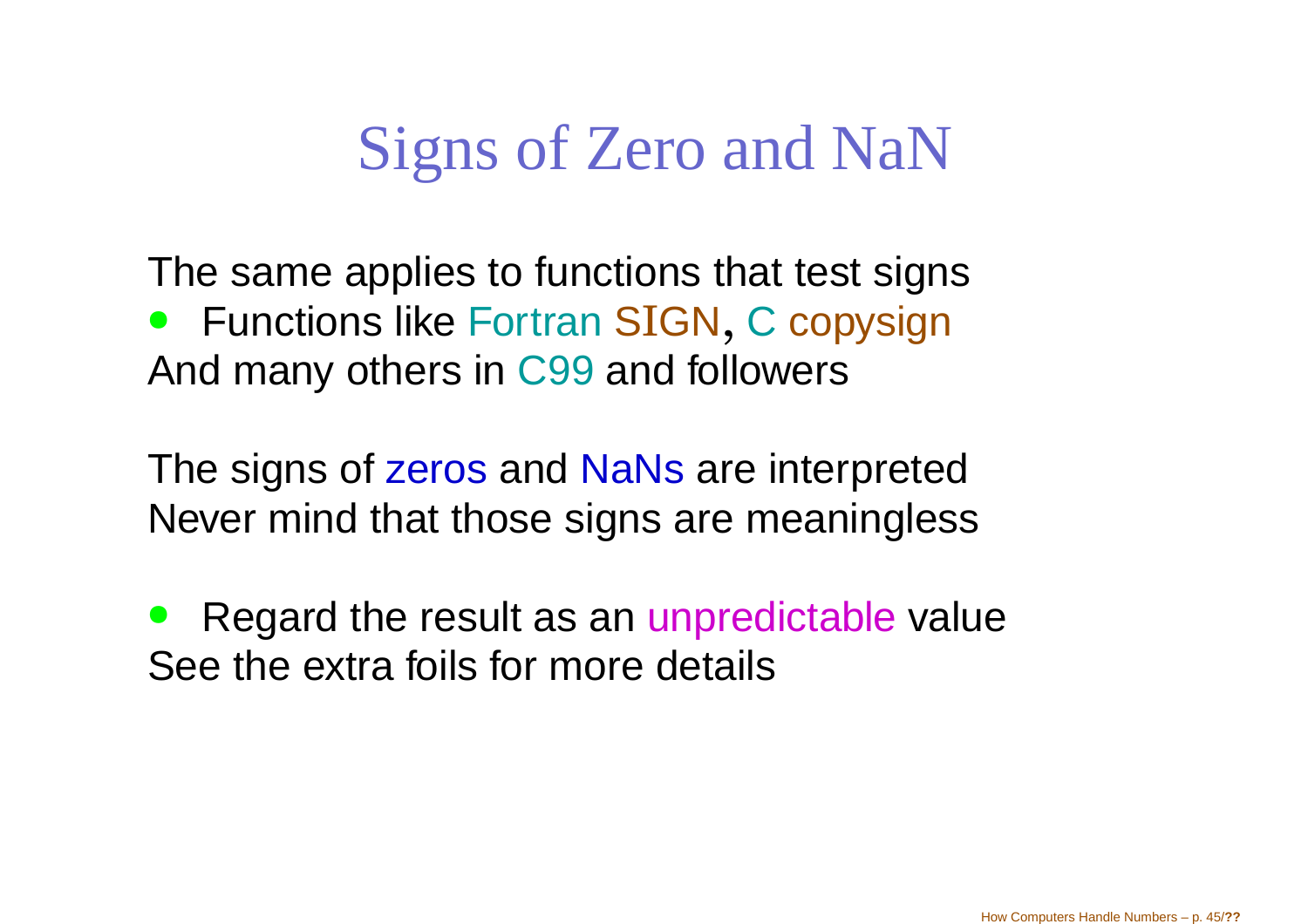#### NaNs and Error Handling

Invalid operations may result in <sup>a</sup> NaN $0.0/0.0 =$  infinity/infinity  $=$  infinity–infinity  $=$  NaN  $\,$ Operations on NaNs usually return NaNs

 $\bullet$ • But NaN state is very easy to lose C99, Java actually REQUIRE it to be lost

Few examples of MANY traps for the unwary<br>in the National frace Occurs the int(NaN) is often  $\mathsf{0},$  quietly  $\textsf{max}(\textsf{NaN},1.23)$  is often 1.23 Comparisons on NaNs usually deliver false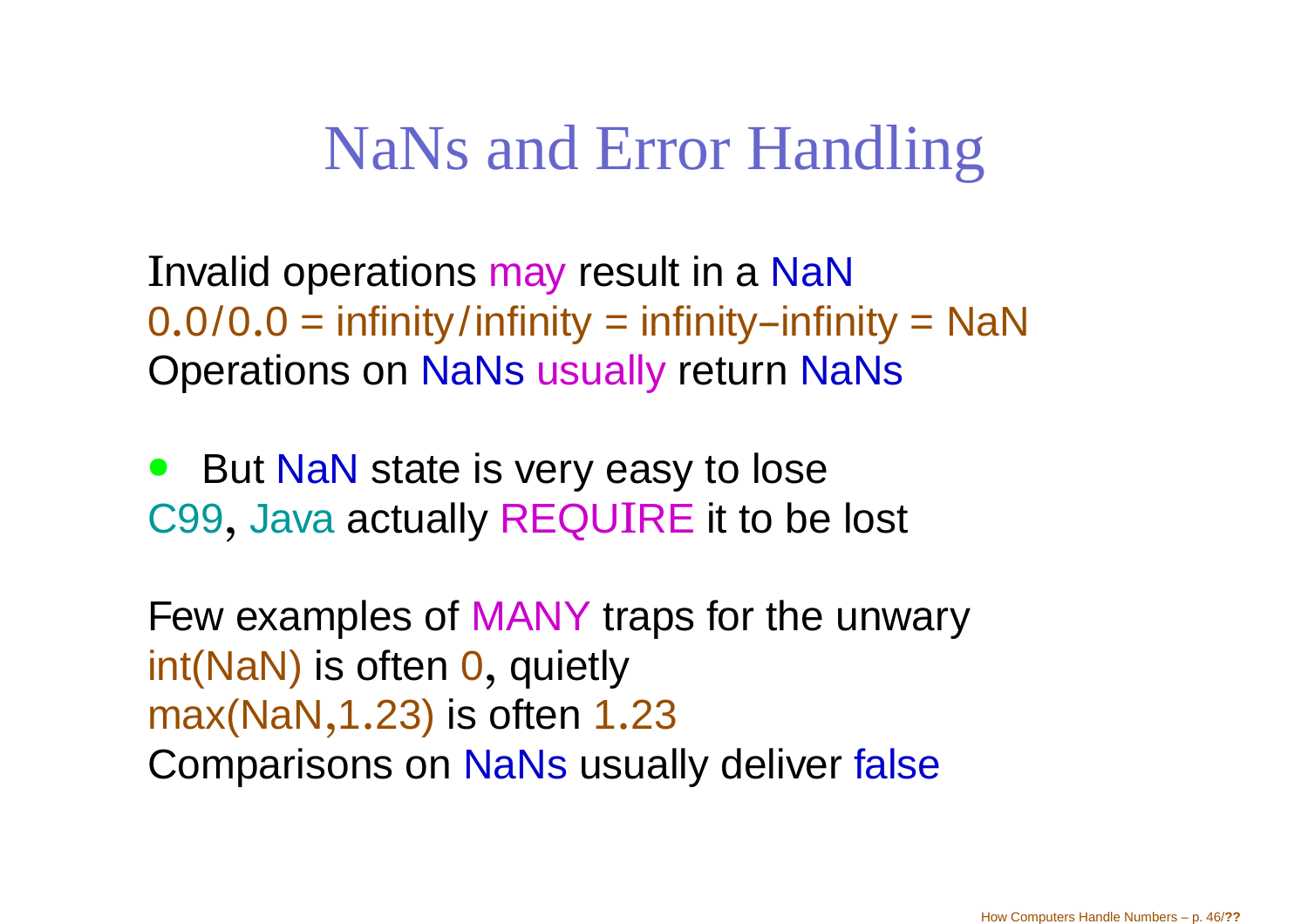Sanity Checking and NaNs

if **x** != x then we have a NaN – in theory I<sup>n</sup> practice, may get optimised out

But don'<sup>t</sup> make all tests positive checksFirst example in course would be better as:

if (speed  $> 0.0$  .and. speed  $< 3.0$ e8) then continueelsecall panic('Speed error in my\_function') endif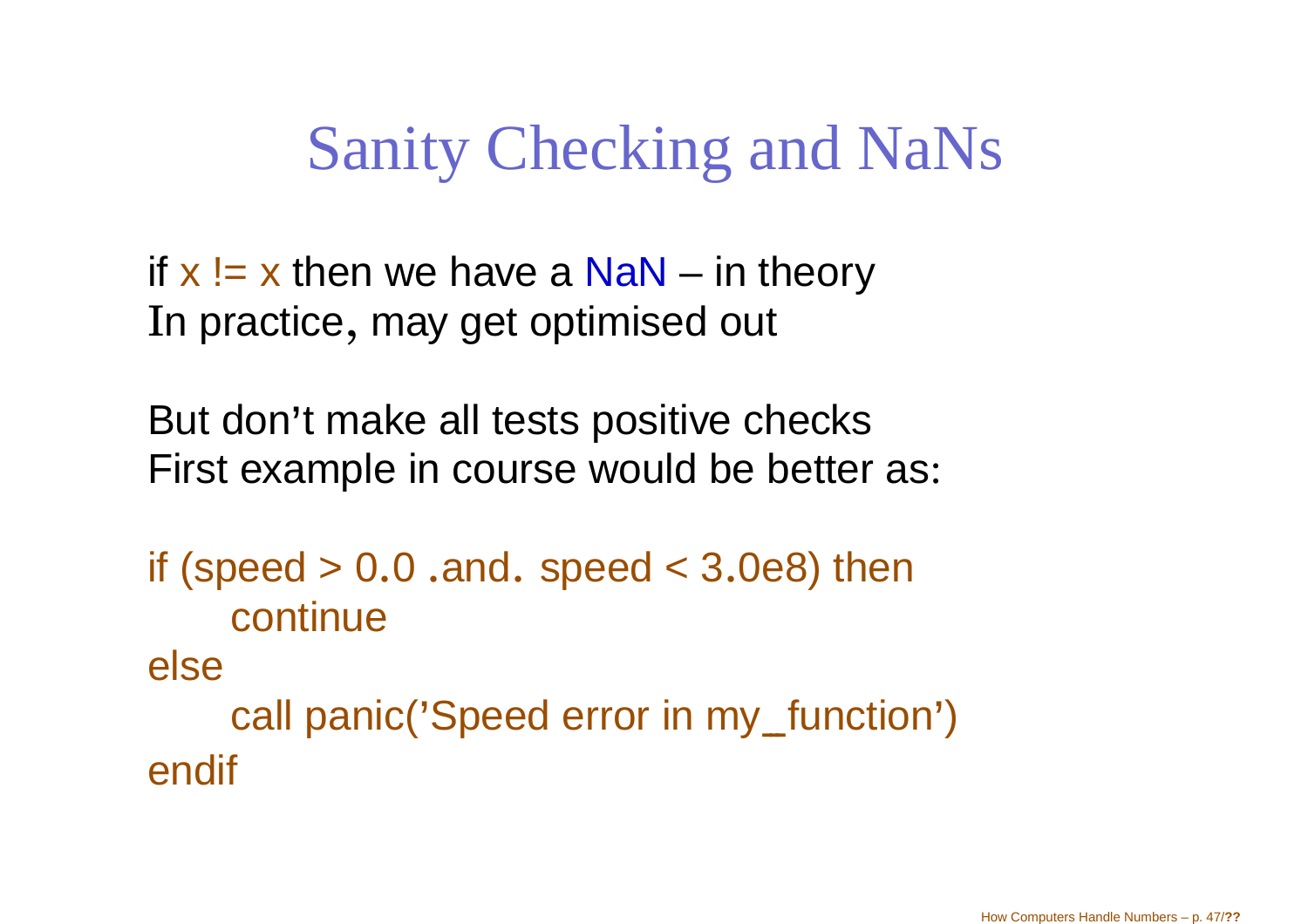## Complex Numbers

 $\bullet$  Generally simple to use (but C99'<sup>s</sup> aren't) Always (real ,imaginary) pairs of FP ones Python, Fortran, C++, Matlab,R, C99 (sort of) Optional package for Perl , Java

I/O usually done on raw FP numbers

• Easy to lose imaginary part by accident Special functions can be slow and unreliable

 $\bullet$ **•** Don't trust exception handling an inch I<sup>t</sup> will often give wrong answers , quietlyReasons are fundamental and mathematical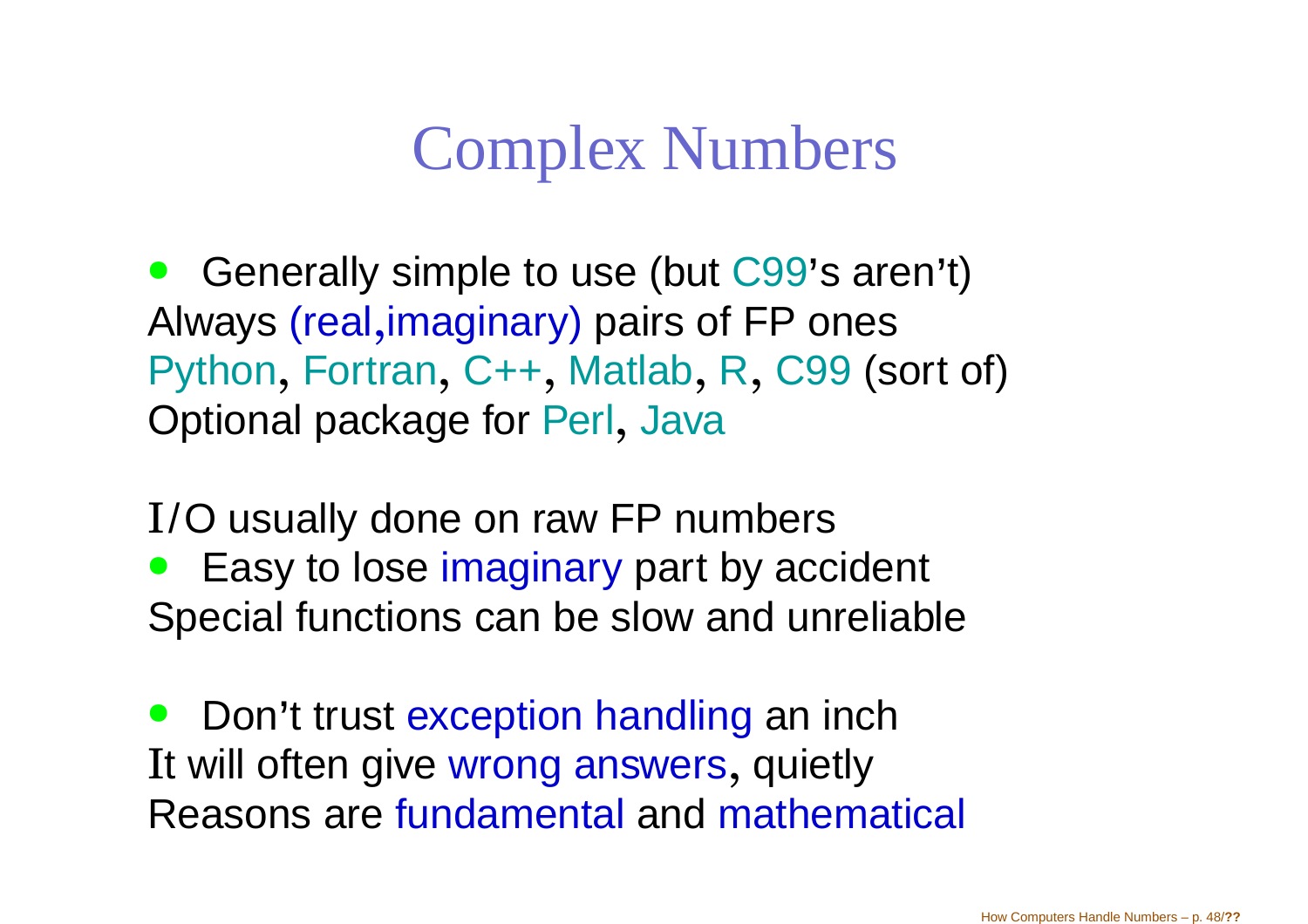## Mixed Type Expressions

Integer ⇒ float ⇒ complex usually OK<br>N–bit integer ⇒ N–bit float may round v N–bit integer  $\Rightarrow$  N–bit float may round weirdly

Float ⇒ integer truncates towards zero<br>Complex ⇒ float is real part  $\mathsf{Complex} \Rightarrow \mathsf{float}$  is real part

Overflow is undefined in C, C++, FortranJava is defined, but very dange Other languages are somewhat better , but very dangerous

 $\bullet$ Infinities and NaNs are Bad News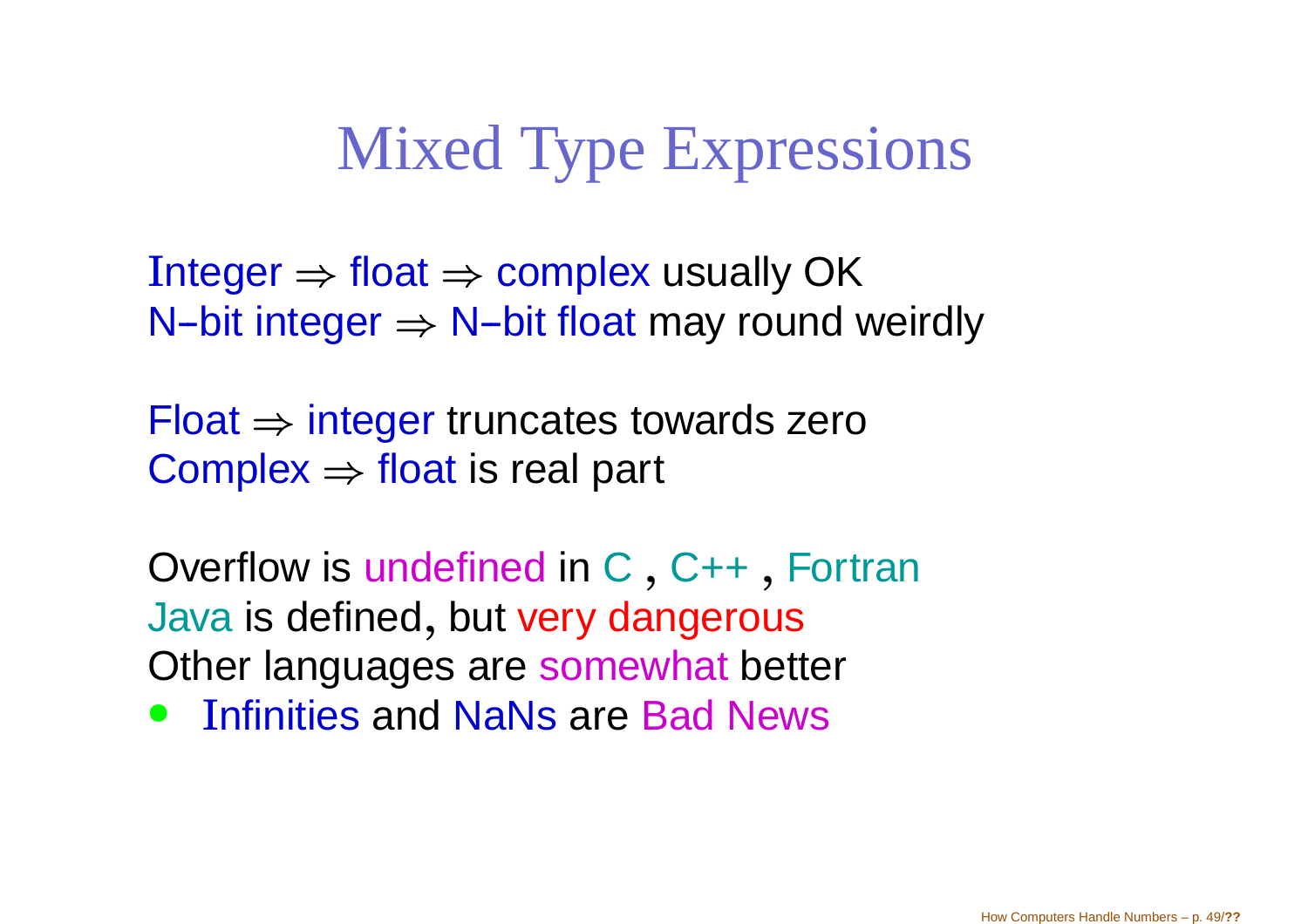## Complex and Infinities or NaNs

- $\bullet$ **•** This is a disaster area, to put it mildly Don'<sup>t</sup> mix complex with infinities or NaNs All such code is effectively <mark>undefined</mark>
- $\bullet$ • That means float  $\Rightarrow$  complex<br>If the former has any of the exce , tooIf the former has any of the exceptional values

See the extra foils for some sordid reasons

 $\bullet$ • Regard complex overflow as pure poison Put in your own checks to stop it occurring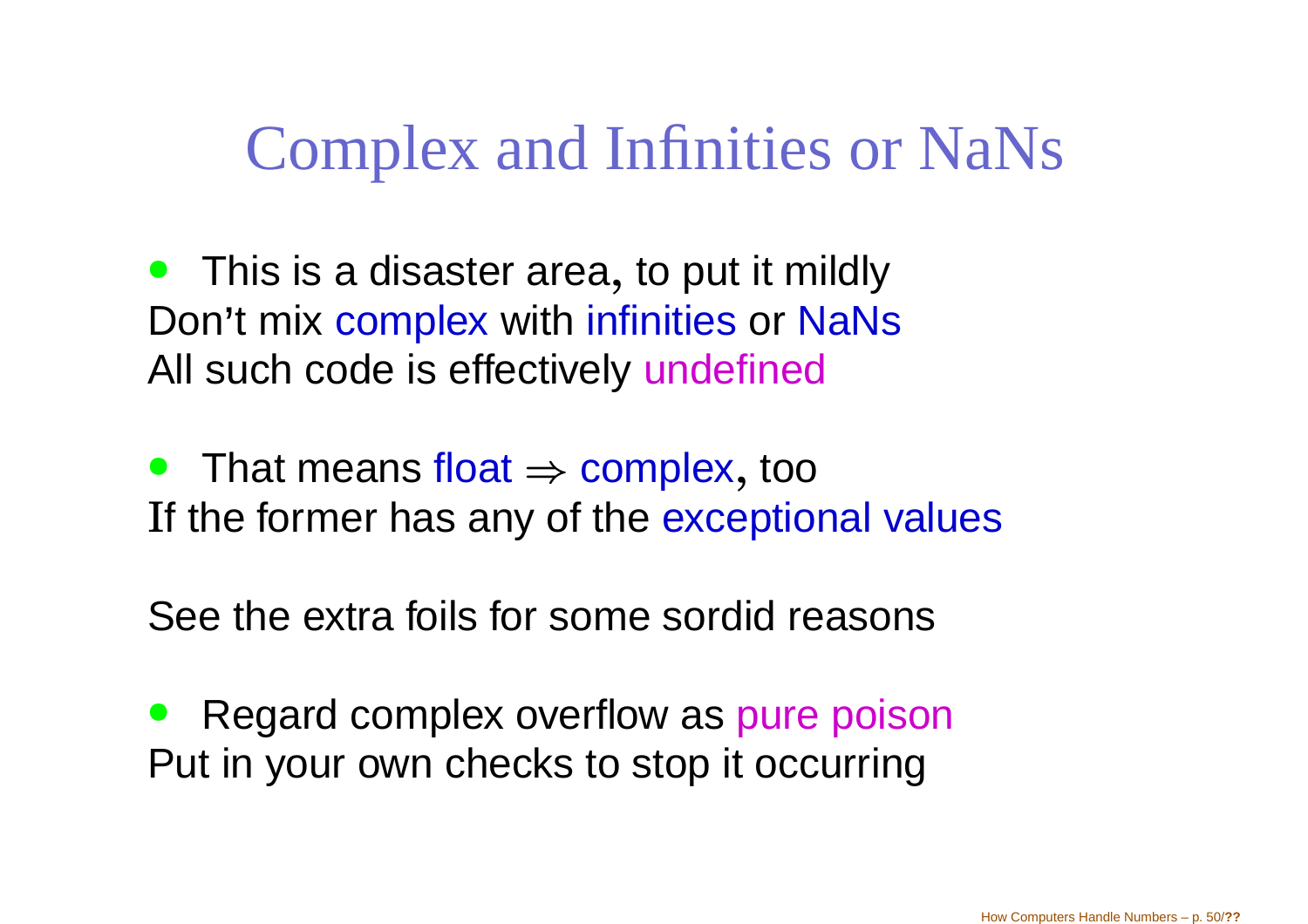#### Other Arithmetics

Let'<sup>s</sup> use Hamiltonian Quaternions as an example  $\bullet$ Not going to cover them in this course!

Very few languages have them built-in<br>Can get add, en packages fer most lan Can get add-on packages for most languages Type extension can make look like built-in types

 $\bullet$ **• Almost no extra problems over complex numbers** Main difference is that are not commutative

Other advanced arithmetics are similar For example, true Galois fields and so on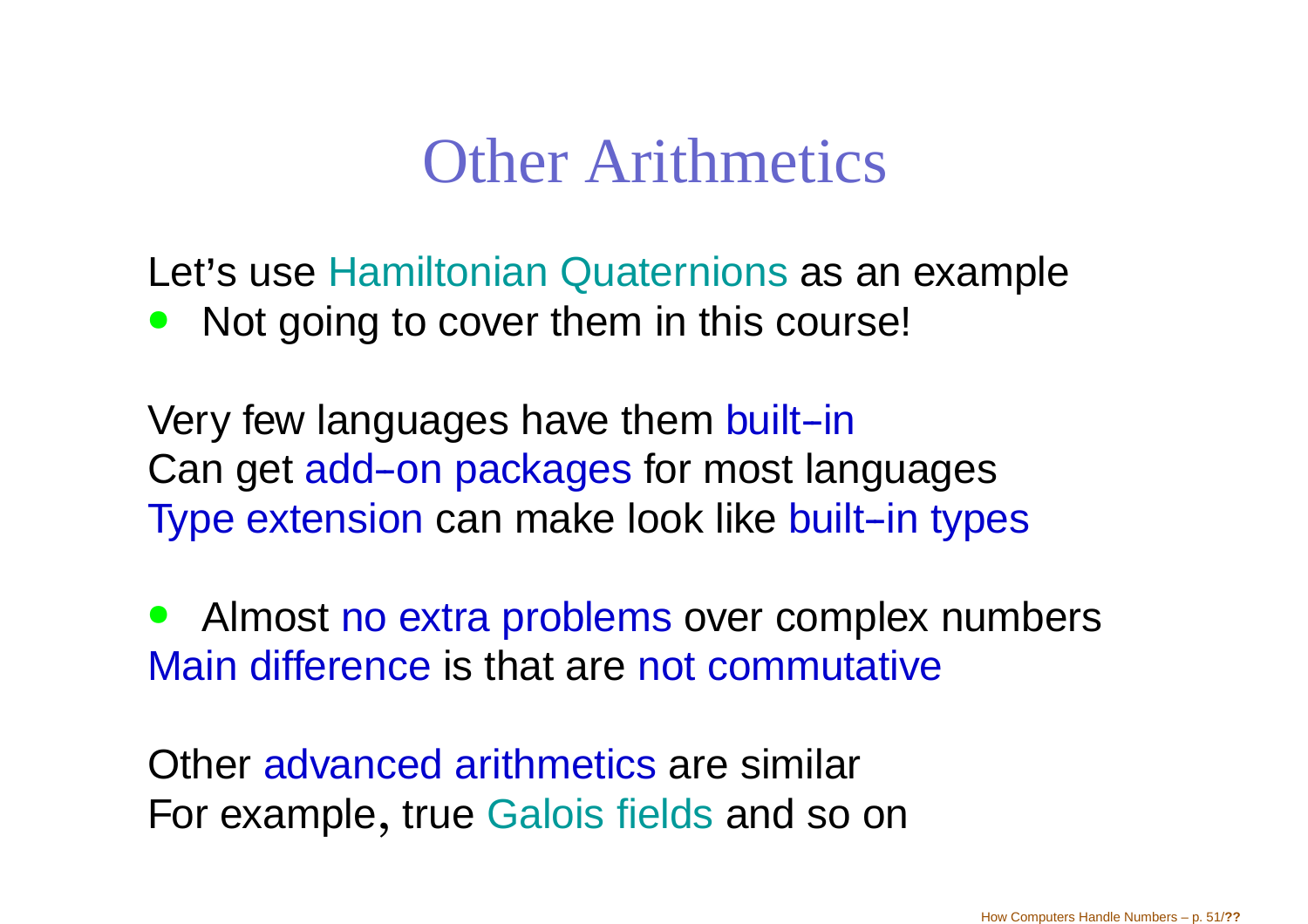#### Formatted Output

Generally safe (including number ⇒ string)<br>● Accuracy of very large/small may be po

• Accuracy of very large/small may be poor

• Values like 0.1 are not exact in binary Decimal0.1 <sup>=</sup> binary 0.0001100110011001...Only 6/15 sig. figs guaranteed correct But need <mark>9/18</mark> sig. figs for guaranteed re–input

 $\bullet$ **•** Check on infinities , NaNs, denormsIf implementation is poor, will fail with those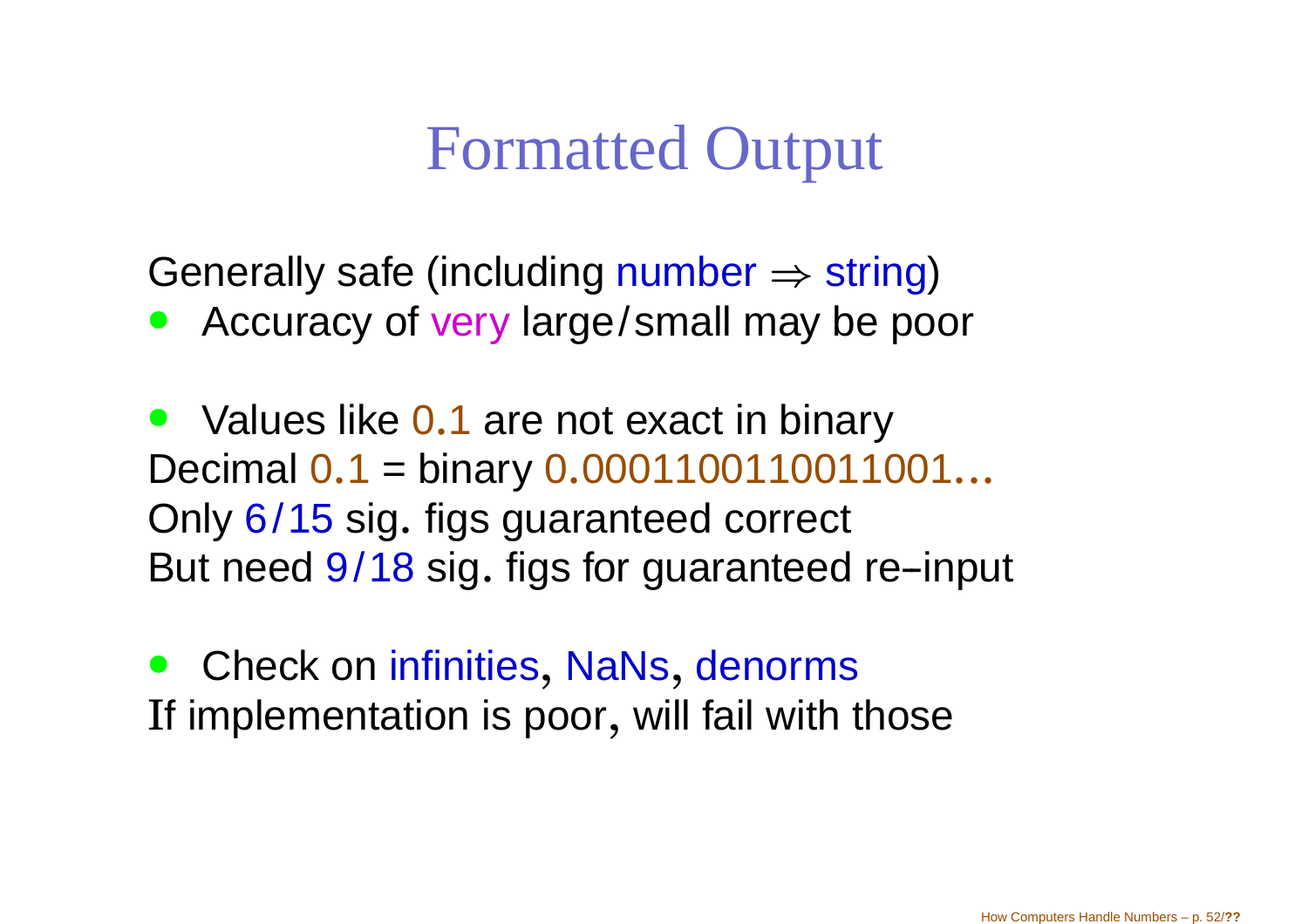## Formatted Input

Far more of <sup>a</sup> problem than output

 $\bullet$ • Overflow and errors often undefined Often doesn'<sup>t</sup> detect either or handle sanelyBehaviour can be very weird indeed

Infinities, NaNs, denorms are always unreliableDon't trust the implementation without checking

• Always do a minimal cross-check yourself  $\bullet$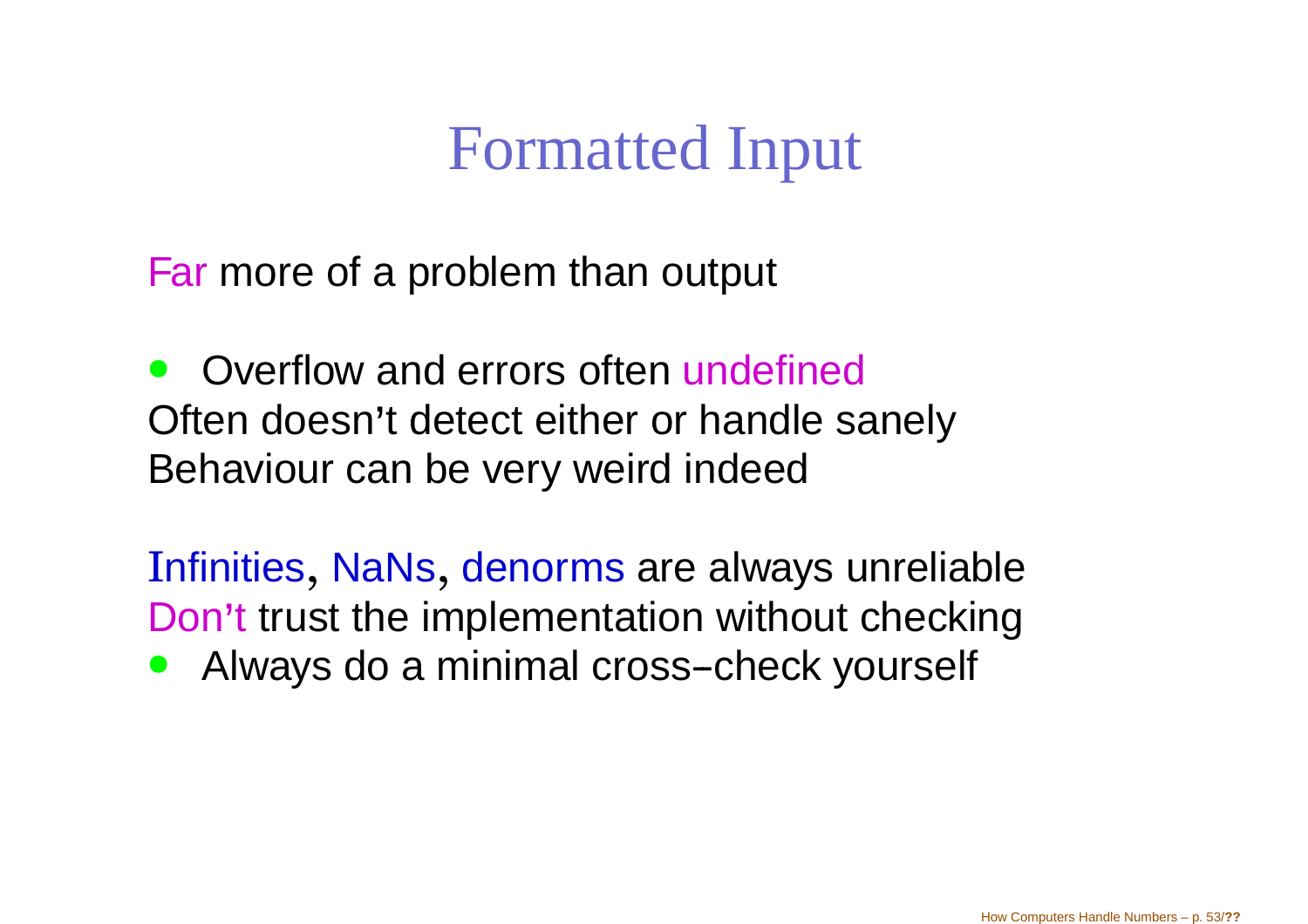#### Undefined Behaviour and I/O

Generally,I/O conversion is predictable **But only for one version of one compiler**  $\bullet$ But does mean that you can rely on tests

Actual conversion is in library , not codeAll sharing compilers <mark>may</mark> behave the same way

Any upgrade may change behaviour

**• It's worth preserving and rerunning tests**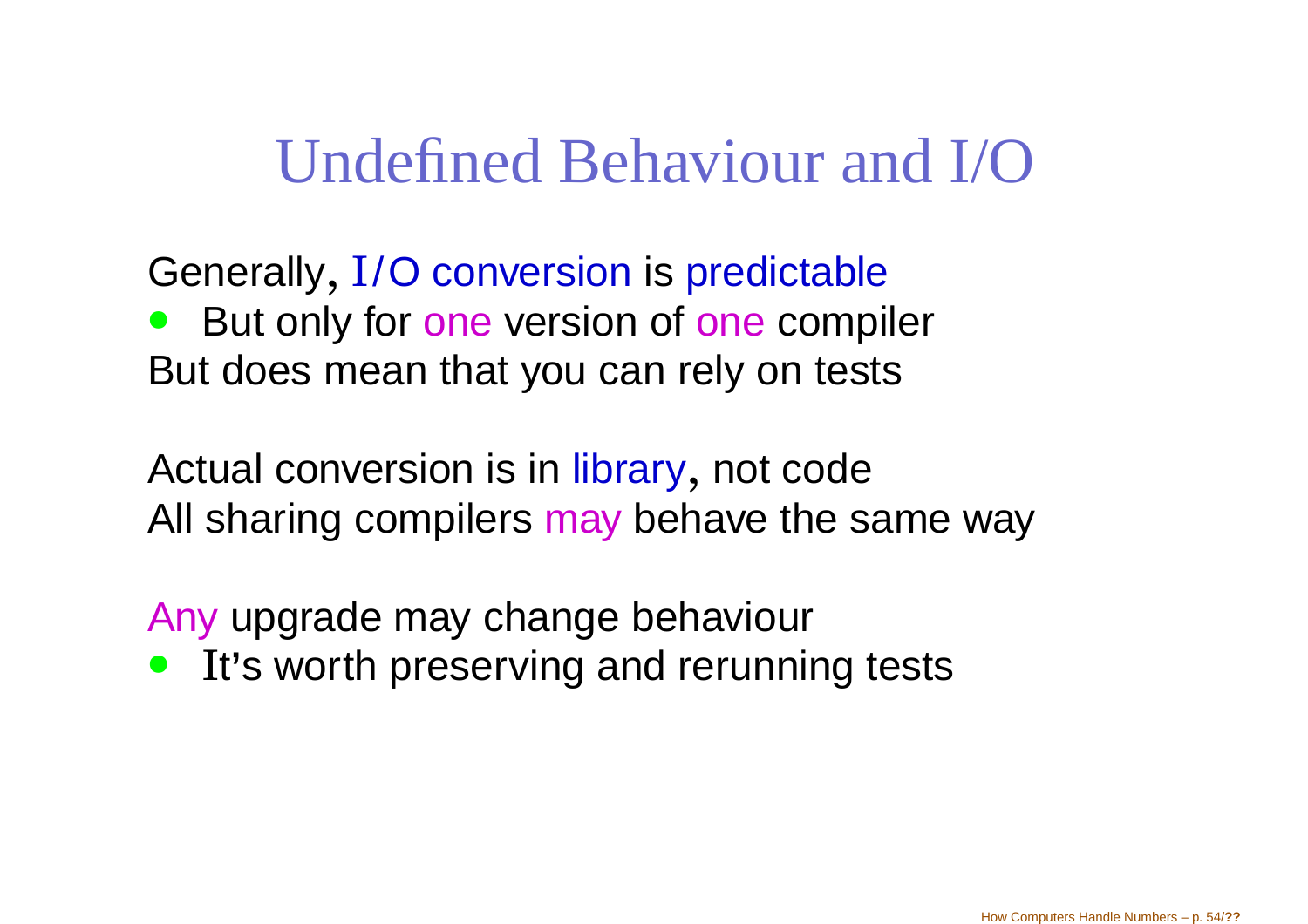## Binary (Unformatted) I/O

Shoves internal format to file and back againFast, easy and preserves value precisely

**• Don't use between systems without testing**  $\bullet$ 

 $\bullet$ • Depends on compiler , options, application Different languages use different methodsSolutions exist for Fortran  $\Leftrightarrow$  C Derived/fancy types may add extra problems

 $\bullet$ Can give almost complete checklist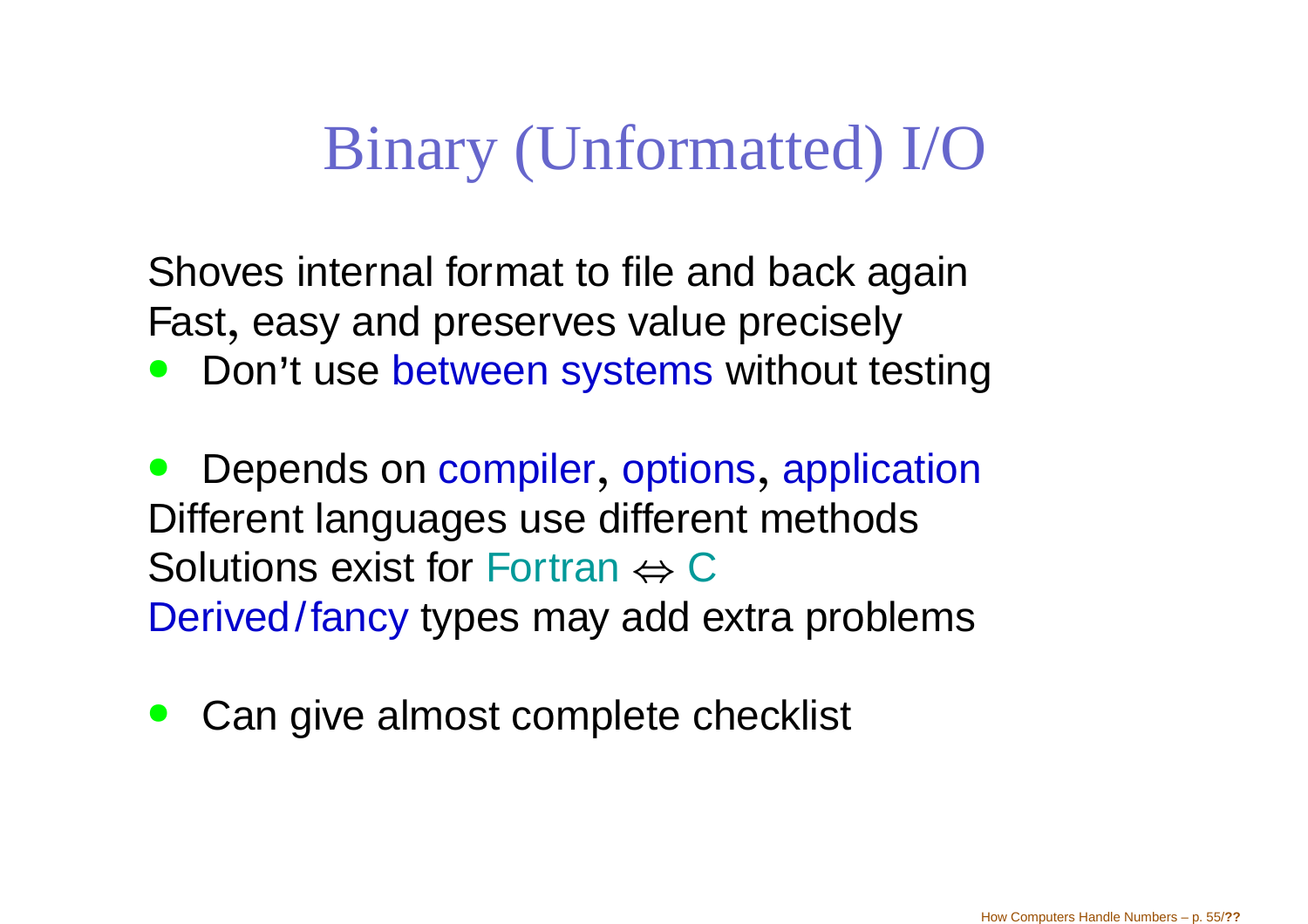## Checklist for Binary I/O

 $\bullet$ **•** Must use same sizes , formats, endiannessSizes are 32/64-bit mode, precision etc.

Formats are primarily application or languageBasic data types use the hardware formats Derived types depend on the compiler etc.

''Little endian'': Intel/AMD, Alpha"Big endian": SPARC, MIPS, PA-RISC, PowerPC Either: Itanium Mixed: dead? May be compiler/application conversion options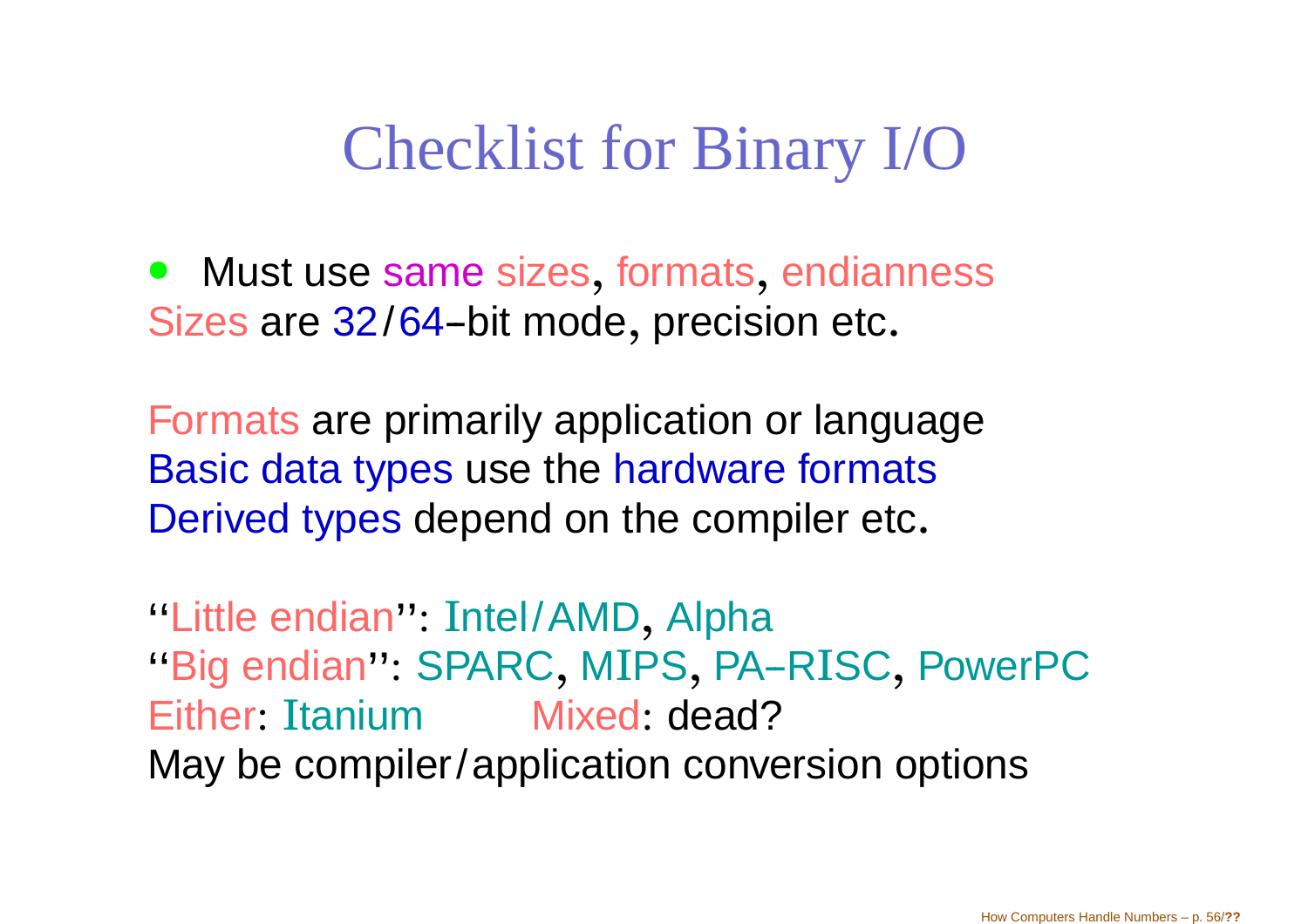## Cross-Application Issues

Most compilers & applications are compatibleCross-system transfer can be tricky<br>All systems now use yery similar so All systems now use very similar conventions

 $\bullet$  But there are occasional exceptionsEspecially with Fortran unformatted I/O

You probably won'<sup>t</sup> hit problems with thisIf you do, ask for help – it'<sup>s</sup> not <sup>a</sup> big problem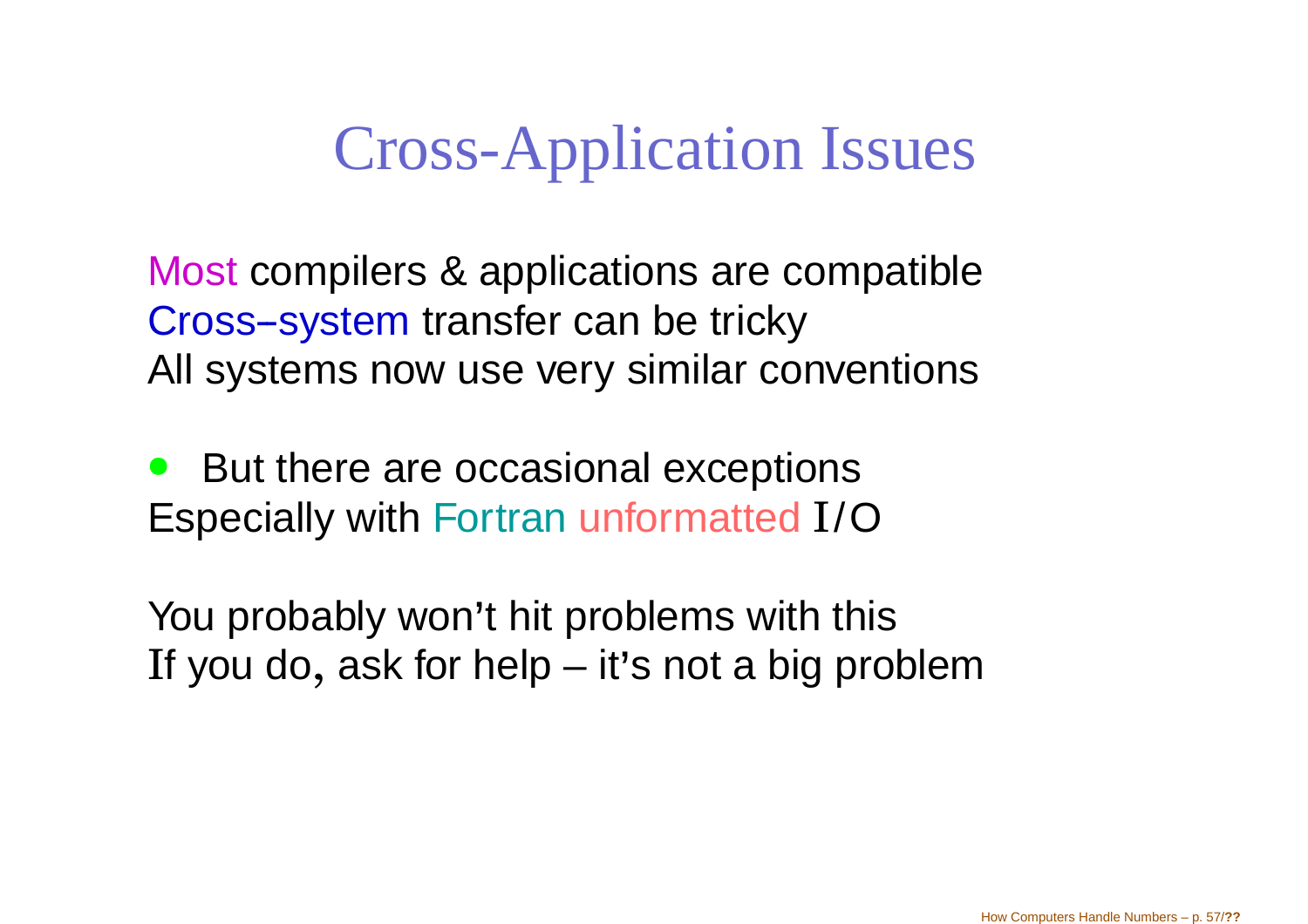#### IEEE 754 Issues

May be problems with denorms<br>C , infinities, NaNsCan be chaos if code can'<sup>t</sup> handle them

 $\bullet$  Easy to write <sup>a</sup> simple test programJust write an unformatted file with them inRead it in, and check that they seem to work

E.g. all <sup>8</sup> million combinations of the following $0.0,\pm 10^k$ Compare, add, subtract, multiply and divide  $^k$   $(k=-323\ldots+308),\,\pm$ inf, NaN Crudely, print <sup>12</sup> digs , and use <mark>diff</mark>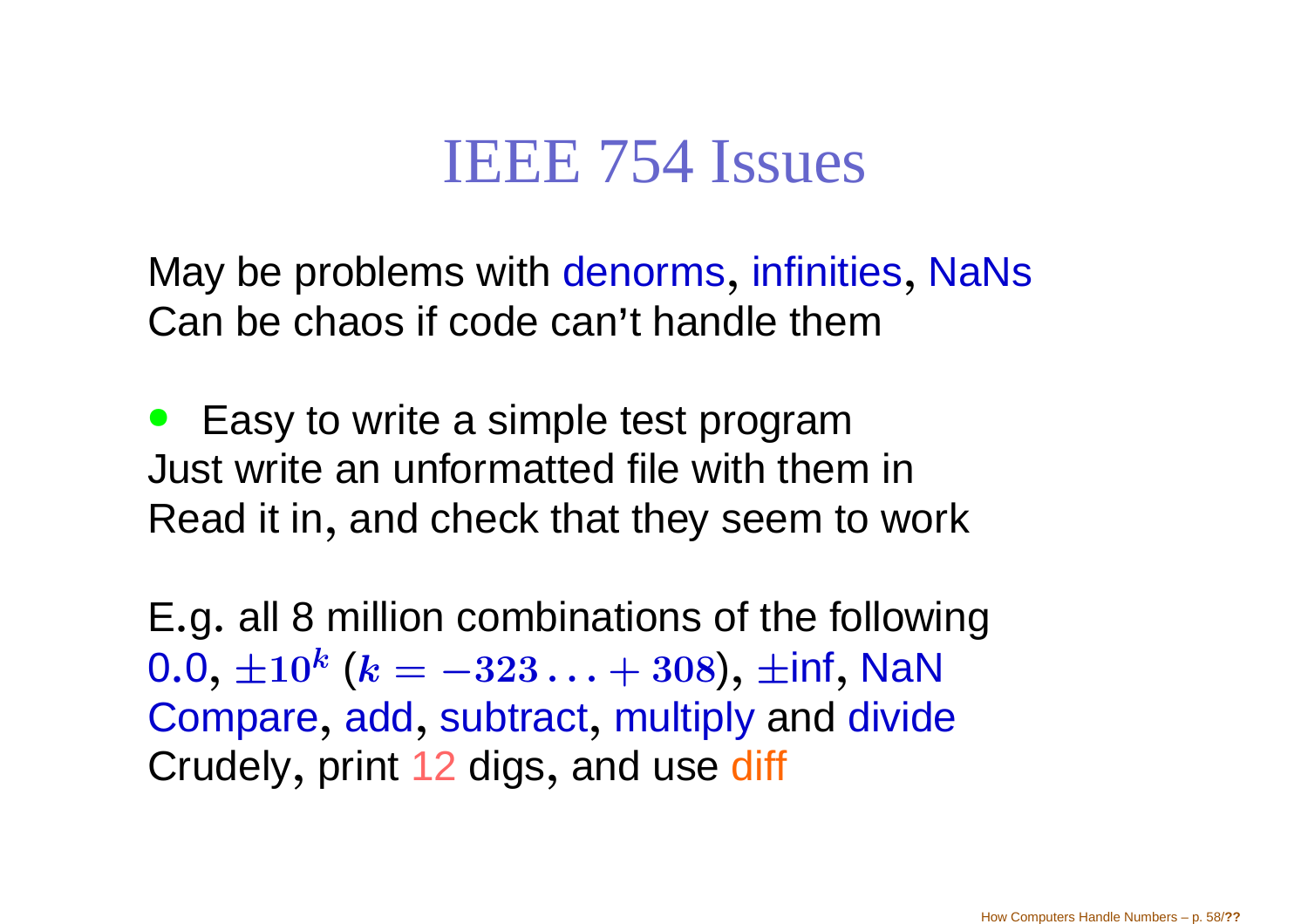## Single Precision (32-bit)

• Do NOT use this for serious calculations Cancellation / error accumulation / conditioningMuch more likely to trip across exceptions

 $\pmb{\mathcal{X}}$   $^2+10^4$  $x^4 \times x + 1$  roots are c. 10000 and 0.001 ( $-b \pm \sqrt{b^2}$  $(-4ac)/(2a)$  in 32-bit Delivers c. 10000 and true zero –<mark>- oops!</mark>

 $\bullet$  Lots of memory allows for big problems Even stable big problems need more accuracy $1.2 \times 10^{-7}$  often multiplied by matrix dimension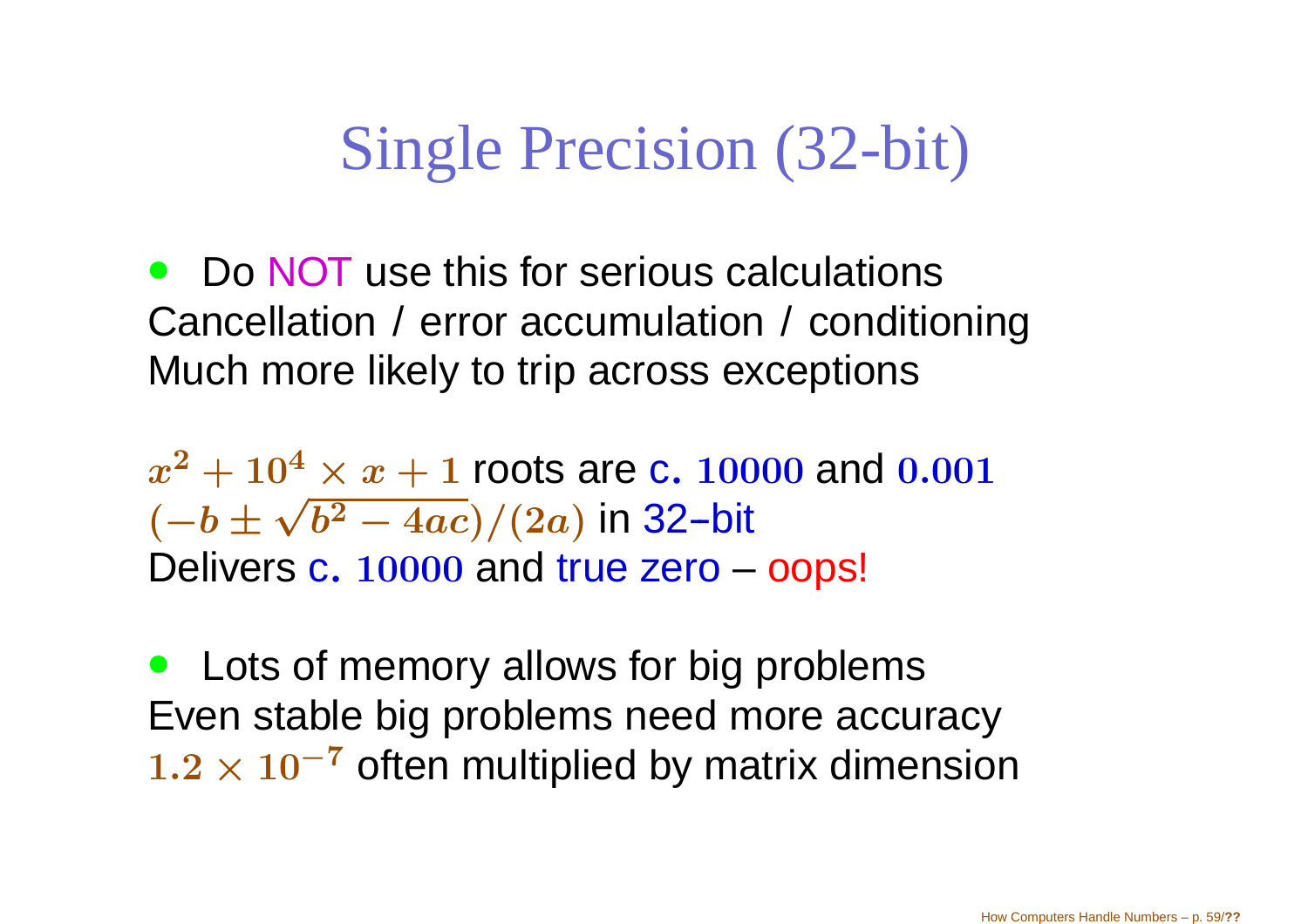#### GPU Issues

Single precision is a lot faster than double

- $\bullet$ • You may need to use it for performance
- $\bullet$ **Some problems are very stable – no problem** But, in general, this is a <mark>major h</mark>eadache
- **•** First check for a more stable algorithm

 $\bullet$ • There are precision-extension techniques Commonly used 30+ years ago, now needed again Email scientific-computing@ucs for advice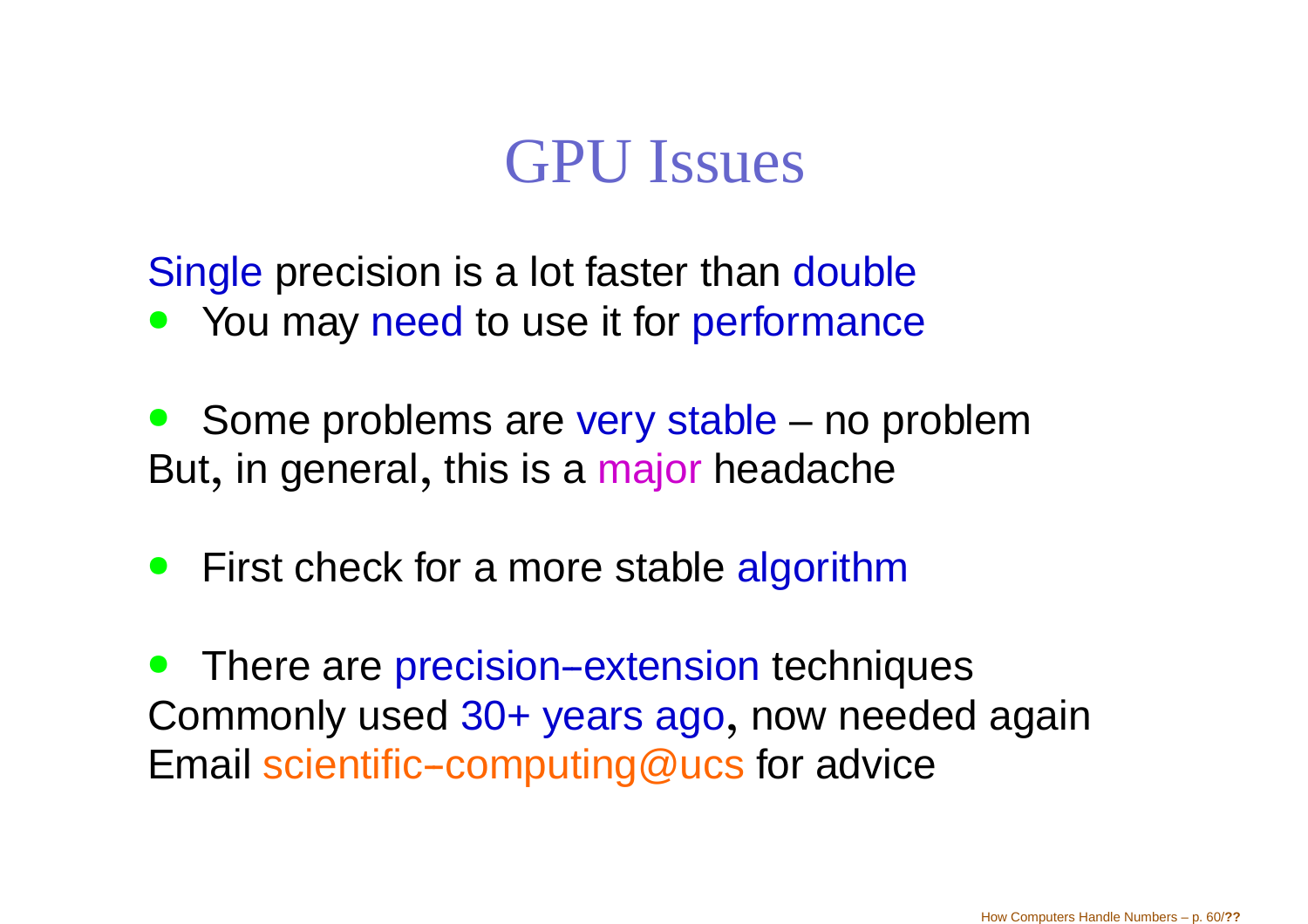Numerical Analysis (1)

Analyses effects of approximate calculationsNot covered here – DAMTP has 3 courses on it

Recommended to use <sup>a</sup> package or library:

- $\bullet$ • NAG library is most general reliable library
- $\bullet$ **• Good open-source libraries (e.g. LAPACK)**
- **Many others are seriously unreliable or worse**  $\bullet$
- Do NOT trust Numerical Recipes or the Web  $\bullet$

http://www-uxsup.csx.cam.ac.uk/courses/... .../Arithmetic/na1.pdf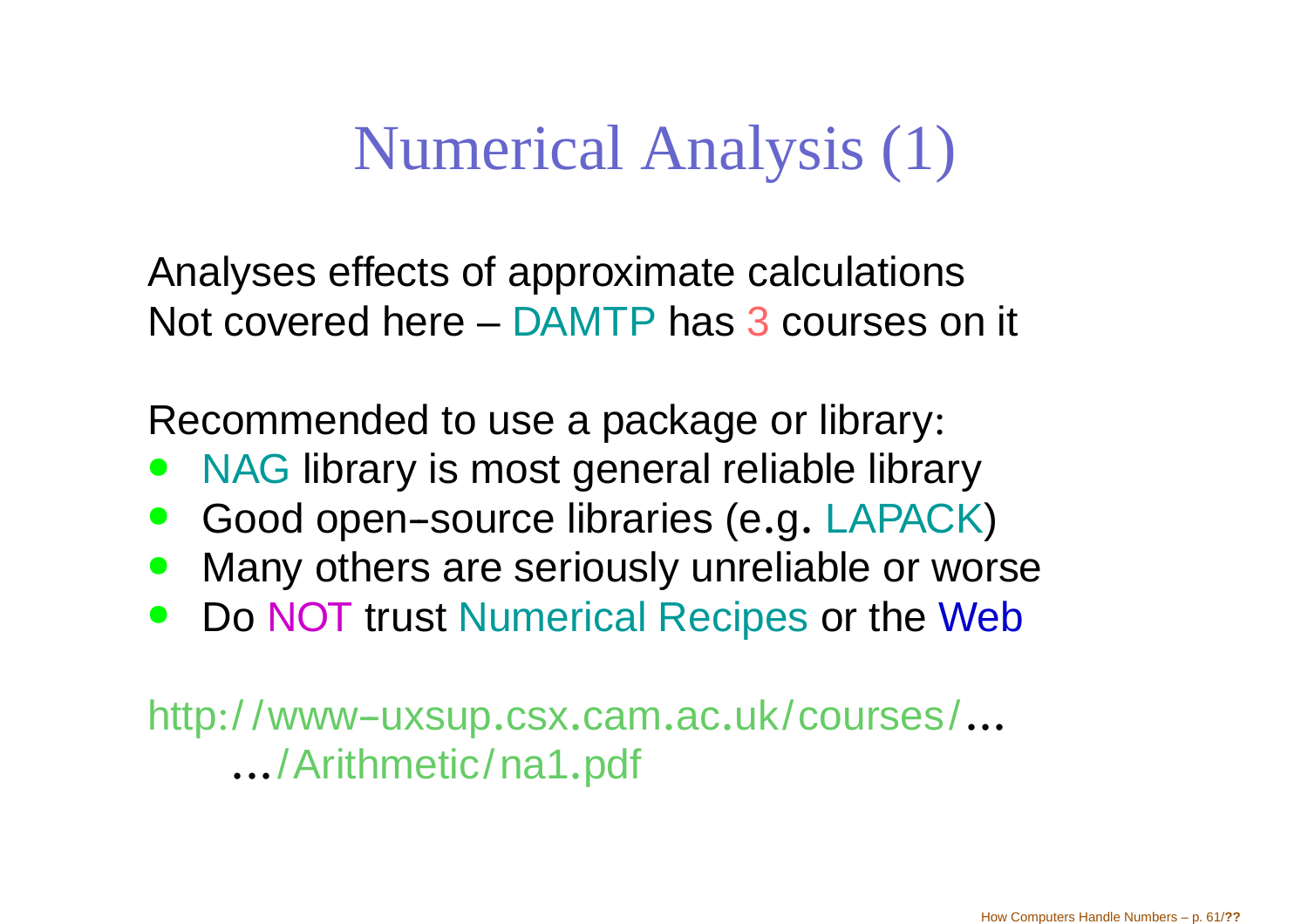Numerical Analysis (2)

Many good, often old, numerical analysis books Many are hard going and expensive or out-of-print Following is good, affordable and available

Numerical Methods That Work: an Introduction to Numerical Techniques and Problemsby Foreman <sup>S</sup>. Acton

Problem is it really IS an introduction And, even then, it'<sup>s</sup> not exactly bedtime reading!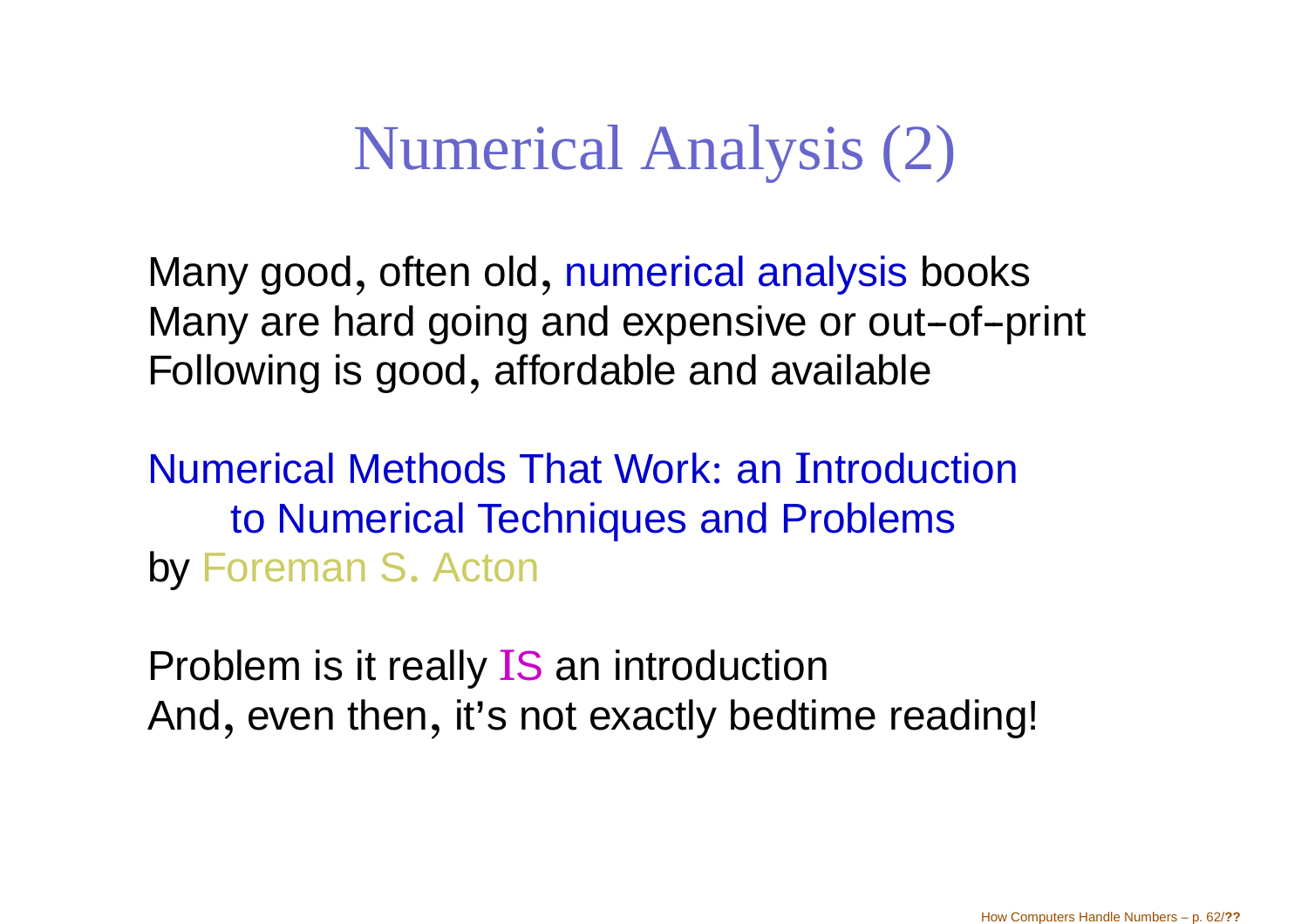Accuracy and Instability

Results almost never better than input (GIGO)

. . . . . .  $\bullet$ • Do NOT assume machine precision in result

Errors can often build-up exponentially Single  $\Rightarrow$  double may not help<br>● Tn that case, must improve

 I<sup>n</sup> that case, must improve algorithm $\bullet$ 

Trivial (not very realistic) example:  $\boldsymbol{K}$ 'th differences of  $\boldsymbol{x}$ In D.P., 1 sig. fig. at K=7, nonsense thereal  $\boldsymbol{K}$ , x=0.<sup>5</sup>,0.51,...,1.99,2.0, nonsense thereafter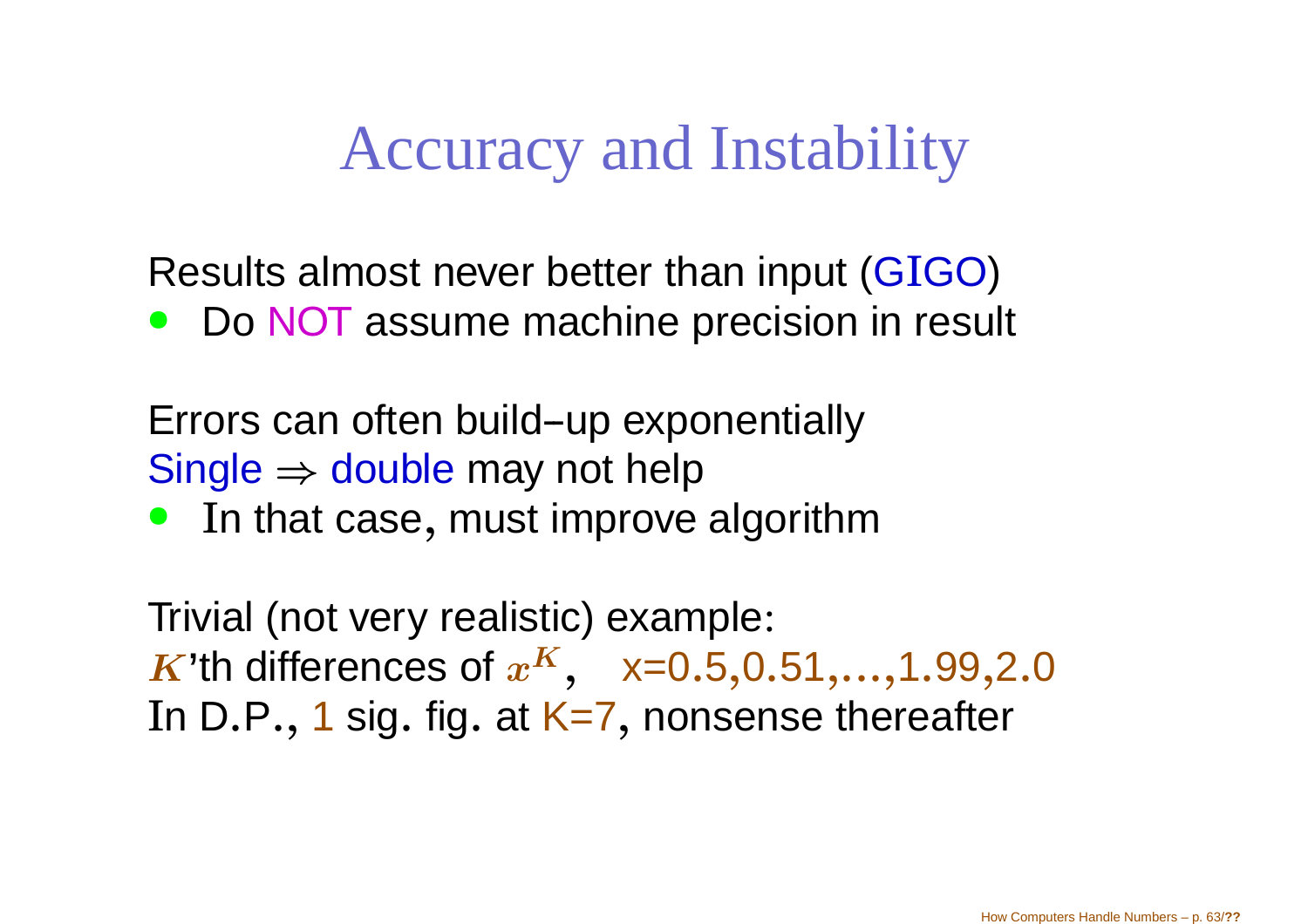## Cancellation (1)

• Fundamental cause of most loss of accuracyCaused by subtracting two nearly-equal values

Obviously, includes adding two with different signs ● But also dividing (and multiplying by inverse)  $\bullet$ 

Assume numbers have P digits of precision X and Y have Q leading digits in common<br>X X X and Y/Y 4 0 have presision B Q  $\Rightarrow$  X–Y and X/Y–1.0 have precision P–Q

 $\bullet$ **• Restructuring expressions can help a lot**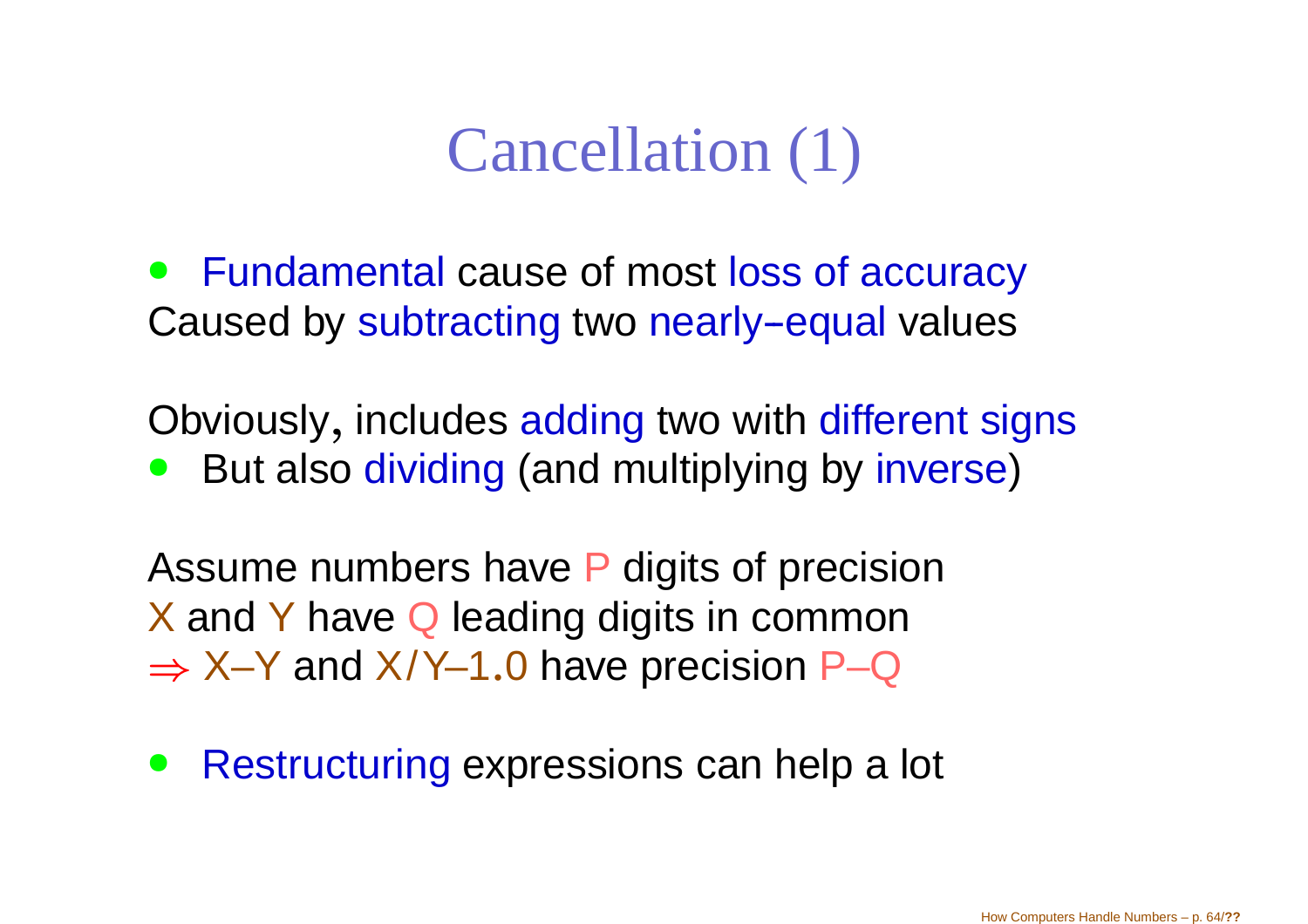#### Cancellation (2)

Where it matters, consider changes like the following:

(X+D)\*\*2–X\*\*2⇒ (2 \*X+D)\*D  $x^5-y^5 \Rightarrow (x^4+x^3+y+x^2+y^2+y^3+y^3+y^4)*(x-y)$  $\textsf{sin}(\textsf{x}{+}\textsf{d}){-}\textsf{sin}(\textsf{x}) \Rightarrow \textsf{sin}(\textsf{x}){\star}(\textsf{cos}(\textsf{d}){-}1.0){+}\textsf{cos}(\textsf{x}){\star}\textsf{sin}(\textsf{d})$ 

 $\bullet$ • Watch out for large summations, too Look up Kahan summation for a better method

Unfortunately, it may be implicit in the algorithmCommon with ones that use numerical derivatives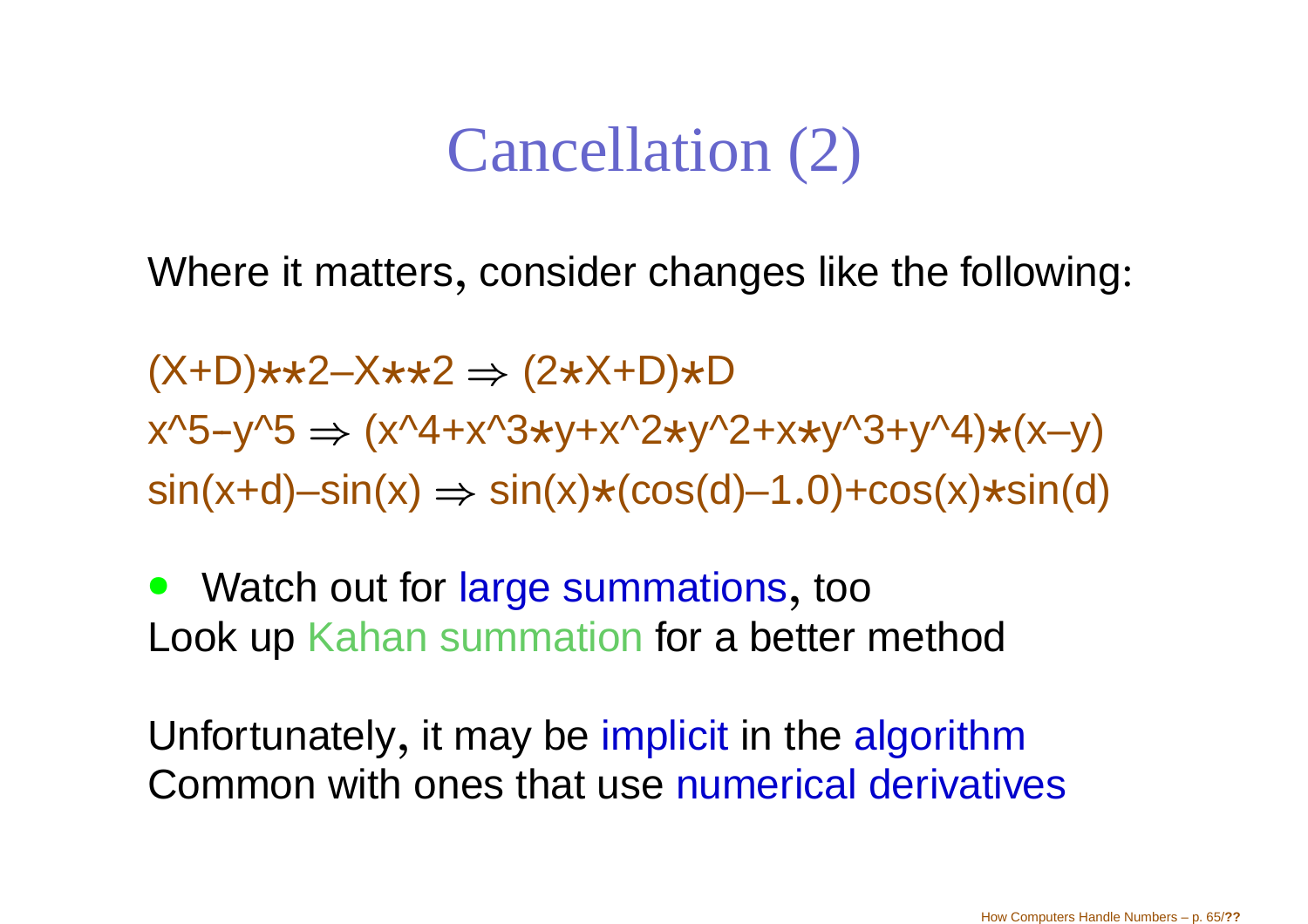#### Realistic Cases of Problem

Linear equations, determinants, eigensystems Solution of polynomials, regression, anovaODEs, PDEs, finite elements etc.

 $\bullet$ **• Any method works in simple** , small casesPoor ones fail in complex , larger ones

- $\bullet$ **• Put consistency checks in your program**
- $\bullet$ • Use high-quality algorithms and libraries
- $\bullet$ **• Try perturbing your input and check effects**
- $\bullet$ **• As always, find out what the experts advise**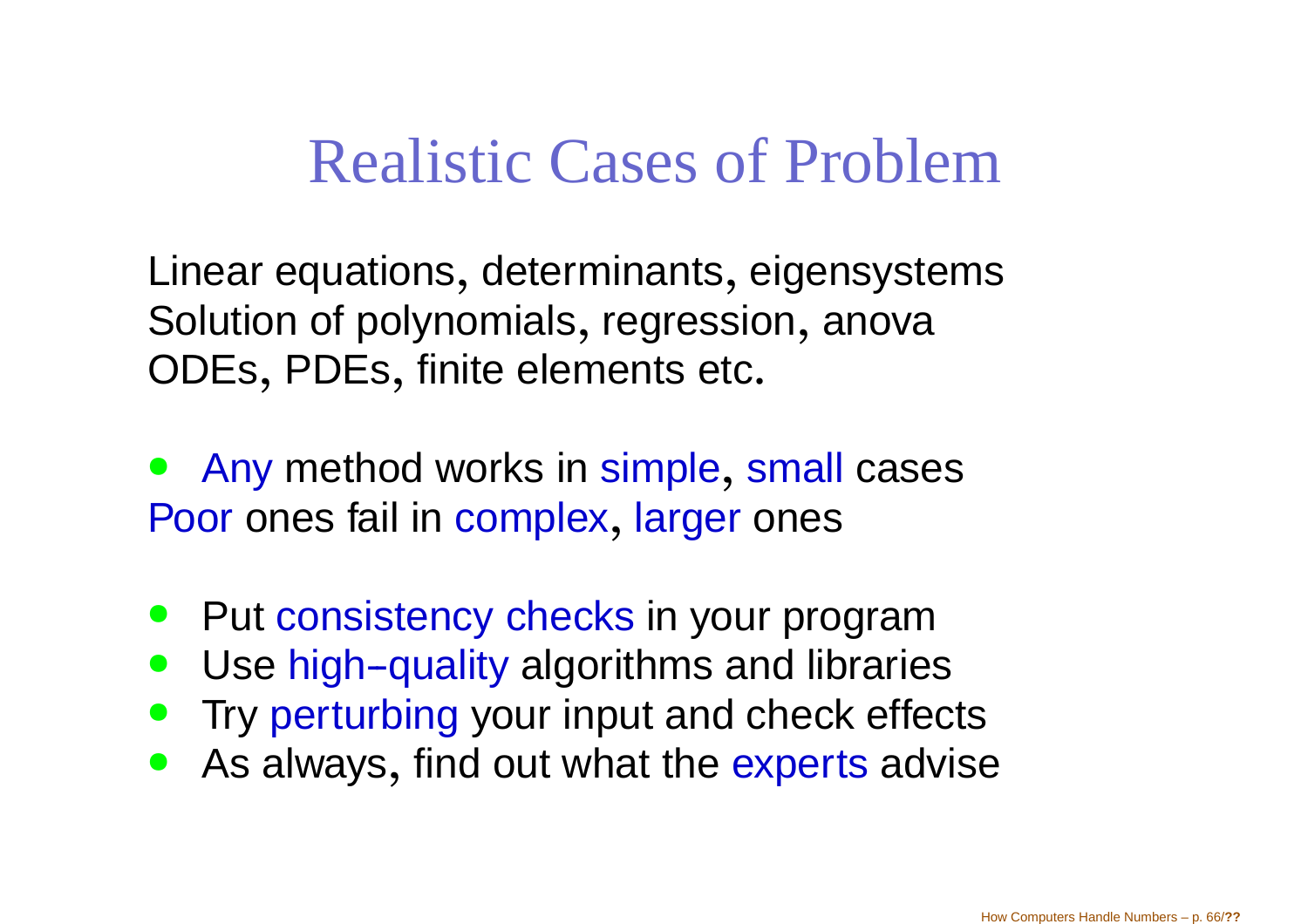## Topics Not Covered (1)

The details of any of the above topicsToo many other topics to list

Examples of areas that could have courses:

Parameterisation in C, C++, Fortran etc. Interval arithmetic and its uses Introduction to numerical analysisC99 and its consequences